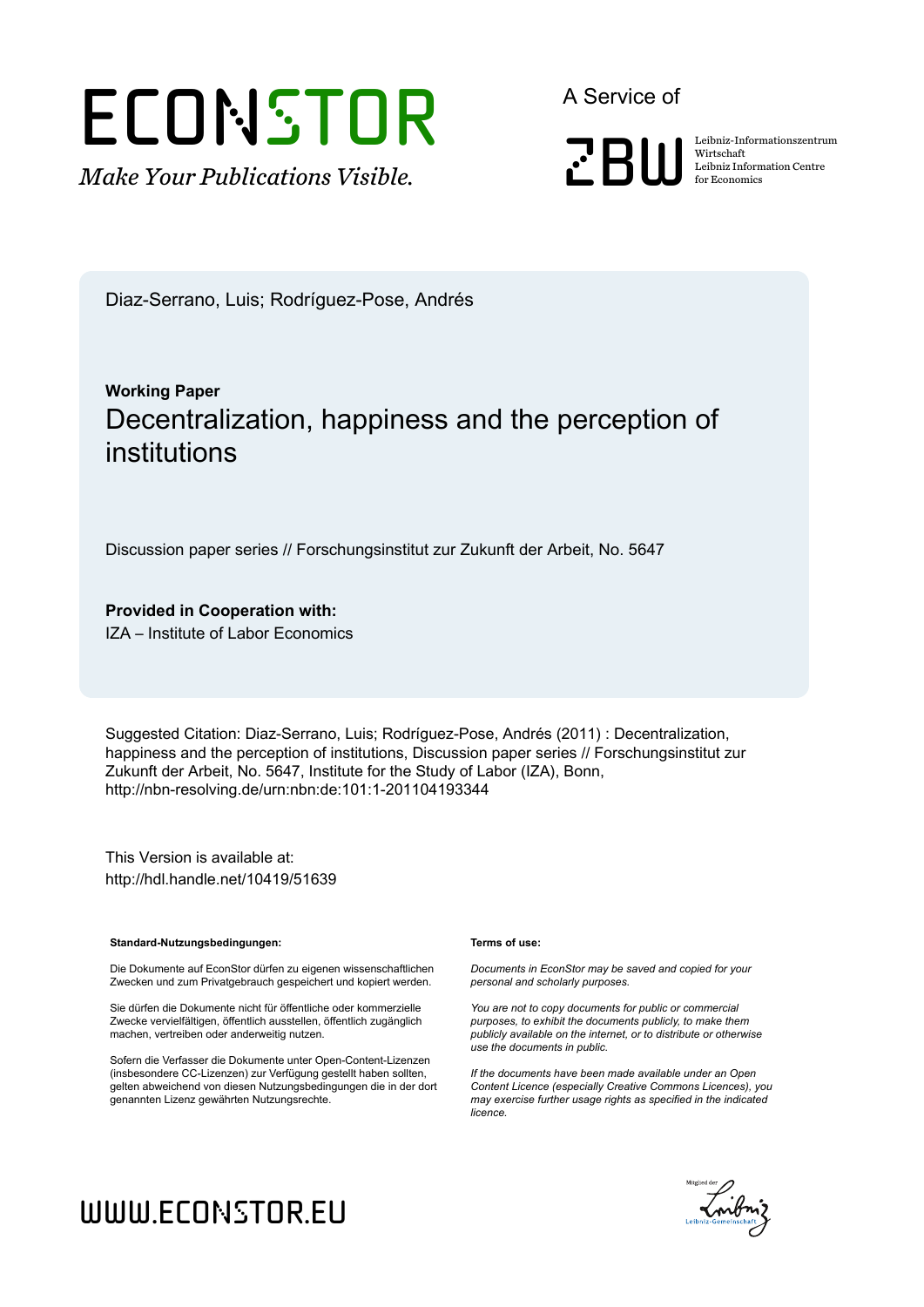IZA DP No. 5647

# **Decentralization, Happiness and the Perception of Institutions**

Luis Diaz-Serrano Andrés Rodríguez-Pose

April 2011

Forschungsinstitut zur Zukunft der Arbeit Institute for the Study of Labor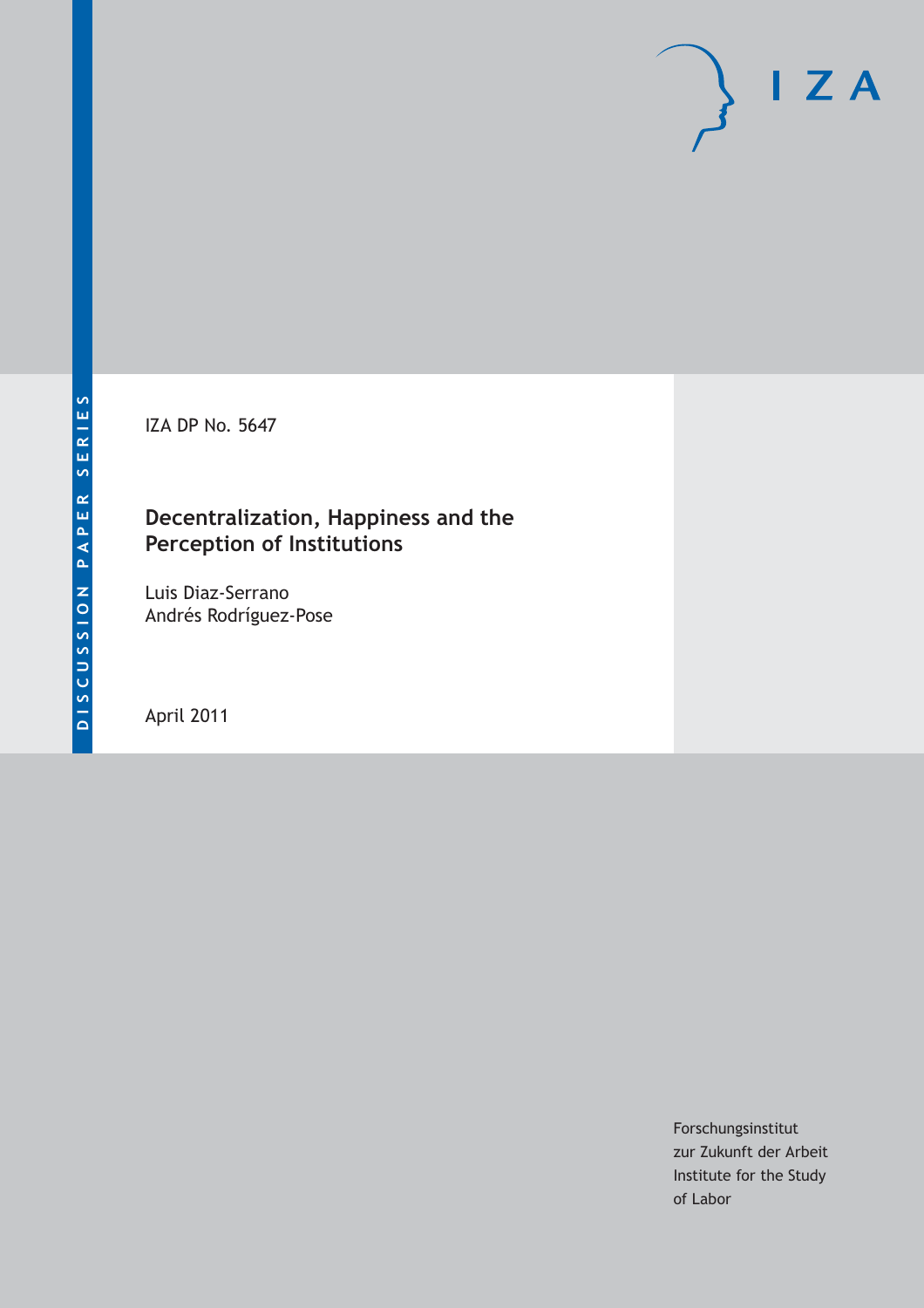# **Decentralization, Happiness and the Perception of Institutions**

## **Luis Diaz-Serrano**

*Universitat Rovira i Virgili, CREIP and IZA* 

## **Andrés Rodríguez-Pose**

*London School of Economics and IMDEA Social Sciences* 

### Discussion Paper No. 5647 April 2011

IZA

P.O. Box 7240 53072 Bonn **Germany** 

Phone: +49-228-3894-0 Fax: +49-228-3894-180 E-mail: iza@iza.org

Any opinions expressed here are those of the author(s) and not those of IZA. Research published in this series may include views on policy, but the institute itself takes no institutional policy positions.

The Institute for the Study of Labor (IZA) in Bonn is a local and virtual international research center and a place of communication between science, politics and business. IZA is an independent nonprofit organization supported by Deutsche Post Foundation. The center is associated with the University of Bonn and offers a stimulating research environment through its international network, workshops and conferences, data service, project support, research visits and doctoral program. IZA engages in (i) original and internationally competitive research in all fields of labor economics, (ii) development of policy concepts, and (iii) dissemination of research results and concepts to the interested public.

IZA Discussion Papers often represent preliminary work and are circulated to encourage discussion. Citation of such a paper should account for its provisional character. A revised version may be available directly from the author.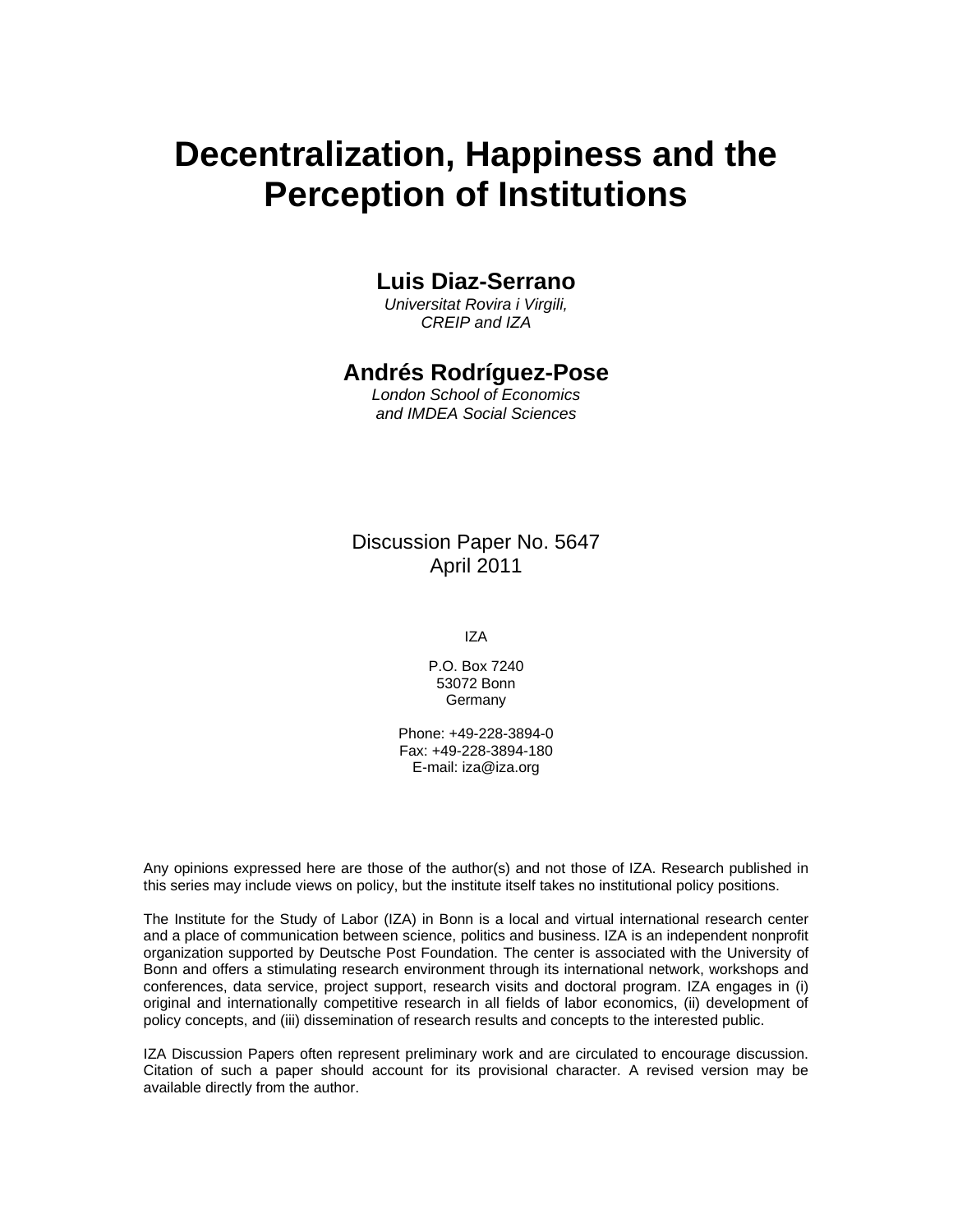IZA Discussion Paper No. 5647 April 2011

# **ABSTRACT**

# **Decentralization, Happiness and the Perception of Institutions\***

This paper analyses whether the different powers and resources at the disposal of local and regional governments across Europe deliver greater satisfaction with political institutions and lead to greater personal happiness. The analysis uses microdata from the four available waves of the European social survey (2002, 2004, 2006 and 2008), including more than 160,000 observations of individuals living in 29 European countries. Our results reveal that political and fiscal decentralization have a positive and significant effect on individuals' overall happiness. Fiscal decentralization also exerts a significant effect on the level of satisfaction with political and economic institutions and with the education and health systems, whereas the effect of political decentralization on these variables is more limited. The results show that citizens seem to be happier with the actual capacity of their local governments to deliver than with the general principle that they can have a say on their daily politics and policies.

JEL Classification: H11, H77

Keywords: happiness, well-being, satisfaction, fiscal and political decentralization, Europe

Corresponding author:

Luis Diaz-Serrano Departament d'Economia Universitat Rovira i Virgili Av. de la Universitat 1 43204 Reus Spain E-mail: luis.diaz@urv.cat

-

<sup>\*</sup> Luis Diaz-Serrano acknowledges the financial support from the Spanish Ministry of Science and Innovation (grant # ECO2010-20829). Andrés Rodríguez-Pose is grateful for the support of the European Research Council under the European Union's Seventh Framework Programme (FP7/2007- 2013) / ERC *grant agreement* n° 269868 and of a Leverhulme Trust Major Research Fellowship. The research is also part of the Prociudad-CM programme and of the UK Spatial Economics Research Centre. The usual disclaimer applies.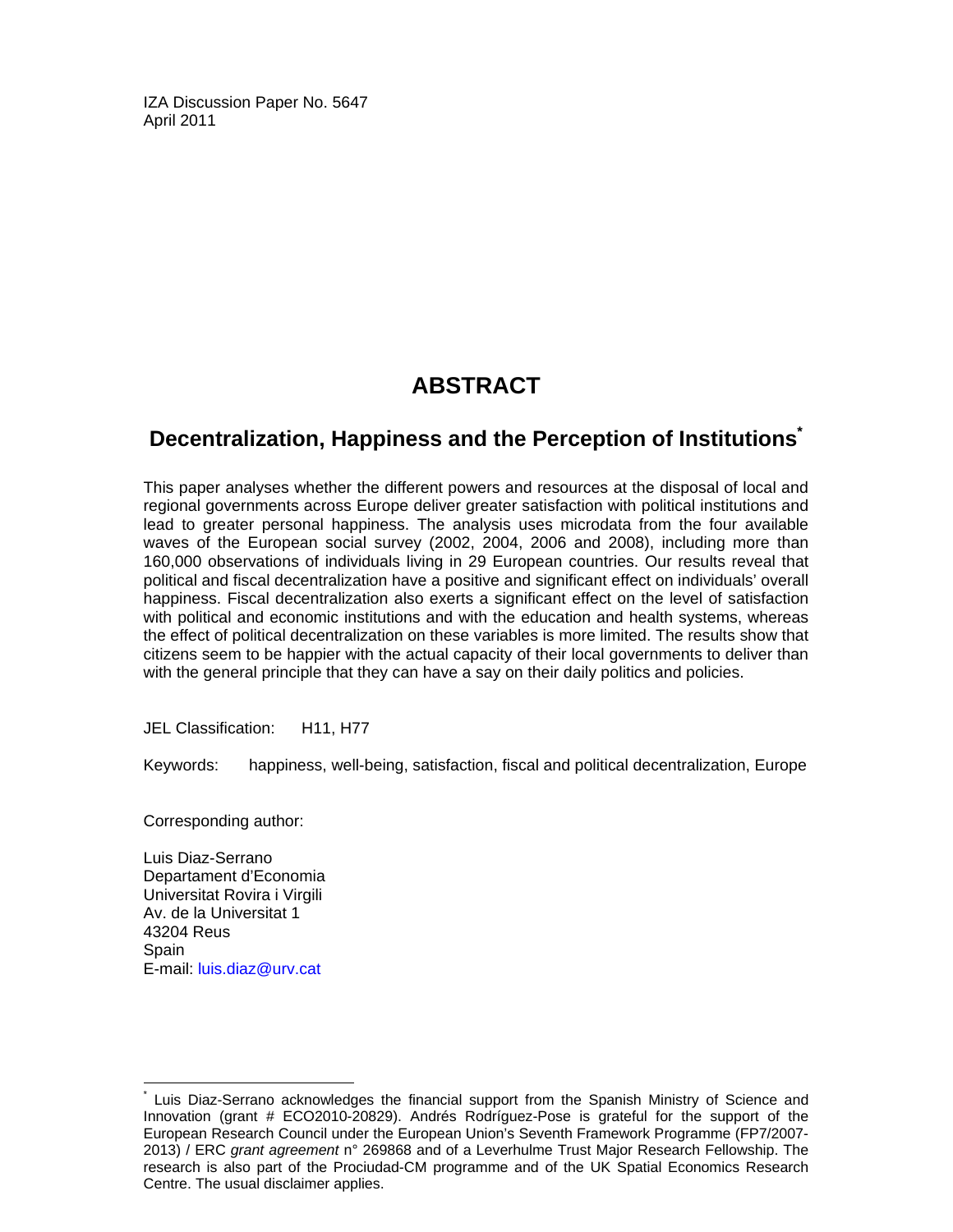#### **1. Introduction**

The potential implications of processes of decentralization, devolution, and/or federalism have attracted considerable academic and political attention. This is no surprise in a world which has experienced a significant drive towards decentralization in recent decades and where people living in countries with a higher or lower degree of political or fiscal decentralization now clearly outnumber those living in centralised countries.

Most of this interest has been centred on the economic implications of the transfers of powers and resources to subnational tiers of government. Macroeconomic studies have predominated. Whether decentralization has led to greater economic efficiency (Davoodi and Zou, 1998; Thießen, 2003; Rodríguez-Pose and Bwire, 2004; Iimi, 2005; Rodríguez-Pose and Ezcurra, 2011) or resulted in greater or lower territorial inequality (Gil Canaleta et al., 2004; Ezcurra and Pascual, 2008; Lessmann, 2009; Rodríguez-Pose and Ezcurra, 2010) have been the object of detailed cross-country and country-based empirical analyses. Microanalyses on the impact of decentralization have also been on the rise. Sepúlveda and Martínez-Vázquez  $(2011)$  have analysed how decentralization affects levels of poverty and inequality in a cross-section of countries, while Tselios et al. (2011) have examined its implications for interpersonal inequality across European regions and Morelli and Seaman (2007) for regions of the UK. De Mello (2011) has looked at how decentralization influences social capital.

However, it may be the case that focusing on the implications of decentralization for overall economic growth and territorial disparities, as well as for poverty, interpersonal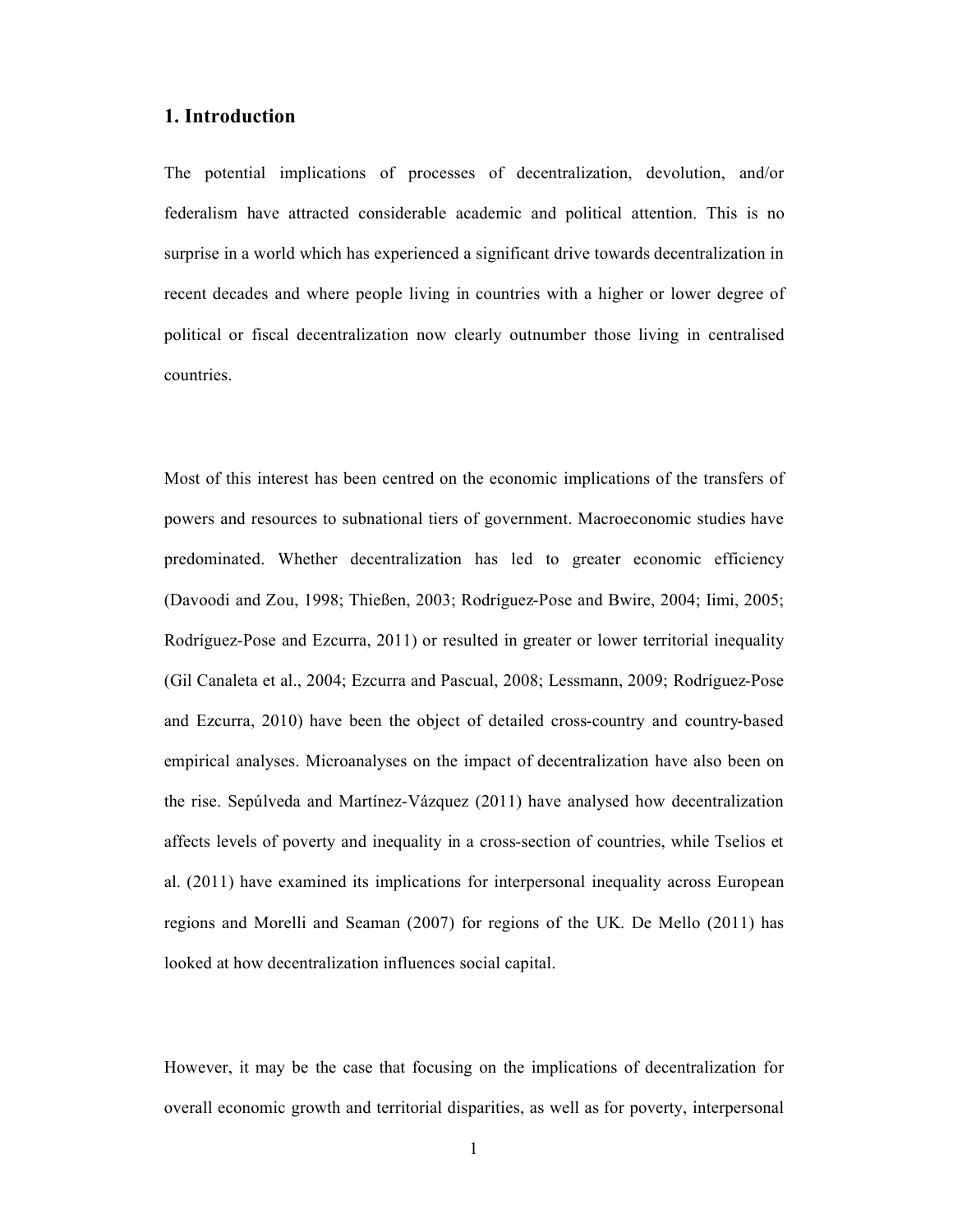inequality and social capital could be somewhat missing the point. Despite an increasing tendency to justify decentralization on economic grounds (Rodríguez-Pose and Sandall, 2008), the primary aim of transferring powers and resources to subnational tiers of government has never really been about delivering greater growth, lower within country regional inequalities, increasing social capital, tackling poverty, and/or reducing interpersonal inequality. While these factors may certainly be an indirect consequence of decentralization, the original aim of decentralization is fundamentally to improve the delivery of public goods and services to individuals by the creation of more legitimate tiers of government, closer to the people and, therefore, more responsive to their needs and wants. Decentralization is thus first and foremost about improving the delivery of public policies and, consequently, the level of satisfaction of the population with government.

Yet, whether decentralization yields more or less satisfaction with government and public policies has been completely overlooked by the literature. The studies dealing with these issues are few and far between. In spite of the recent boom in the literature on subjective well-being (SWB) and happiness, only a limited number of papers have concentrated on the implications of decentralization for happiness (e.g. Frey and Stutzer, 2000, 2002; Bjørnskov et al., 2008; Voigt and Blume, 2009). To the extent of our knowledge, no paper has analysed how having decision-making and implementation of policies conducted at scales closer to the people affects the level of citizens' satisfaction with democracy, government, the overall economic situation, or with the specific delivery of certain policies, such as education and health. In other words, we seem to know more about how policies and services by subnational governments impinge on aggregate growth and territorial disparities, on poverty and interpersonal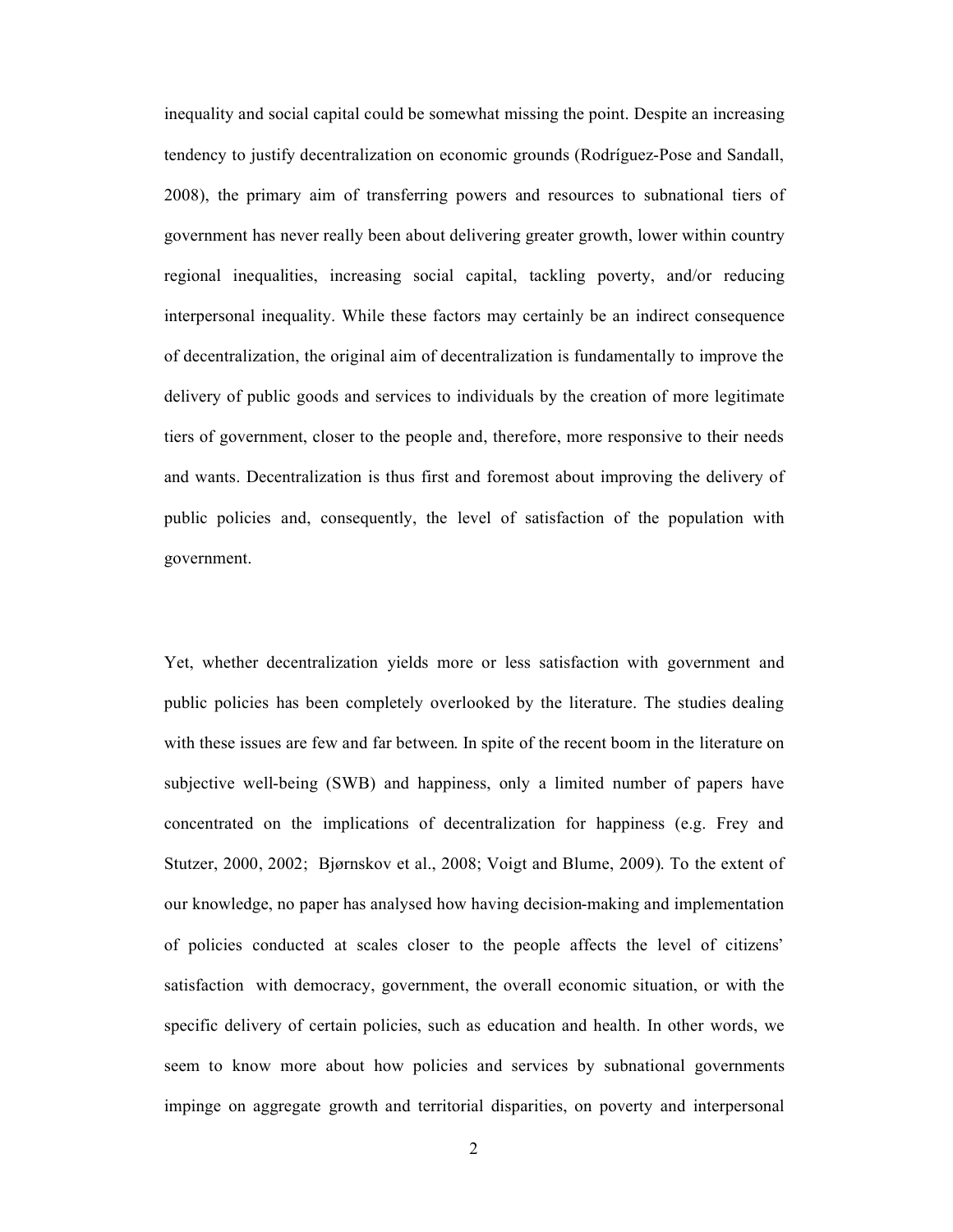inequality, than about whether having decision-making conducted closer to the people leads to a population more satisfied with government, and, consequently, to happier citizens.

The aim of this paper is to cover this important gap in the literature by precisely looking at how different levels of decentralization across European countries influence the satisfaction of individuals with democracy, government, the economic situation, the education and health systems and whether decentralized governments affect the overall happiness of citizens. In order to do this, we resort to micro data, consisting of more than 160,000 observations, coming for the four available waves of the European social survey (2002, 2004, 2006 and 2008) for 29 countries in Europe. After controlling for a series of personal characteristics that may affect individual levels of happiness and wellbeing, the results of analysis reveal that happiness, as well as the perception of the state of the health services and satisfaction levels with the government are affected by the degree of decentralization, but are also sensible to the balance between political and fiscal decentralization in any given country. As a general rule, people living in countries with a high level of political and fiscal decentralization tend to be more satisfied with democracy, as well as with the delivery of specific public policies (and, primarily, health). They also tend to be happier. The effect of fiscal decentralization seems to be stronger than the one exerted by political decentralization, especially regarding the satisfaction with government and the economic situation of the country, as well as the state of the education system, where political decentralization does not have any effect.

The remainder of the paper is structured as follows. Section 2 looks first at the factors identified in the literature as driving happiness, before covering the theoretical links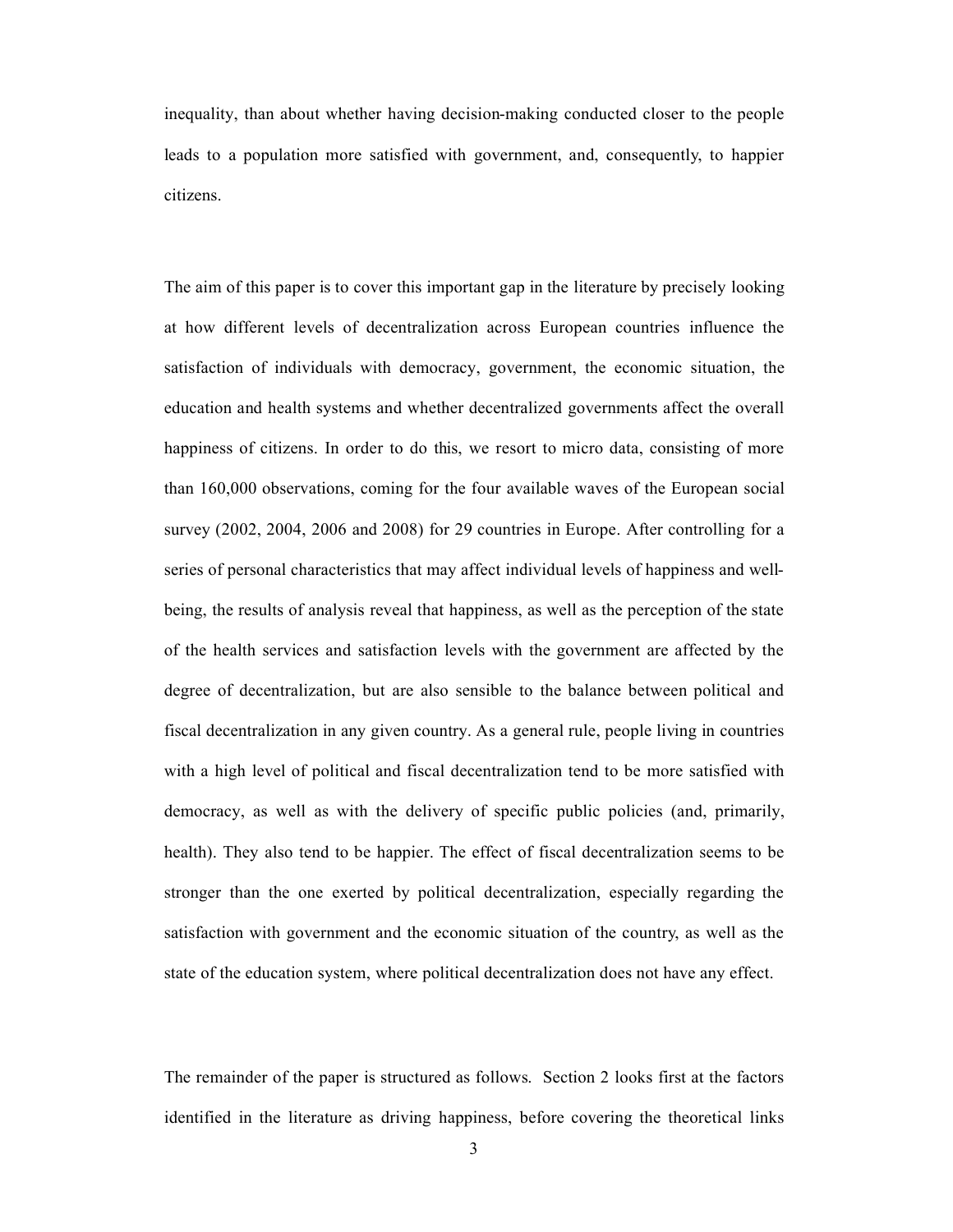between decentralization and subjective well-being. Section 3 presents the empirical framework and data, while section 4 explains the results of the empirical econometric analysis. Section 5 concludes and raises a number of issues for further research.

#### **2. Decentralization and subjective well-being**

#### **2.1. The factors driving happiness**

Frey and Stutzer (2000) differentiate between three sets of sources of individual wellbeing<sup>1</sup>: a) personality and demographic factors, such as age, gender, level of education, political and religious orientation, size of household, marital or civil status, and level of health; b) micro- and macroeconomic factors, such as income, unemployment and inflation; and c) institutional or constitutional conditions, with democracy and level of subnational autonomy being two of the most important institutional factors.

There has been no shortage of analyses concerning the influence of the former two factors on individual well-being. The vast majority of studies have concentrated on personality and socio-demographic traits, generally reconciling psychology with economics (Diener et al, 1999). In this literature, the concept of subjective well-being (SWB) tends to be interchangeable with those of happiness or life satisfaction. Happiness or SWB is constructed by asking individuals to choose a point in an ordinal scale regarding their level of happiness or life satisfaction. One problem derived from the use of this type of variable in economics is the fact that one of the components of happiness is *affective*, i.e. hedonic evaluation guided by emotions and feelings, and this component of the variable is usually unobservable. The other key component of

 $<sup>1</sup>$  These three sources were later expanded to six: personality, contextual, demographic, environmental,</sup> economics and institutional factors (Frey and Stutzer, 2002).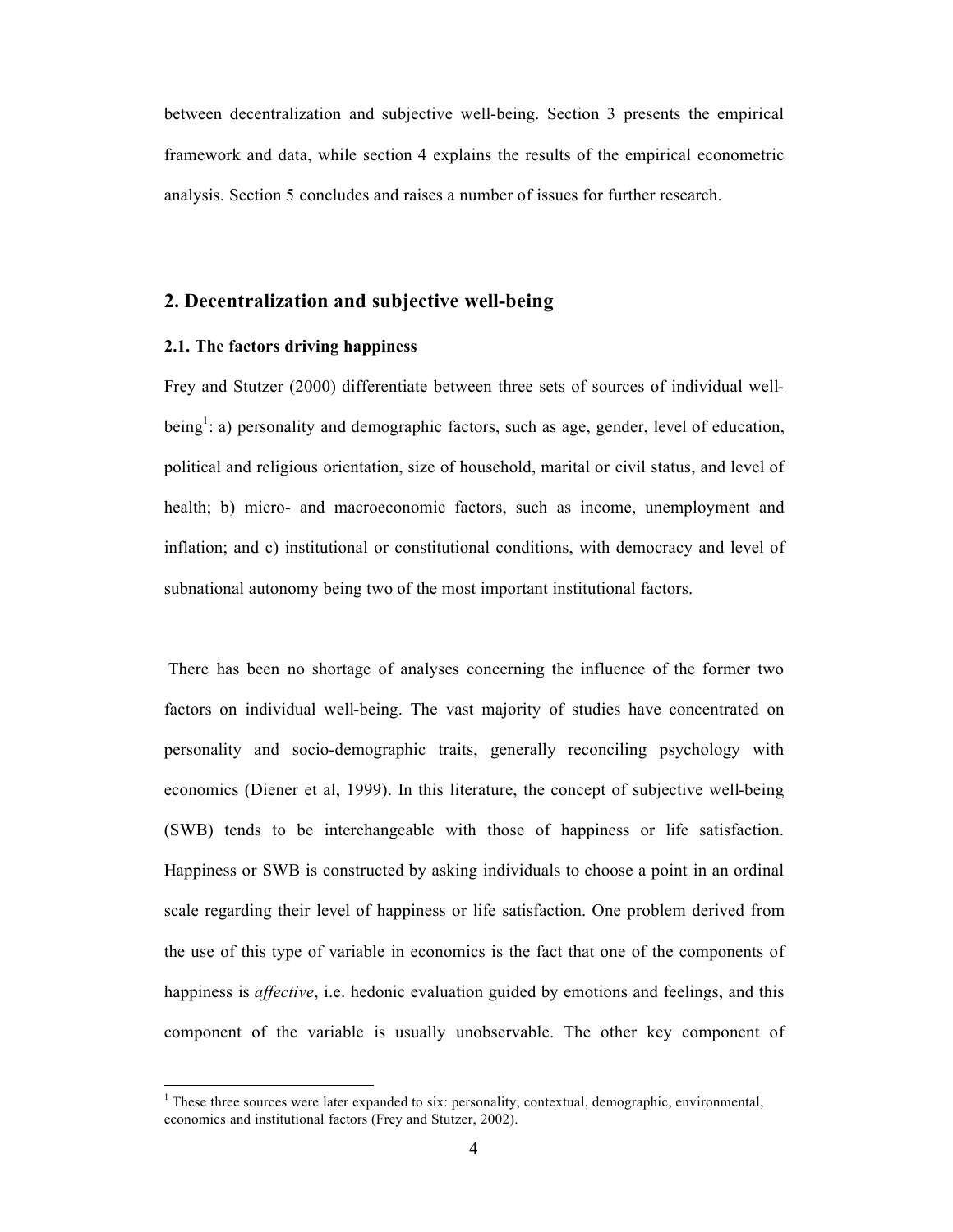happiness is *cognitive*, i.e. an information-based appraisal of one's life (Diener, 1994). This component of happiness or SWB can convey information not only about the extent to which one's life fits one's own expectations, but also about the effect of observable and measurable factors on the gap between experienced life and expected life.

Numerous personality and socio-demographic characteristics have been identified as having an important influence on happiness and SWB. Age is possibly the most prominent of these factors. There seems to be a U-shaped relationship between age and happiness. The SWB of an individual tends to decline from youth to middle age, reaching a nadir around mid-forties to mid-fifties, before starting to rise again (Gerdtham and Johannesson, 2001; Blanchflower and Oswald, 2004, 2008). Pure personal traits such as the propensity to smile or signs of cheerfulness are also associated with happiness and SWB (Frey and Stutzer, 2002; Layard, 2005), as are trust and trustworthiness (Helliwell and Wang, 2010). Marital status also matters. Being married seems to have strong positive effects on well-being (Glenn and Weaver, 1988; Gerdtham and Johannesson, 2001). These effects have even been given a monetary value, estimated at \$100,000 a year relative to widowhood (Blanchflower and Oswald, 2004). Marriage also trumps cohabiting as a source of happiness (Kim and McKenry, 2002), despite the fact that it has been reported that the positive relationship between marriage and happiness has been declining over time in countries like the USA (Glenn and Weaver, 1988). Health is a further factor associated with greater happiness. Healthier people tend to be happier than people with self-reported health problems (Gerdtham and Johannesson, 2001; Frey and Stutzer, 2002). And there seems to be a positive relationship between levels of education and SWB (Gerdtham and Johannesson, 2001; Oreopoulos, 2007).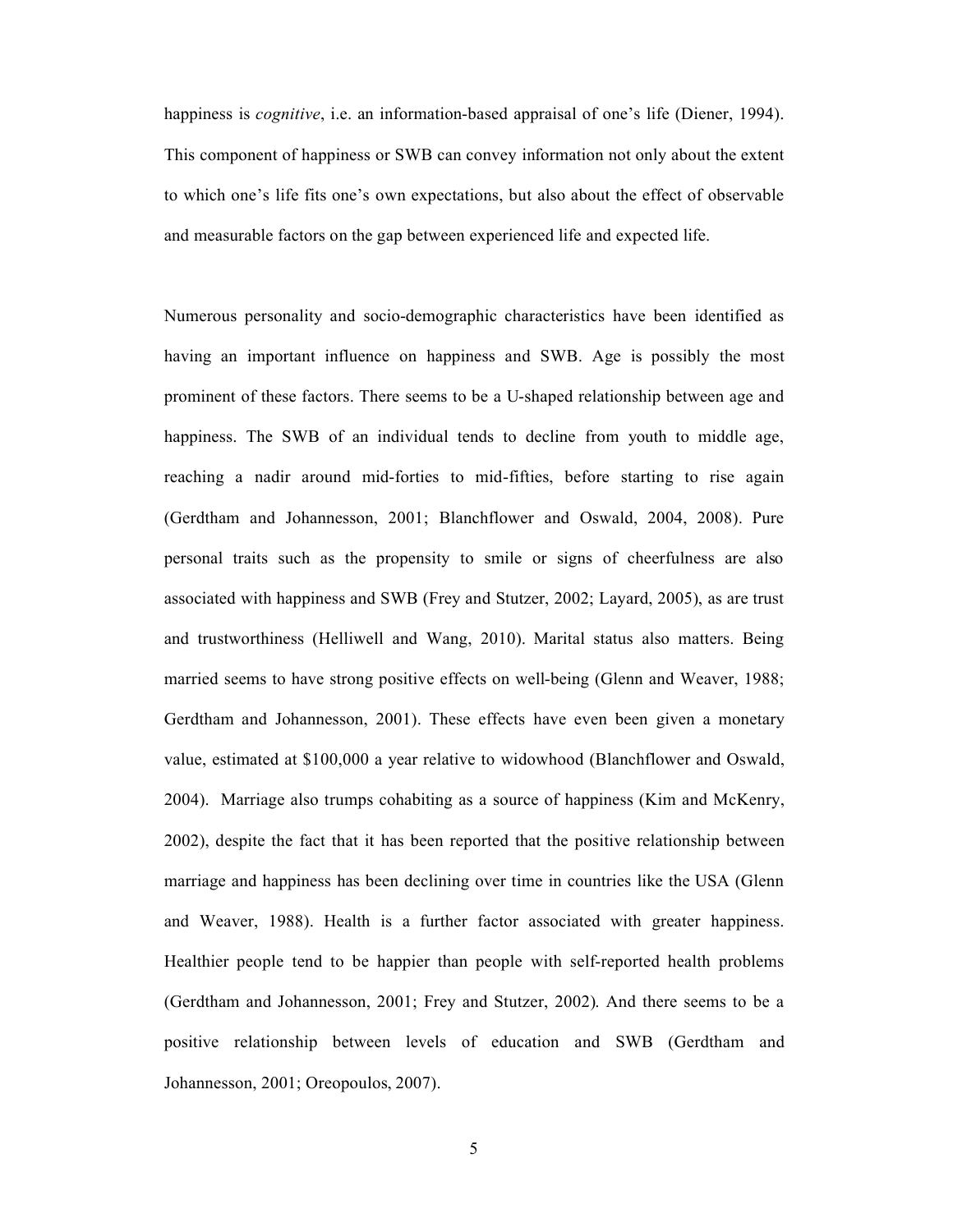Although traditionally there have been less studies about the link between micro- and macroeconomic factors and SWB, this area of research has caught up in recent years. Analyses of the influence of income on happiness have been the stars in this field. Easterlin (1974, 1995) led the way. Others (e.g. Gerdtham and Johannesson, 2001; Blanchflower and Oswald, 2004) followed. The positive but fairly small relationship between income and happiness detected by Easterlin has been corroborated by later studies, as is the case of what is known as Easterlin's paradox, which states that within a country richer people tend to be happier than poorer people, but higher levels of aggregated income in a nation do not necessarily lead to higher levels of aggregated happiness in the country (Easterlin, 1794 and 1995). Moreover, the positive effect of income on happiness seems to be undercut by the parallel rise of aspirations as income rises (Easterlin, 2001). Next to income, other economic factors are known to affect happiness. Clark and Oswald (1994), Oswald (1997), and Wolfers (2003), among others, have identified a strong negative effect of unemployment on happiness. Di Tella et al. (1997) found a negative link between inflation and subjective well-being. The same authors also discover a connection between unemployment, inflation and happiness. They estimate that a one point increase in unemployment has double the negative impact on happiness as a one point increase in inflation (Di Tella et al., 2001). Diaz-Serrano (2009) and Diaz-Serrano and Stoyanova (2010) used panel micro-data to report a significant positive effect of homeownership and the housing environment, respectively, on subjective well-being.

#### **2.2. Decentralization and subjective well-being**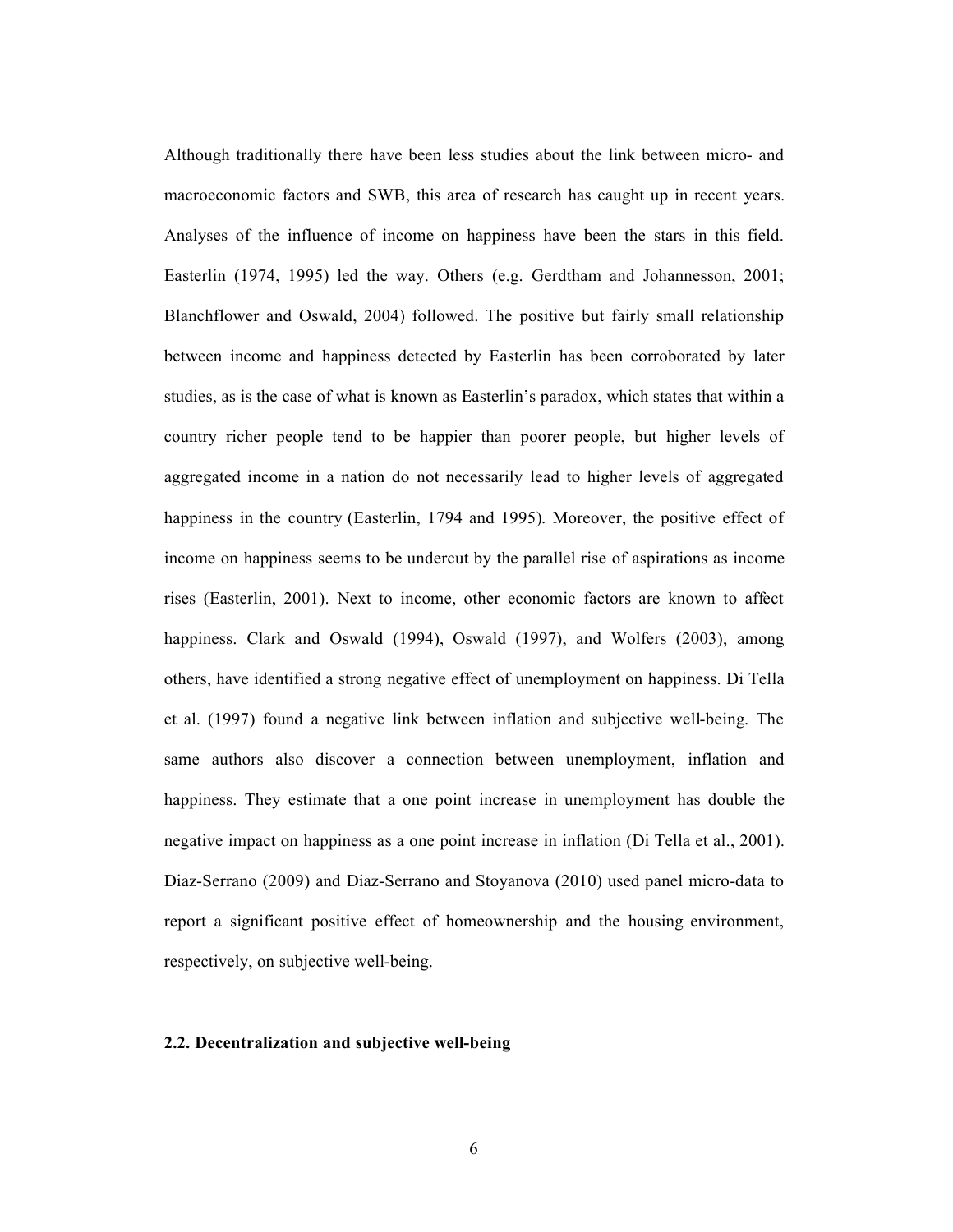In contrast with the already vast and growing literature devoted to the study of the personal, socio-demographic and economic determinants of SWB, the number of studies concerned with how institutional factors affect SWB is, despite its policy relevance, extremely limited. The handful of studies devoted to these topics tend to agree that institutions matter for SWB and that happiness is strongly determined by the institutional context (Frey and Stutzer, 2002; Bjørnskov et al., 2010). Other studies, such as Radcliff (2001), go slightly beyond and uncover a positive relation between the ideological complexion of government and some features of the welfare state and levels of SWB, while Veenhoven (2000) finds that political and private freedom exert a positive effect on SWB, but only in rich countries. In addition, the type of institutions that determine happiness may be influenced by the level of development of a country. Bjárnskov et al. (2010) indicate that while in the case of low-income countries economic and judicial institutions may have a greater influence on individual happiness, in medium- and high-income countries political institutions may be more relevant. But beyond these general factors little is known about how institutions actually affect individual happiness.

Given the dearth of institutional analyses of SWB, it comes as no surprise that the studies looking at the link between decentralization and happiness – despite the fact that the global drive towards devolution is one of the most, if not the most, relevant political institutional change of our times (Rodríguez-Pose and Gill,  $2003$ ; Hooghe et al.  $2008$ ) – has attracted virtually no attention. Among the less than a handful of authors who have delved into this topic, three studies stand out. First, Frey and Stutzer (2000) carried out a cross-regional analysis for Switzerland. Their analysis found a positive and highly statistically significant effect of institutional factors, such as government initiatives and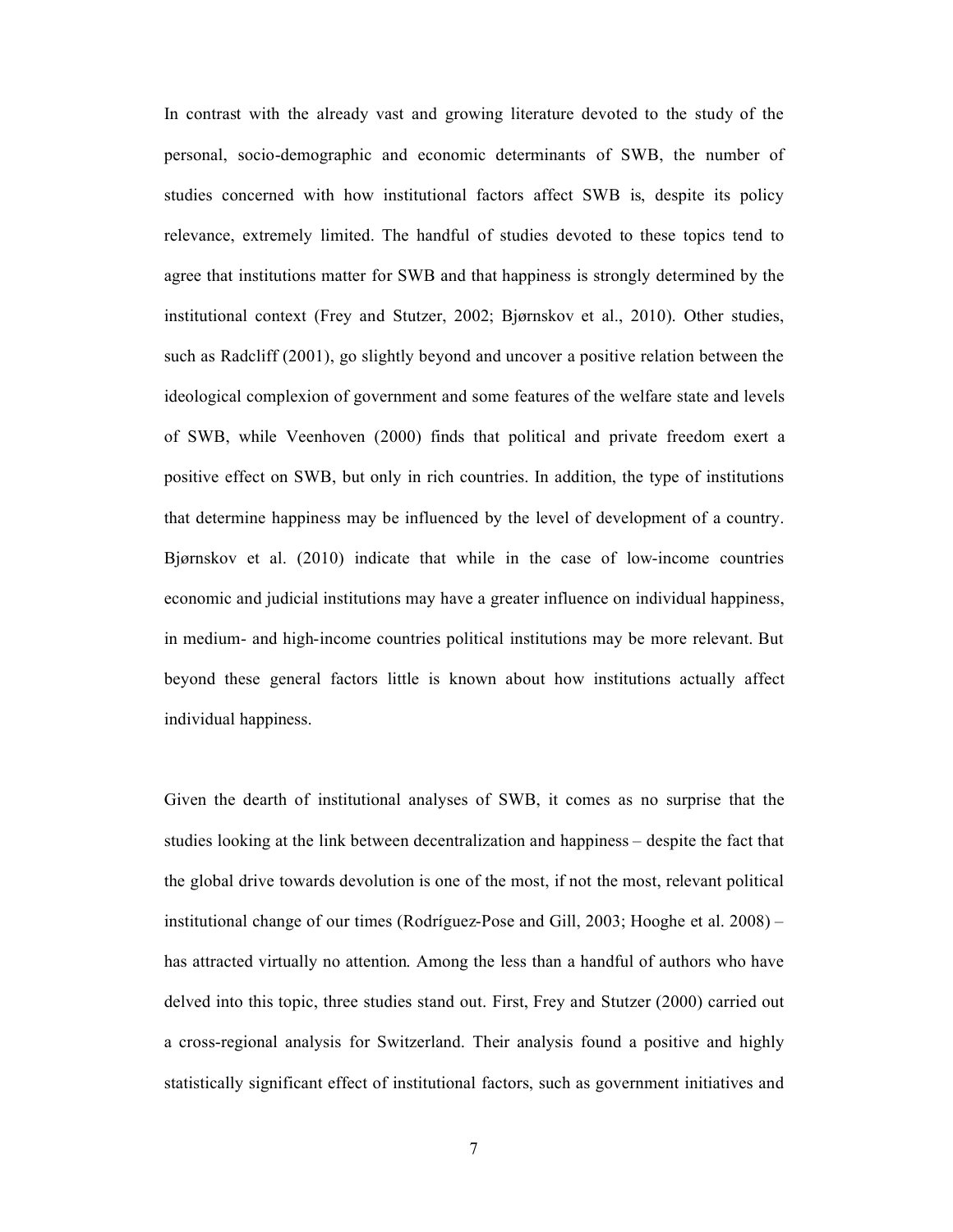referenda (as proxies of the functioning of democracy) and local autonomy, on selfreported individuals' well-being. Their interpretation was that decentralization led to a closer match between political outcomes and voters' preferences, thus raising SWB. Bjárnskov et al. (2008) used the world values survey in 66 countries in order to estimate the impact of fiscal and political decentralization on subjective well-being. Their results showed that local budgets and their size mattered for well-being. More recently, Voigt and Blume (2009) find a positive correlation between happiness and federalism in a cross-country assessment, which may compensate for higher budget deficits and lower government expenditure in federations.

One of the problems with these analyses is that they make an important leap from decentralization to SWB, without a clear theoretical justification. Although there is no doubt that better-functioning institutions may have an impact on overall individual happiness, the effect is bound to be indirect rather than direct: if local and regional governments are more responsive to the needs of local citizens than national governments, they will deliver public goods and services more efficiently, leaving citizens more satisfied with public policies and thus with their governments and with their level of democracy. And greater satisfaction with these aspects may result in greater happiness. That is, SWB may be an indirect cause of decentralization, with better policies and the resulting greater citizen satisfaction with policies being the direct consequence. Yet, to the extent of our knowledge, no study has so far addressed whether decentralization leads to greater individual satisfaction with aspects that are directly related to the effectiveness, or lack of it, of the policies implemented by decentralized governments.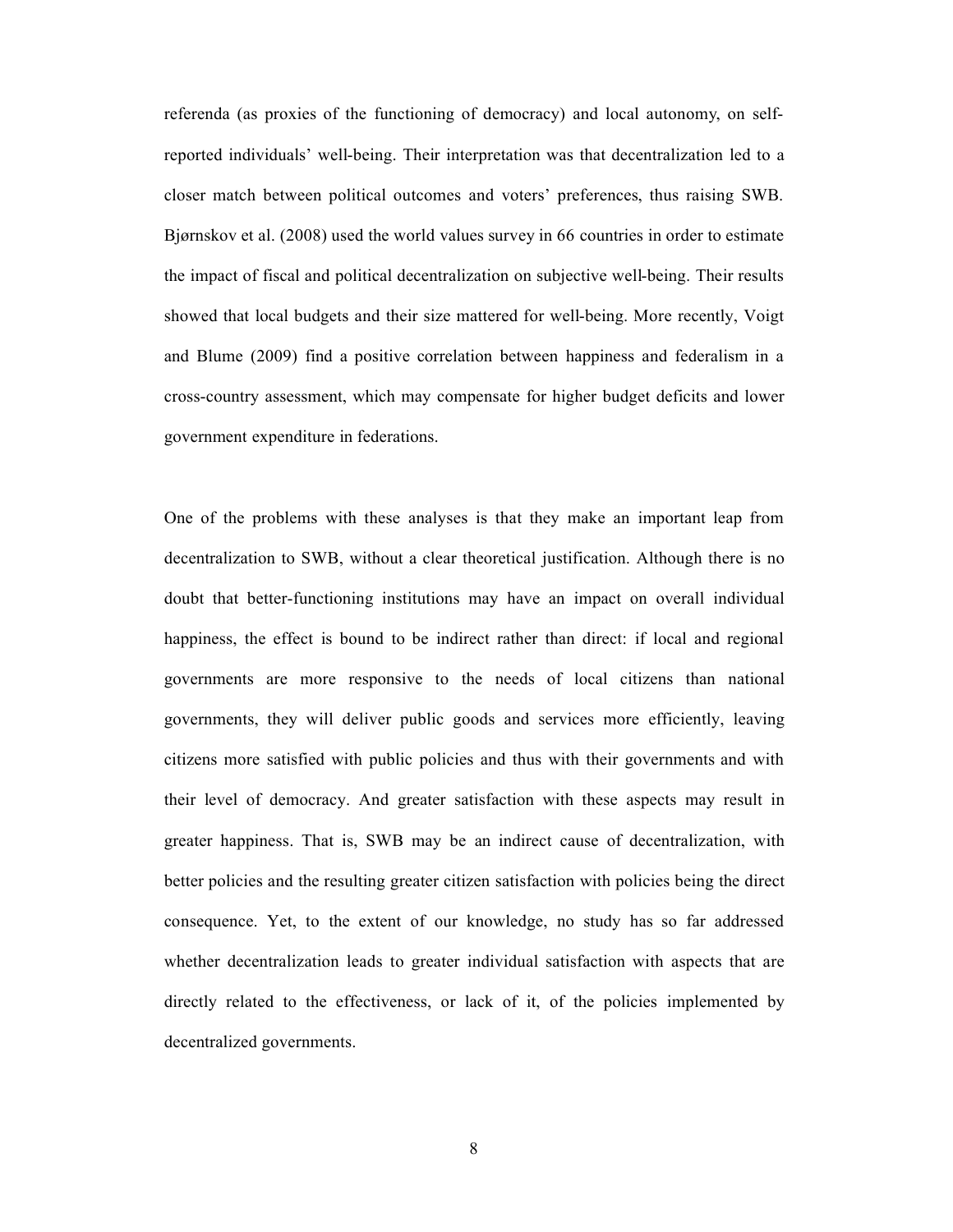The reasons for this absence are twofold. First, while the information of SWB has kept on improving in recent years, similar information on individual satisfaction with political institutions and the effectiveness of policies has been more limited, although not inexistent. Second and perhaps more importantly, the theoretical links between local autonomy, satisfaction with political institutions and happiness are, as indicated by Bjárnskov et al. (2008), still underdeveloped.

We address the former issue by resorting to information on personal satisfaction with policy and politics and happiness stemming from the European Social Survey (ESS). But before jumping into the analysis, it is necessary to discuss the latter shortcoming, that of the link between decentralization and the level of satisfaction with political institutions.

As highlighted Bjørnskov et al. (2008: 147), the arguments about whether local autonomy leads to greater satisfaction with public policies, in particular, and political institutions, in general, are closely related to the general arguments for and against decentralization. Both positive and negative arguments are linked with the fundamental change in scale for the delivery of policies that greater local autonomy entails. In centralised governments policy-makers cater for the whole country with their decisions, but centralised decisions may benefit certain individuals and regions at the expense of others, especially in the case of large and heterogeneous countries. Hence, the chance of covering diverse needs and wants is somewhat limited by the requirement to deliver overall efficiency and is likely to leave a large percentage of the population dissatisfied with public policies and government. The shift in scale of decision-making, which is the essence of decentralization, implies that governments have a greater potential to tailor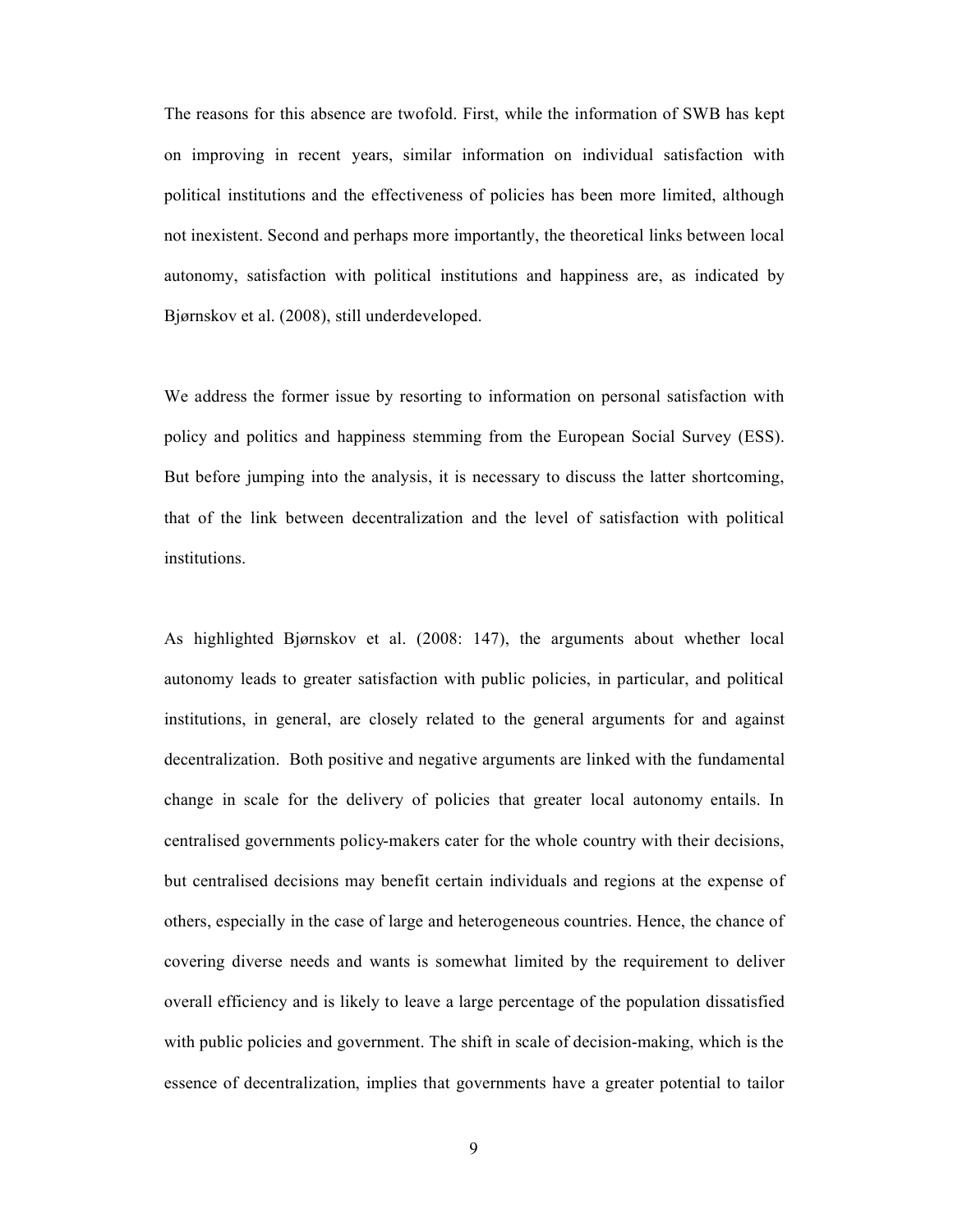their specific policies to the needs of citizens. This is what is known as the 'fiscal decentralization theorem' (Tiebout, 1956; Klugman, 1994): a better matching of public goods and services delivery to the needs of citizens leads, ceteris paribus, to greater satisfaction with policy.

The shift in the scale also engenders greater competition among local governments to deliver better goods and services (Hayek, 1939; Tiebout, 1956). The possibility of people 'voting with their feet' (Tiebout, 1956) and the lower cost of migration across local and regional jurisdictions within a country act as an incentive for governments to both respond better to the demands of citizens and to improve the policy delivery, possibly leading to increased citizen satisfaction.

Territorial competition for the provision of policies is intrinsically linked to greater policy innovation (Rodríguez-Pose and Gill, 2005). Local governments, in their quest to be more responsive, are bound to be more creative and innovative in pursuing policies that satisfy the needs of their citizens (Oates, 1972; Donohue, 1997). Successful innovations in one territory can then be transferred and adapted to the needs of local citizens in other locations (Donohue, 1997).

Last but not least, the act of enhancing local autonomy implies greater accountability and transparency of government. It also gives individuals greater voice and a greater chance to participate and influence the design and implementation of policies. Citizens can interact better with governments and better scrutinize their actions, bringing governments and those governed closer to one another (Putnam 1993; Azfar et al. 1999), possibly enhancing the level of citizen satisfaction with political organizations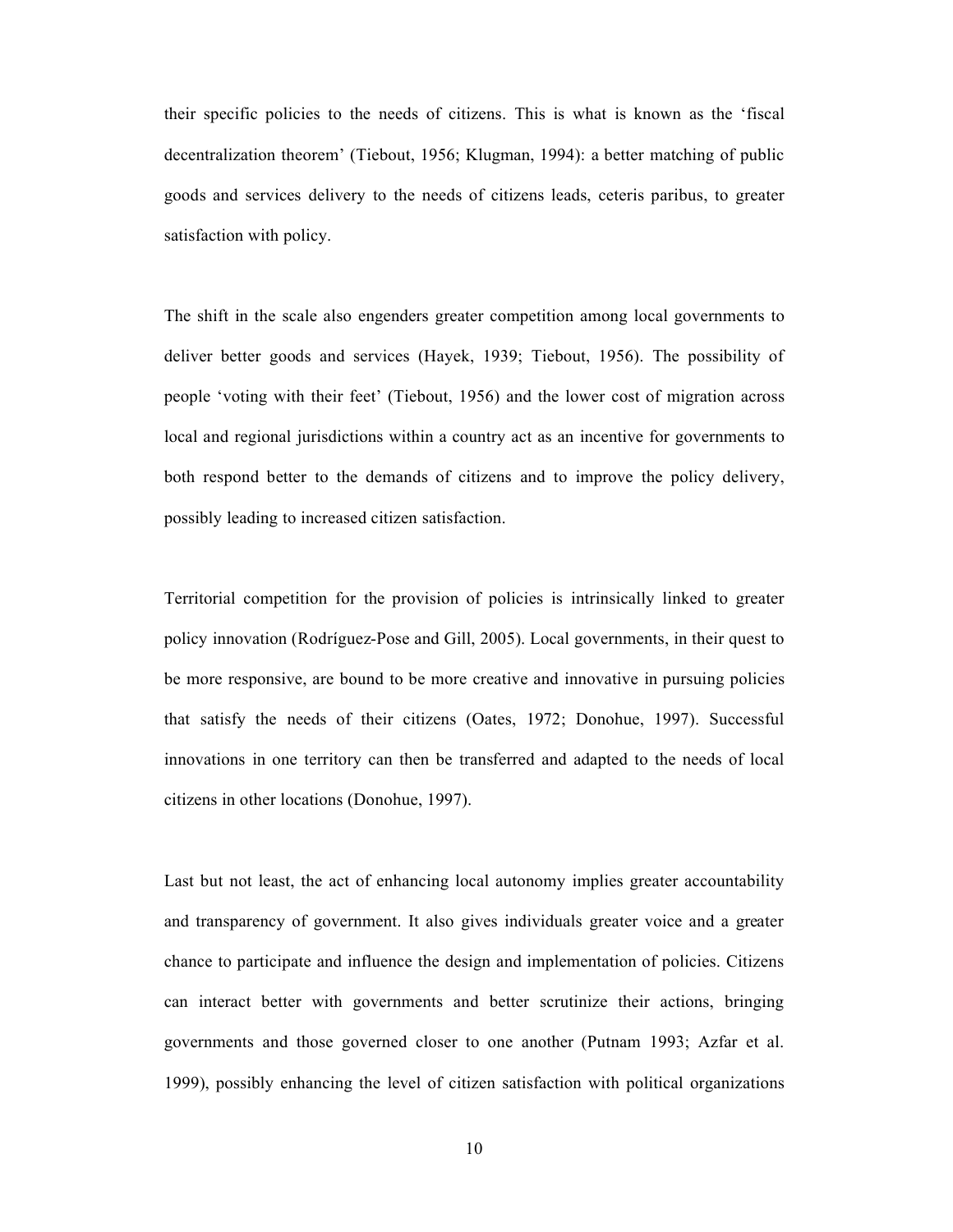and public policies. Decentralization also reduces transaction costs and, provided wellfunctioning institutions, it may also reduce the risk of elite capture of rents (Inman and Rubinfeld 2000; Storper 2005).

The other side of the coin is, however, that while decentralization may set free a number of mechanisms likely to enhance citizen satisfaction, it may also trigger other processes that could undermine the very satisfaction with politics and policy it aims to achieve. It may be the case, as Prud'homme (1995) underlines, that the supposedly greater capacity by local governments to adapt their policies to local needs may be nothing but a pipe dream. Two reasons are behind this potential incapacity of local governments to better respond to citizens' demands. First, individual needs and wants may not vary significantly from one place to another. As Prud'homme underlines, local governments may end up having to satisfy basic needs "which are – at least in principle – quite well known" (1995: 208). The needs of access to food, a decent education, adequate health care, basic infrastructure and basic services are universal and unlikely to change across territories. Hence, in trying to satisfy these needs, local governments may be at a disadvantage with respect to national governments, as they may lack the economies of scale, the resources or the capacity – or, often all three of them – to address all basic needs adequately, resulting in lower satisfaction with decentralized governments.

Local governments in lagging regions may also suffer from capacity constraints. Poorly trained decision-makers and officials may undermine the capacity of local governments to adequately respond to the needs of citizens (Prud'homme, 1995). Capacity constraints by local governments will thus not only reduce the potential satisfaction with the policies they deliver, but may also contribute to facilitate special-interest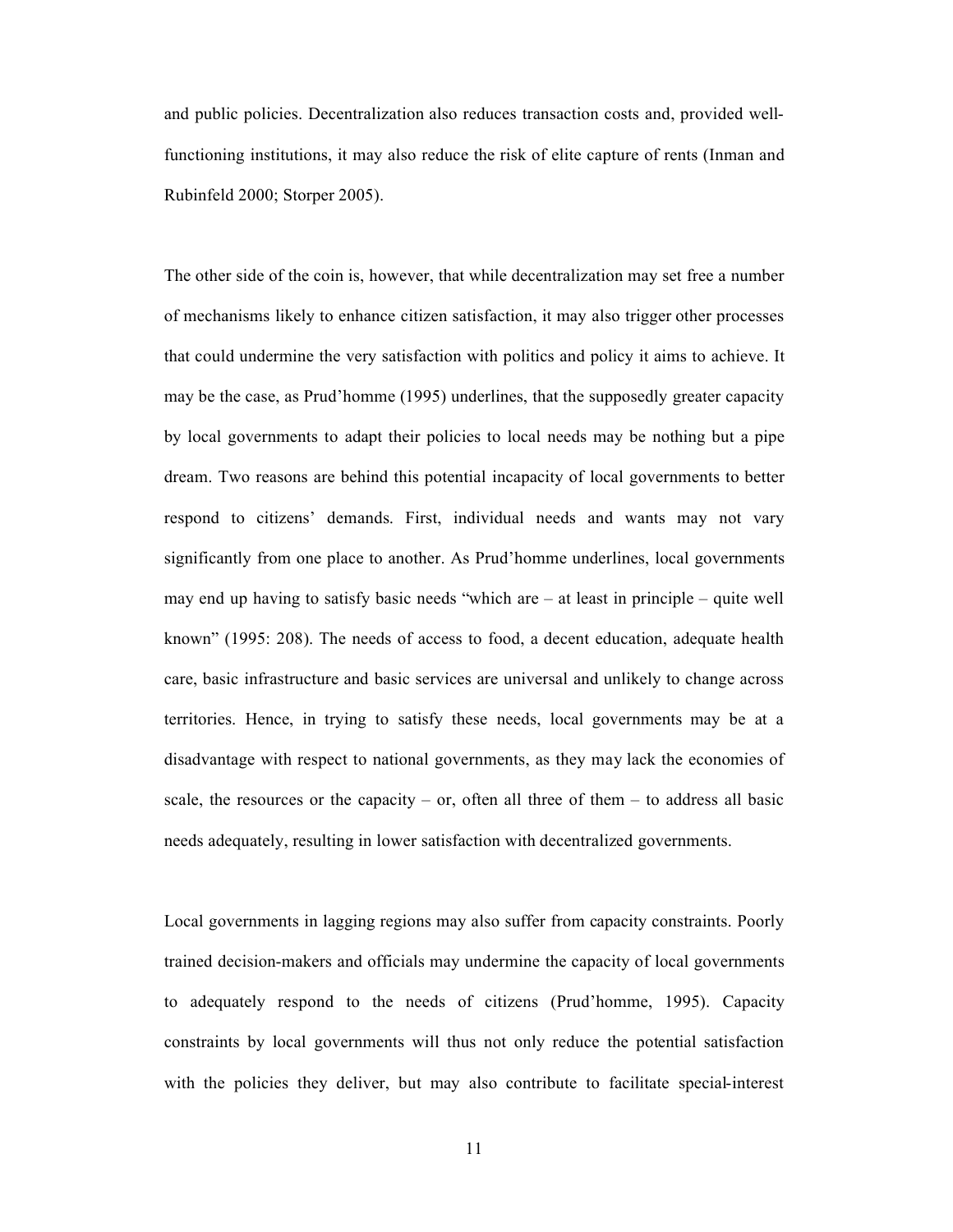capture by local elites, further limiting the potential of local policies to reach as wide a section of the local population as possible (Inman and Rubinfeld, 2000; Storper, 2005).

Whether the positive or negative mechanisms which affect a citizen's level of satisfaction with policy and political institutions in a decentralized setting prevail depends on one key additional factor: that of whether the resources of local governments match their needs. The frequent mismatch between the powers of local governments and the resources at their disposal, especially in cases where decentralization has been promoted 'from above' – that is by the central government, rather than by local demand – will contribute to an inadequate delivery of goods and services by local governments (Rodríguez-Pose and Gill, 2003). 'Unfunded mandates' by local governments are likely to dent the levels of citizen satisfaction with local governments. It is therefore important to distinguish between the political powers of decentralized governments (political decentralization) and the funds to implement independent policies (fiscal decentralization), as they are not always correlated and have important implications for the level of satisfaction with decentralization.

#### **3. Empirical framework and data**

In order to determine whether the aspects linked to decentralization lead to a greater or lower citizens' satisfaction, our analysis examines how cross-country differences in political and fiscal decentralization (key independent variables) affect the level of satisfaction of individuals with democracy, government, the economic situation, the education and health systems, and their overall levels of happiness (dependent variables).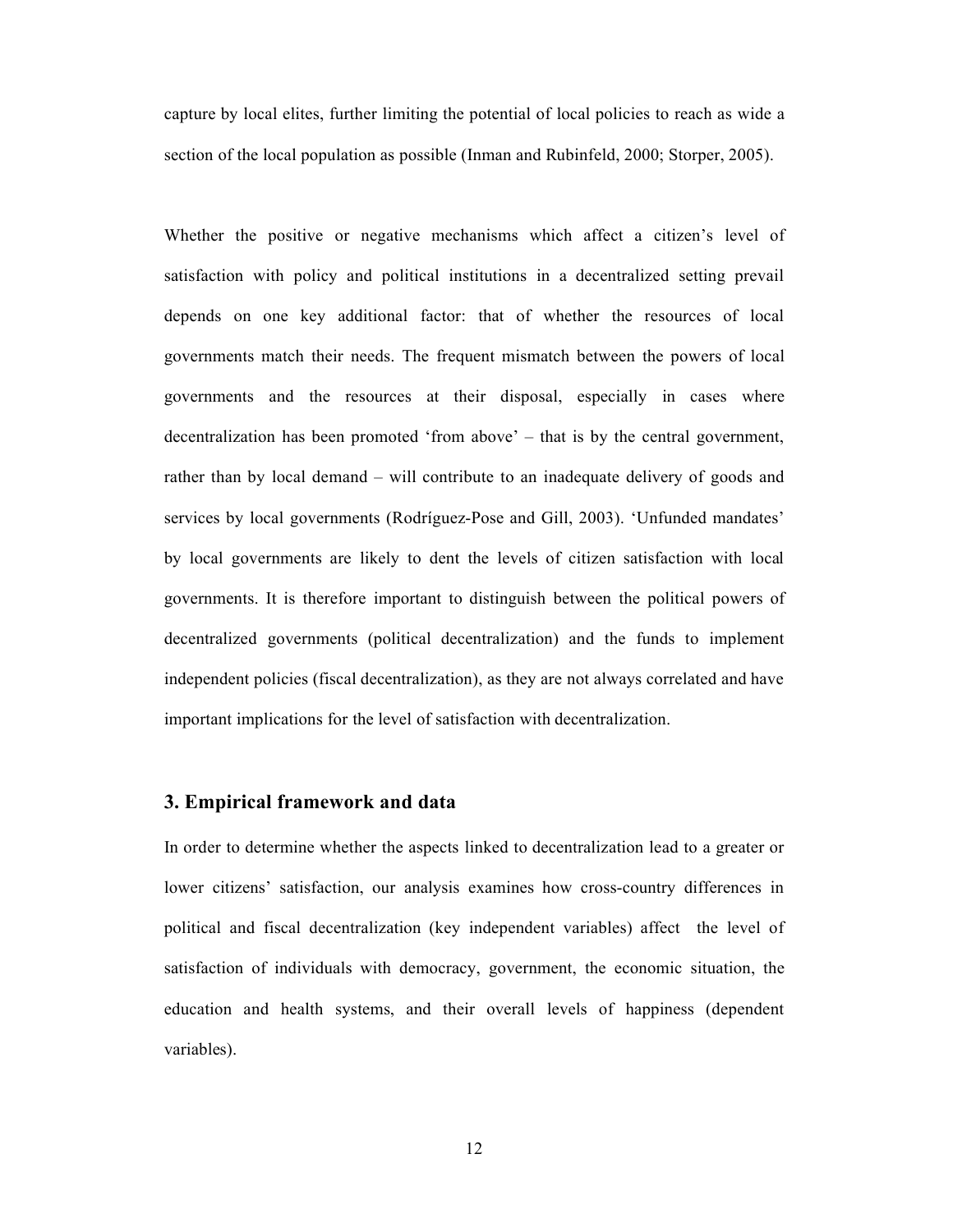# **3.1. The dependent variables: overall happiness and satisfaction with institutions and policy**

Our dependent variables stem from the four waves of the European Social Survey (ESS) that have been made available. This biannual cross-national survey aims to create a standard of methodology for cross-national attitude surveys. Its main focus are people's attitudes and underlying values, but it also contains a number of social background variables on individuals, as well as on their partners and parents. The available survey years are 2002, 2004, 2006 and 2008. In order to maximize the number of observations by country and introduce also a temporal dimension to the data, we pool the four available waves of the ESS.

The ESS consists of regular 'rounds' of data collection, with each round involving an independent cross-sectional sample in each nation. The target population for each participating nation is defined as all adults (15 years or older) resident in private households within the borders of the nation, regardless of nationality or citizenship. The geographic coverage in the four available waves refers to 30 (mostly) European countries. Table 1 depicts the sample, including the number of observations per country in each wave.

#### Table 1 [around here]

One of the most important features of the ESS questionnaire is that it contains both fixed and rotating elements. In the rotating part of the questionnaire, every wave includes two specific topics that can change from wave to wave. The fixed part consists of questions that are included in every ESS-wave. This module includes basic socio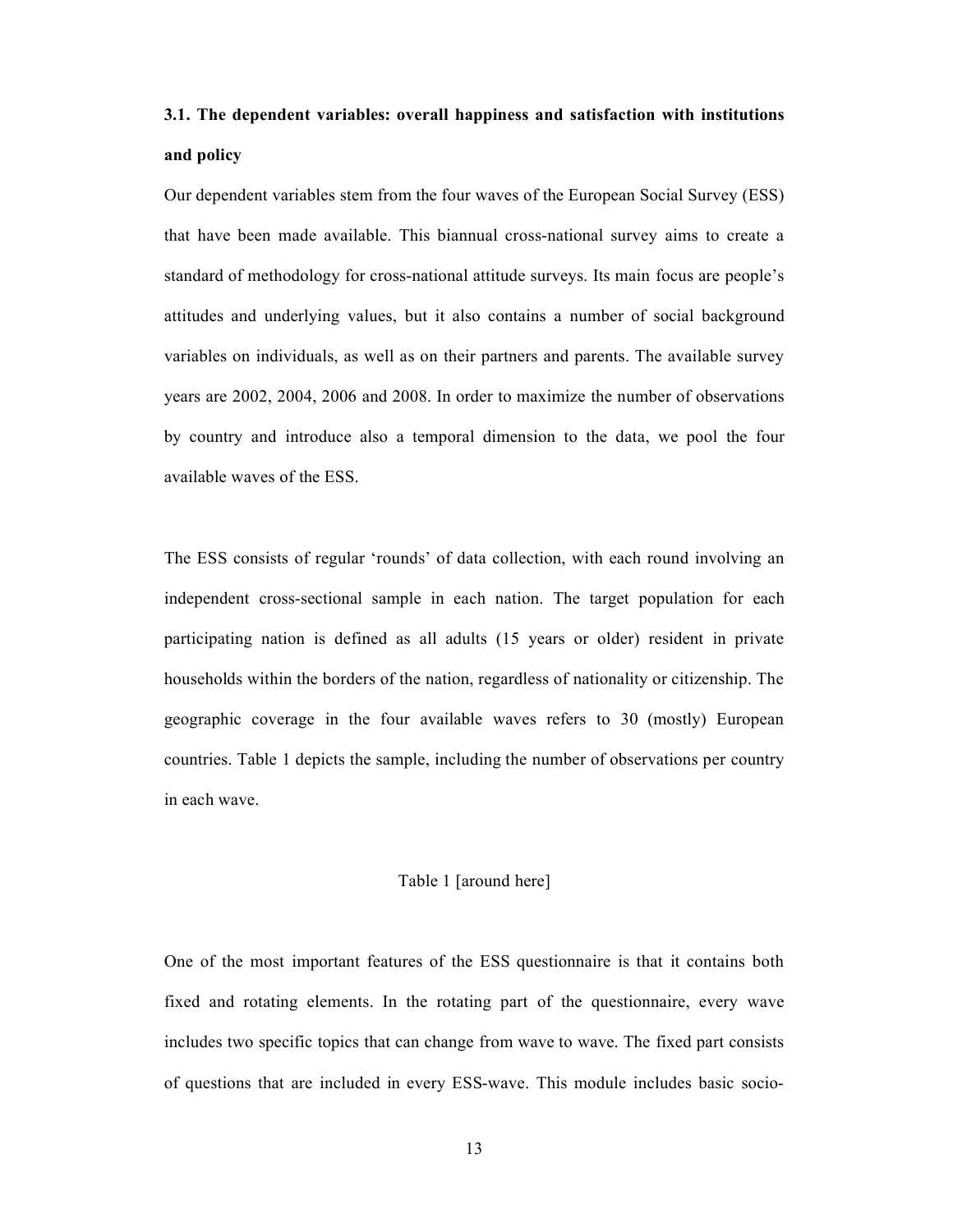economic and demographic background information, but also some questions regarding respondents' satisfaction in different domains. We use these variables to measure the impact of government decentralization on individual's subjective well-being. More specifically our outcome variables regard the following satisfaction domains: happiness, present state of the economy, satisfaction with government and satisfaction with democracy, state of education and state of health services. Elicited individuals' responses are based on an eleven-point scale where 0 means extremely bad/dissatisfied and 10 means extremely good/satisfied. In Table 2 we show the summary statistics of the satisfaction variables used in the analysis. As the variable depicting the degree of an individual's happiness refers to the same concept as an individual's life satisfaction, we only use the former as an indicator of the level of an individual's subjective well-being (SWB).

#### Table 2 [around here]

The five Nordic countries report the highest levels of SWB. There are a significant number of countries with a low level of SWB, i.e. average scores below seven (Table 2). These countries are in Southern – with the exception of Spain – and Eastern Europe. Looking at the remaining satisfaction with government and institutions domains, we can distinguish between two groups of countries. One group is made of countries where their citizens exhibit a high degree of satisfaction with institutions. This group encompasses, once again, the Nordic and Western European countries. At the opposite end, we find Eastern European countries plus Portugal.

#### **3.2. Main independent variables: the decentralization data**

14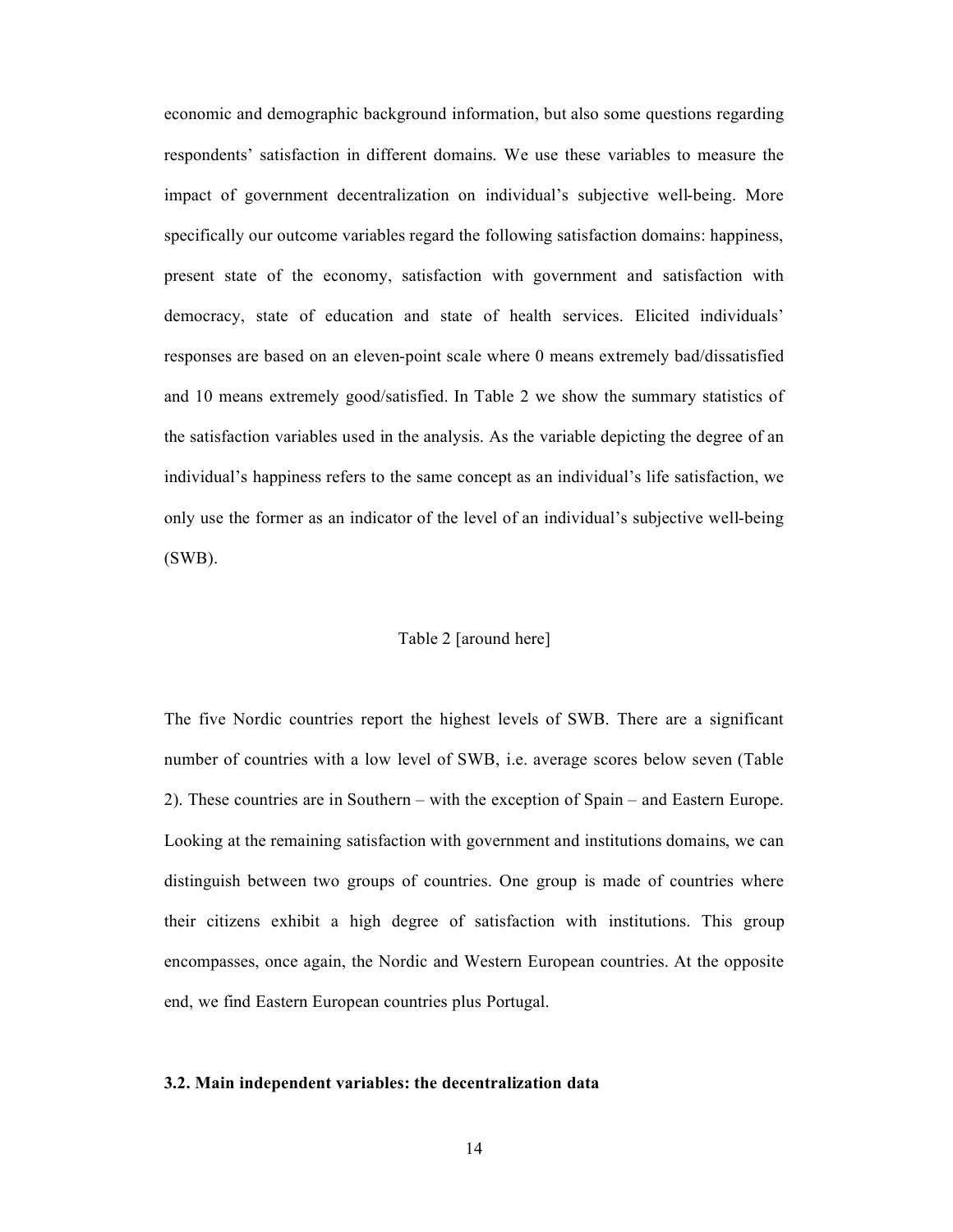The decentralization variables are divided, following the theoretical discussion, into political and fiscal decentralization variables. They stem from two different sources. Political decentralization indicators are taken from Hooghe et al.'s (2008) Regional authority index (RAI). The data covers 42 countries for the period 1950-2006. The RAI is measured along eight dimensions, blending different aspects of decentralization.

In addition to Hooghe et al.'s (2008) data, we also use specific data on fiscal decentralization. These data consist of indicators calculated as the ratio between subcentral and general economic magnitudes. These are yearly indicators covering the period 1972-2005. The source of these variables is the Government Finance Statistics of the International Monetary Fund. We use five indicators covering the following five economic dimensions: expenditure, current expenditure, capital expenditure, revenues/grants and tax revenues. The specific decentralization variables are defined in Table 3.

#### Table 3 [around here]

#### **3.3. Matching ESS and decentralization data**

In order to test the impact of decentralization on an individual's subjective well-being (SWB), we match the ESS with the decentralization variables. All individuals surveyed in the ESS and residing in the same country are assigned the same value of the corresponding decentralization index. Since the individual data used here pool the four waves of the ESS, the decentralization variables vary not only by country but also by wave. For any country, we assign the time-average of the last ten years prior to the survey of a given decentralization measure. For the 2008 wave, we resort to the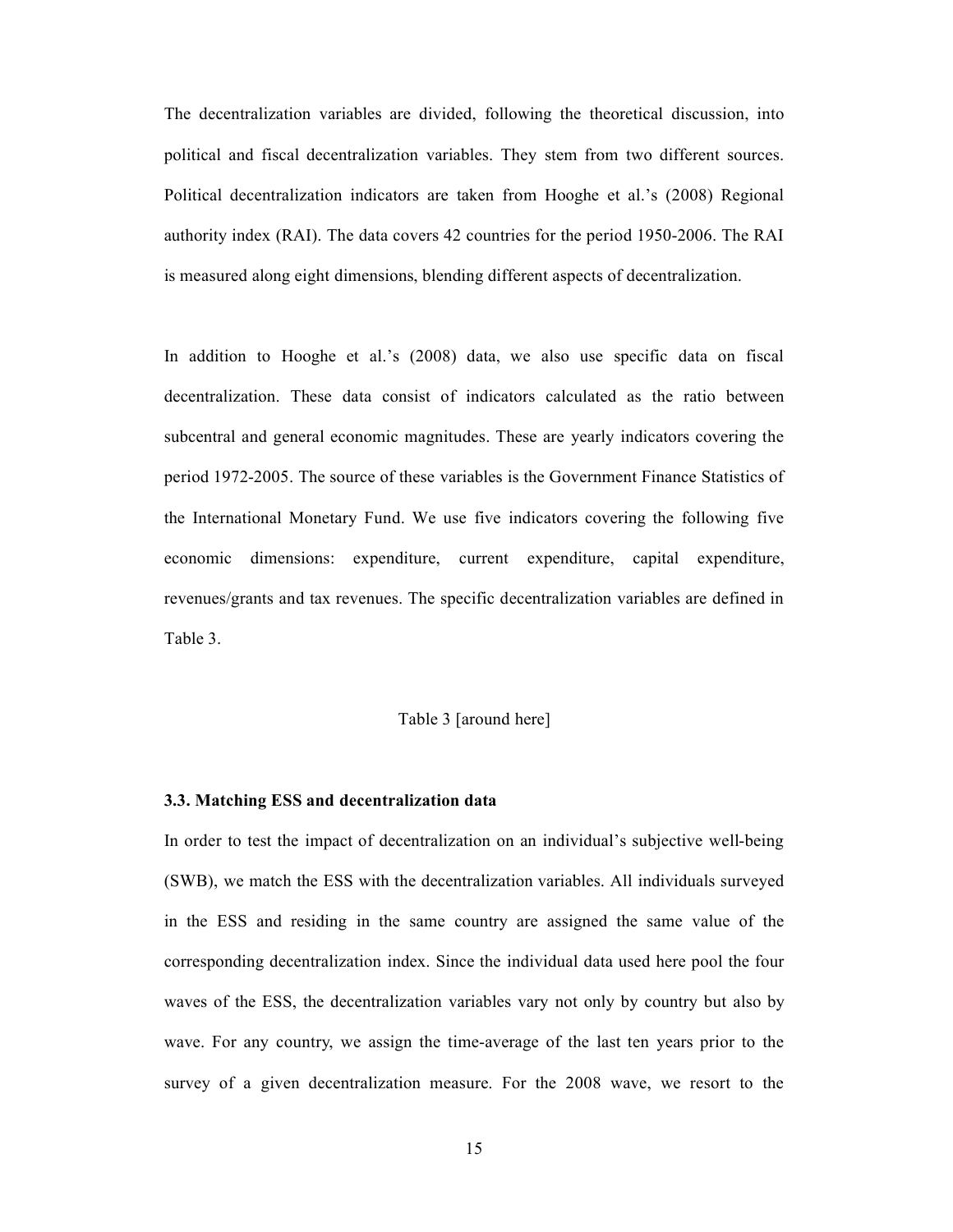decentralization indicators in 2006. We proceed in this way because the latest available years for our decentralization measures are 2005 and 2006 for the fiscal decentralization and the RAI dataset, respectively. In Table 4, we rank the countries included in our sample according to their level of decentralization.

According to the RAI index, the top five politically decentralized countries are Germany, Belgium, Spain, Switzerland and Italy. At the bottom of the ranking we find relatively small countries, such as Iceland, Luxembourg, Estonia, Cyprus, and Slovenia. The specific fiscal decentralization measures provide a different ranking: the top five fiscally decentralized countries include Switzerland, Germany, Denmark, Sweden and Belgium. Israel, Luxembourg, Portugal, Iceland and Bulgaria are at the bottom of this ranking. Recall that the fiscal decentralization index reported in Table 4 is the average of the five fiscal decentralization indexes used in the analysis (see Table 1).

#### Table 4 [around here]

#### **3.4. Empirical framework**

In our econometric analysis we resort to the use of pooled cross-sections referring to different years. This approach allows us to introduce a temporal dimension in the empirical model. That is, decentralization measures not only vary by country, but also with time. Our outcome variables are individuals' self-reported subjective indicators. This circumstance implies that the effect of the country level covariates on the outcome is more sensible to vary, in some cases in a non-negligible way, in different periods of time. An economic or institutional shock in a country in a given period of time may cause a change in the self-perception of an individual's well-being or of the state of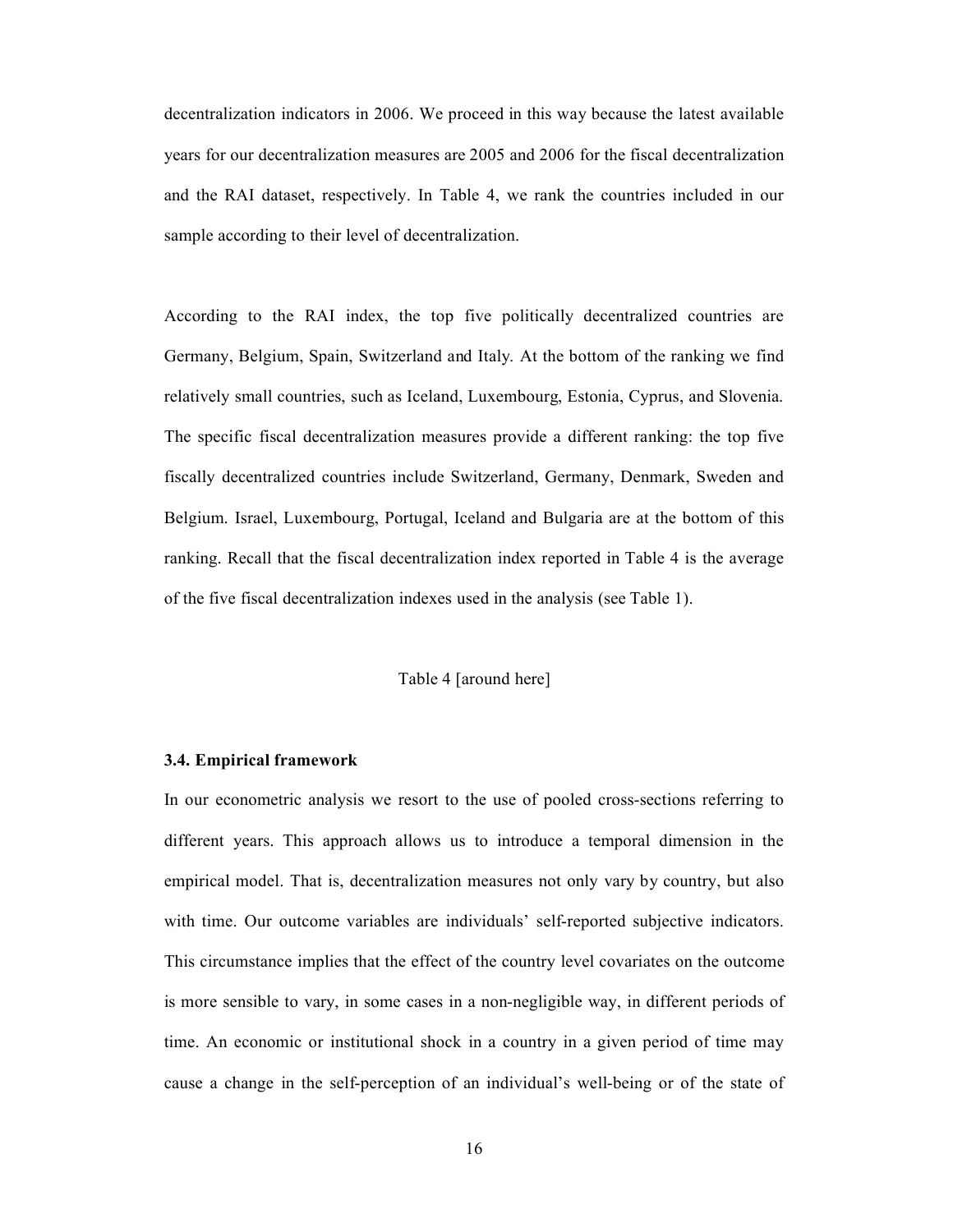public institutions and services. This shock will remain unobservable and may bias the estimated effects of the country level indicators on the outcome variables, i.e. a statistically significant effect may turn out to be not significant. One way to take into account these changes in the self-perception of an individual's well-being, and hence of smoothing the potential bias they may cause on the estimated parameters, consists of including this temporal dimension.

Considering the temporal dimension in the model implies introducing not only specific country effects, but also specific country-time effects, as the decentralization measures vary by country and year. We thus consider that the propensity in a period *t* of individual *i* residing in country *c* to report a specific SWB status or self-perceived state of an institution or service is determined by the following linear relationship:

$$
S_{ict}^* = \beta' X_{ict} + \gamma' Z_{ct} + u_{ct} + \varepsilon_{ict}
$$
 (1)

where  $S_{ict}^*$  is a latent outcome,  $X_{ict}$  are a set of individual's characteristics,  $Z_{ct}$  are the country-specific variables,  $u_{ct}$  are crossed country-time specific effects,  $\varepsilon_{ict}$  is a random error term, and  $\beta$  and  $\gamma$  are a set of parameters to be estimated.  $u_{ct}$  are necessary in order to disentangle the effect of the specific-country variables, *Zct*.

In equation (1), we do not observe  $S_i^*$  but instead an indicator variable of the type  $S_{ic} \equiv j$ if  $\mu_{j-1} < S_{ict}^* \leq \mu_j$  (*j*=1, …, *J*). Given the ordinal nature of the outcome variable, a natural option to estimate model (1) is the ordinal probit/logit model with specific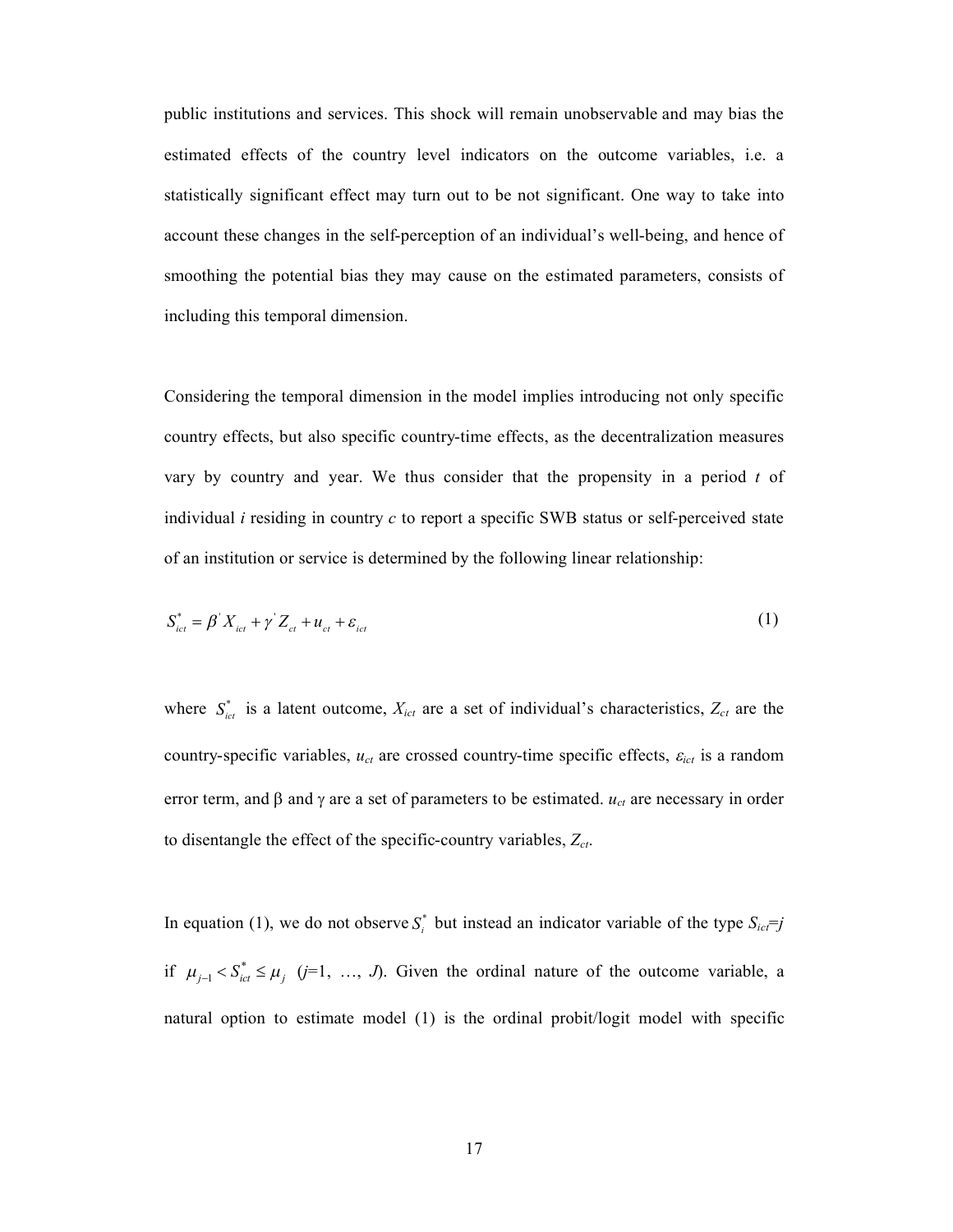country-time random effects. An alternative, less computationally demanding, option is the Probit Ordinary Least Squares model (Van Praag and Ferrer-i-Carbonell, 2006).<sup>2</sup>

After transforming our outcome variables, we estimate equation (1) by means of a linear random-effects model. We cluster at the country-year level, which takes account of intra-group correlation, but equally corrects for heteroscedasticity. In equation (1), the covariates contained in matrix *Xict* are a set of individual characteristics, including the squared polynomial of age, gender, education level, citizenship, self-reported health status, religious level, left-right political position, marital status, feeling about household income and household size. The country-specific variables included in  $Z_{ct}$  are the decentralization measures described in Table 3, which are entered in equation (1) separately one by one. The individual variables mentioned above are described in table 5 and summarized by country in Table 6.

Table 5 [around here]

Table 6 [around here]

#### **4. Results of the analysis**

#### **4.1. Individual factors**

Table 7 reports the results of the estimation of equation (3) for our six outcome variables: overall happiness, on the one hand, and satisfaction with the overall economic situation, government, democracy, the educational system, and public health services, on the other.

<sup>2</sup> This framework involves the transformation of the observed ordinal outcome  $S_{ict} = j$  as  $\ln(Z_{\text{ict}}) = \left[ \phi(\mu_{j-1,t}) - \phi(\mu_{j,t}) \right] / \left[ \Phi(\mu_{j,t}) - \Phi(\mu_{j-1,t}) \right]$ , where  $\phi(\bullet)$  and  $\Phi(\bullet)$  are the normal density function and the cumulative normal distribution, respectively. This transformation enables moving from the ordinal probit framework to the simple linear OLS approach without any loss of efficiency.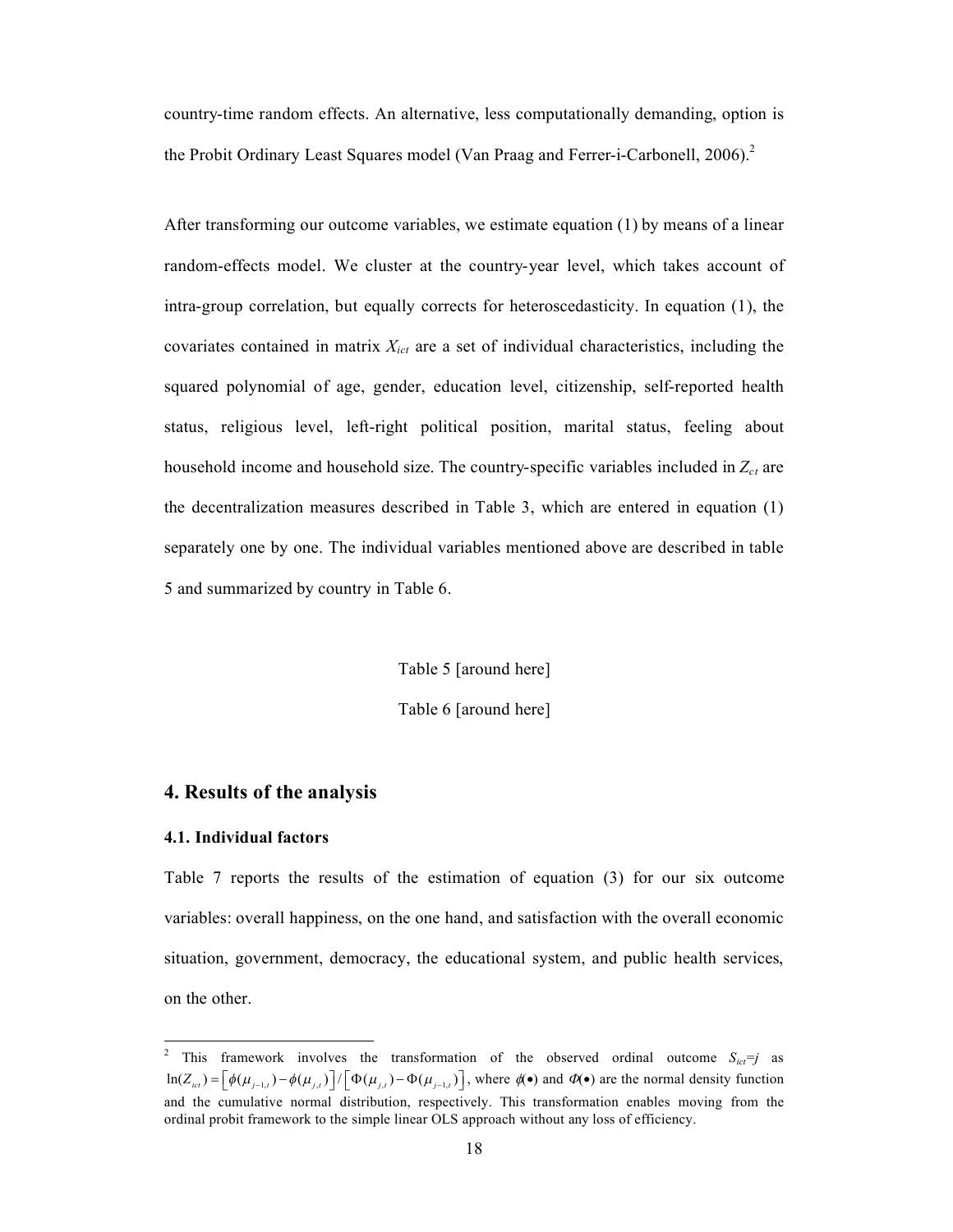The top half of Table 7 depicts the results for the individual features which may affect SWB and levels of satisfaction. These results are virtually all statistically significant and, by and large, reproduce those of previous empirical analyses, underlining the robustness of the exercise. First, age matters for happiness and satisfaction with institutions and policies. SWB and satisfaction tend to decrease with age, but the relationship is U-shaped, as happiness and satisfaction increase after middle-age. Women tend to be happier, but less satisfied than men with institutions and with the economic situation, democracy and the health system, in particular. Also as expected, married people tend to report greater levels of overall happiness and satisfaction that those separated, divorced, widowed or never married. The only partial exception are widowed individuals, who, once controlled for everything else, have levels of satisfaction with government, democracy and the health system that are similar or superior to those married. Higher levels of education yield happier people, but more critical with the state of democracy, the economy and the delivery of public services. Health is also an important determinant of happiness and satisfaction. The lower the level of self-reported health, the lower the SWB and the satisfaction with institutions. Larger households tend to be happier, but, with the exception of the state of the health system, not necessarily more or less satisfied with institutions than smaller households. Right-leaning individuals are also happier and generally more satisfied with institutions and the state of public services than left-leaning ones. Foreigners are happier than those holding national passports, but not more satisfied with public services. And, as could be expected, those who report that they live comfortably are happier and more satisfied than those who consider that they are in a very difficult or difficult position or simply coping.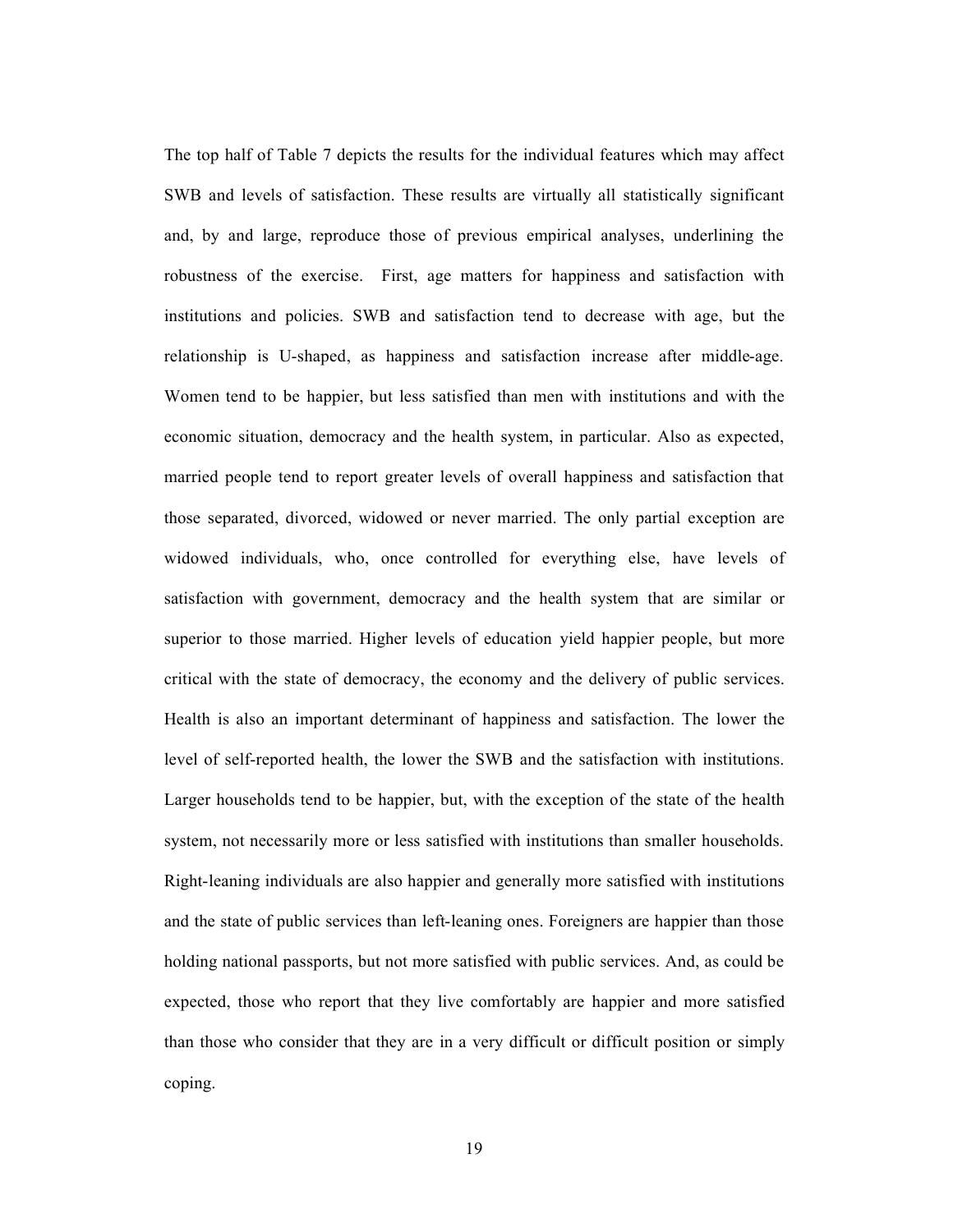The strongest associations with happiness and satisfaction with institutions come from two variables: religiosity and trust. Religious individuals, regardless of the denomination of their church, tend to be significantly happier, when other factors are controlled for, than those with a lower level of religiosity. And trusting individuals – reinforcing the strong effects of Helliwell and Wang (2010) – reveal themselves as the happiest and most satisfied of all.

The distinction between overall happiness and satisfaction with particular institutions is also an important one. While age, marital status, self reported health, feeling about household income, trust, religiosity, and political orientation exert the same effect on the different satisfaction domains as on happiness, gender, education and citizenship tend to have opposite effects.

#### **4.2. The effect of decentralization on happiness and satisfaction with institutions**

Having controlled that our results conform with previous analyses of the personality and socio-demographic traits behind happiness and institutional satisfaction, in the bottom half of Table 7 we now turn to how political and fiscal decentralization indicators affect these factors. In order to allow for comparisons across alternative models, in Table 8 we report the elasticities for the decentralization indicators.

Our estimates show that greater political local autonomy matters for overall happiness, but the impact on the satisfaction of individuals with political institutions and public polices is limited to a few domains. Political decentralization has a significant and positive effect on happiness, but leads to greater satisfaction only with democracy and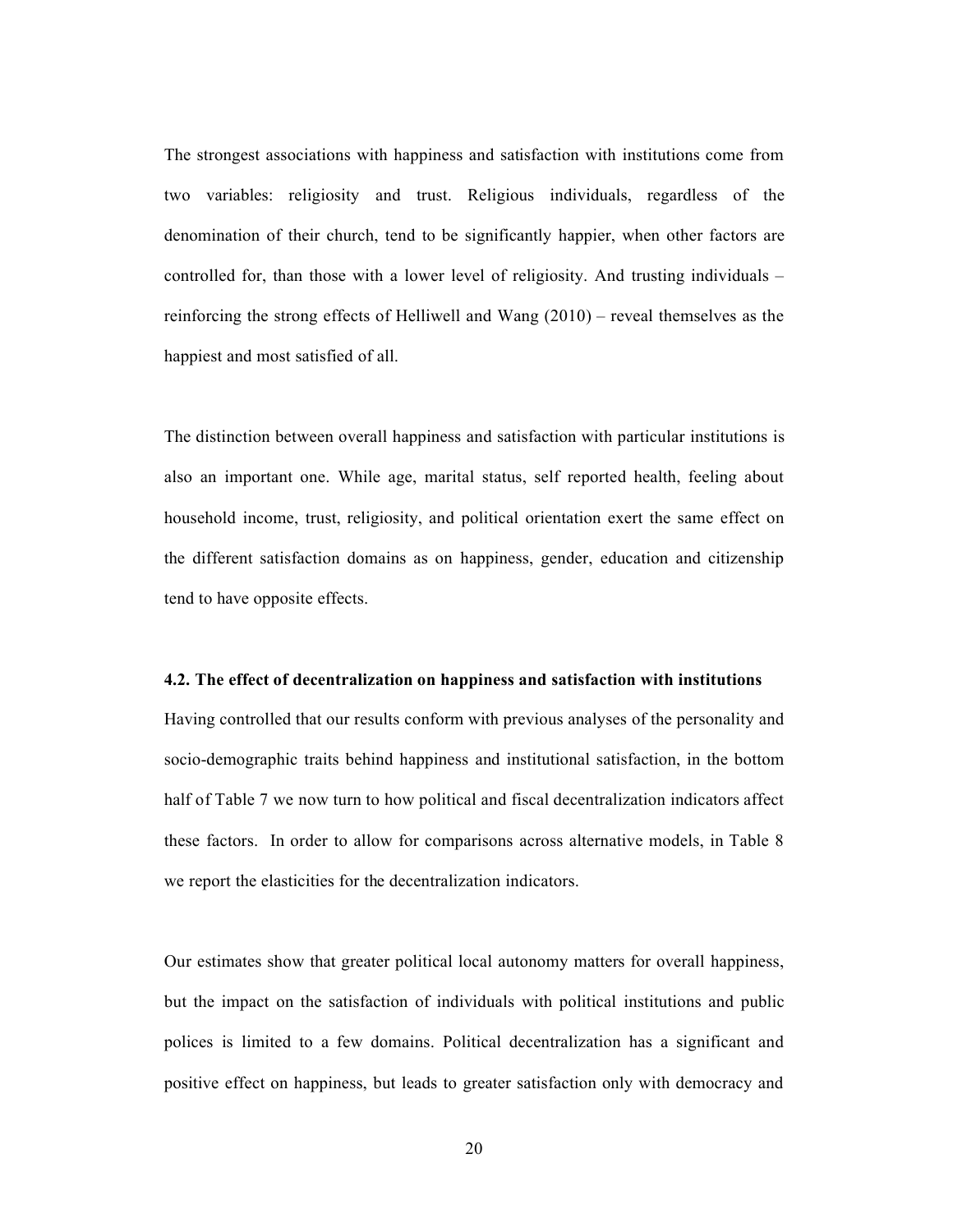the health system. For democracy, the significant positive effect is only observed for the indicator reflecting the degree of the authority exercised by a regional government over those who live in the region (self-rule) and also for the overall political decentralization indicator (Regional Authority Index, RAI). In contrast, there is no statistically significant association between greater regional and local autonomy and satisfaction with the state of the economy, with government or with the education system (Table 7).

If we focus on the specific constituents of political decentralization, the RAI significantly raises happiness, satisfaction with democracy and satisfaction with the state of the health services in the country. It is in this latter domain where the RAI has the largest effect: a 10% increase in the RAI index triggers a 1.3% increase in an individual's satisfaction with the health system. The three aggregated decentralization indexes – self-rule, law making and shared-rule – also exhibit an effect on happiness and satisfaction with the health system, although the effect is considerably greater for the latter variable. As mentioned above, the significant positive impact of RAI on satisfaction with democracy is mediated exclusively by self-rule (Table 7).

#### Table 7 [around here]

Of the six dependent variables considered, satisfaction with the state of health services and satisfaction with democracy display a greater sensitivity to political decentralization, followed by overall happiness. This implies that political decentralization seems to have a much greater effect on those variables that affect the perception of individuals about the more abstract political institutions (e.g. democracy) and, through them, on overall SWB. In contrast, whether policies are conducted at a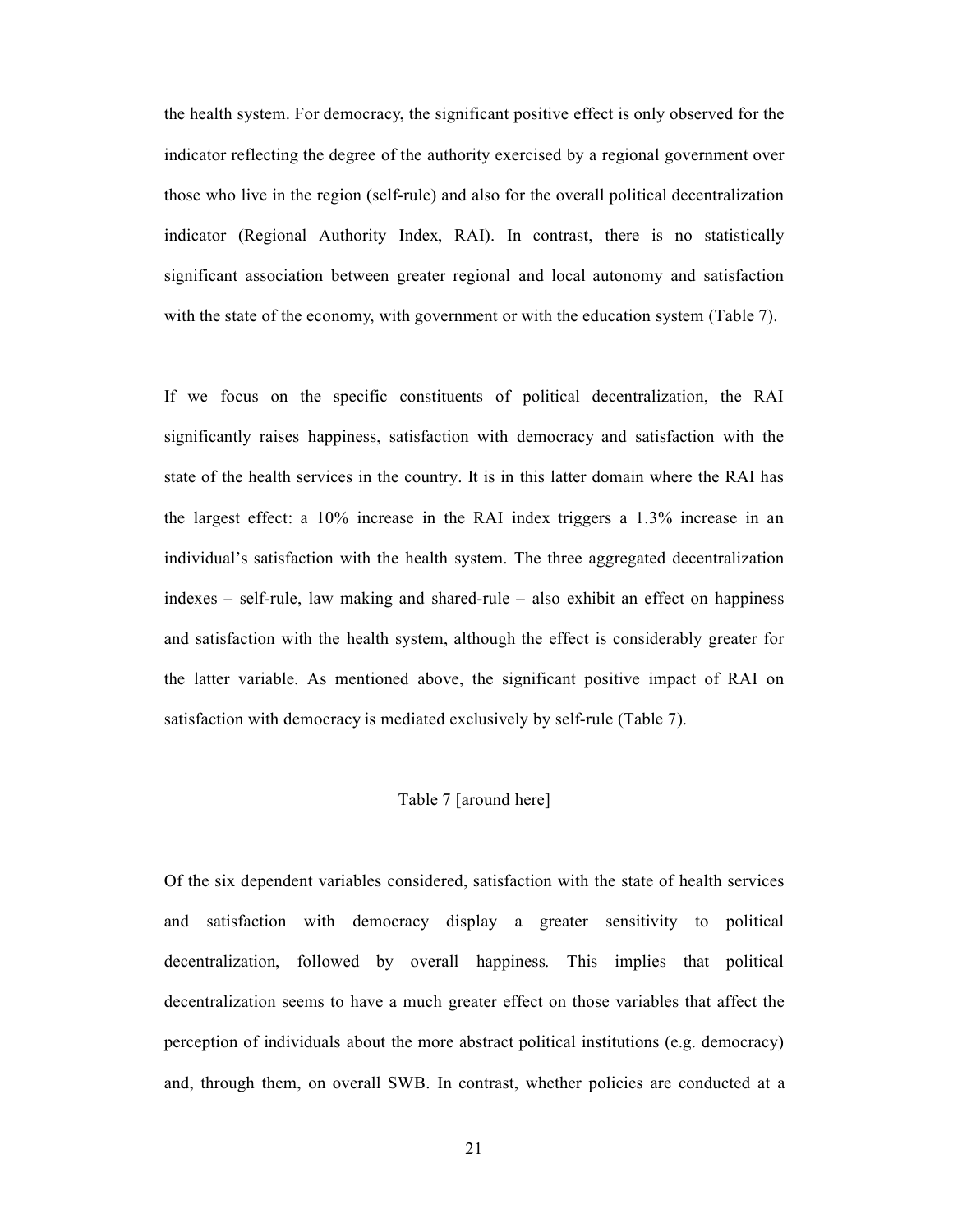local, regional or national scale does not affect, either positively or negatively, individual perceptions about the government or the economy.

Fiscal decentralization also has a significant effect on overall happiness. In addition, the effect of fiscal decentralization on the level of satisfaction with political institutions is stronger than that identified for political decentralization. With only two exceptions, all fiscal decentralization indexes are statistically significant at the one percent level in all the satisfaction regressions. Fiscal decentralization is a key determinant of satisfaction with the economic situation, with government and with the state of the education system, whereas political decentralization is not (Table 7). The subnational expenditure variables are more important than the subnational revenue variables in predicting SWB. With few exceptions, this is also the case for individual satisfaction with institutions. More specifically, subnational government expenditure is by far the variable that exerts the strongest effect on SWB and all satisfaction domains with institutions, followed by the estimated effect of subnational capital expenditure. However, as pointed by Rodríguez-Pose et al. (2009), decentralization processes in Europe and elsewhere in the world, have tended to lead to increases in current expenditure at the expense of capital expenditure. The dependent variables which exhibit a greater response to the specific indexes of fiscal decentralization are satisfaction with state of the health and education systems, followed by the observed satisfaction with government, democracy and the economic situation. The different influence of political and fiscal decentralization on the levels of satisfaction with the education system indicate that citizens seem to prefer a better resourced education system, regardless of whether the political decisions are taken at the local or at the national level.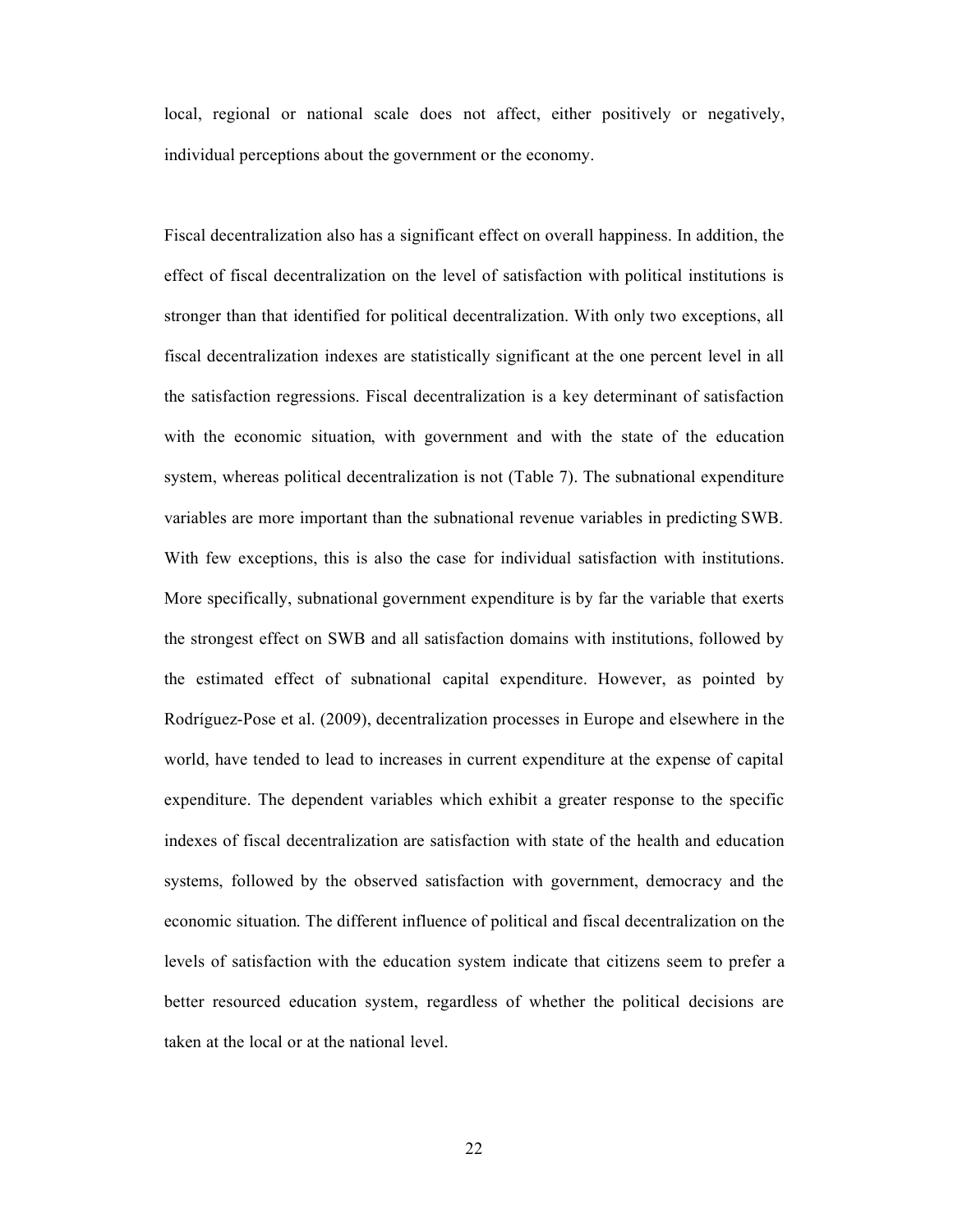The combination of the positive effect of political and fiscal decentralization variables on happiness is an interesting one. Citizens seem to be happy not only with the transfer of resources, which indicates the capacity of local governments to implement policies, but also with the ability to conduct policies at the local level, represented by the transfer of powers to subnational governments. However, the greater influence of fiscal in comparison to political decentralization variables on the degree of satisfaction with institutions and public policy signals that citizens value more the transfer of resources than the capacity of local governments to implement policies. The association between greater local and regional autonomy and happiness is also, with the exception of satisfaction with the health system, more strongly associated with more abstract constructs, such as satisfaction with government or democracy or overall happiness, than with more concrete ones, such as satisfaction with the economy or with the education system. The fiscal dimension, which represents a more concrete dimension of decentralization, is entirely connected with satisfaction and happiness. Overall, citizens seem to be happier with the actual capacity of their local governments to deliver than with the fact that they can have a say on their daily politics and policies.

#### Table 8 [around here]

#### **5. Conclusions**

This paper has tackled a number of black boxes about the influence of decentralization processes. First, it represents a step beyond the studies about the macroeconomic and territorial impacts of decentralization which have dominated analyses of fiscal decentralization. Second, it has delved into the little known world of the institutional conditions influencing SWB, which had been obscured by the prominence of analyses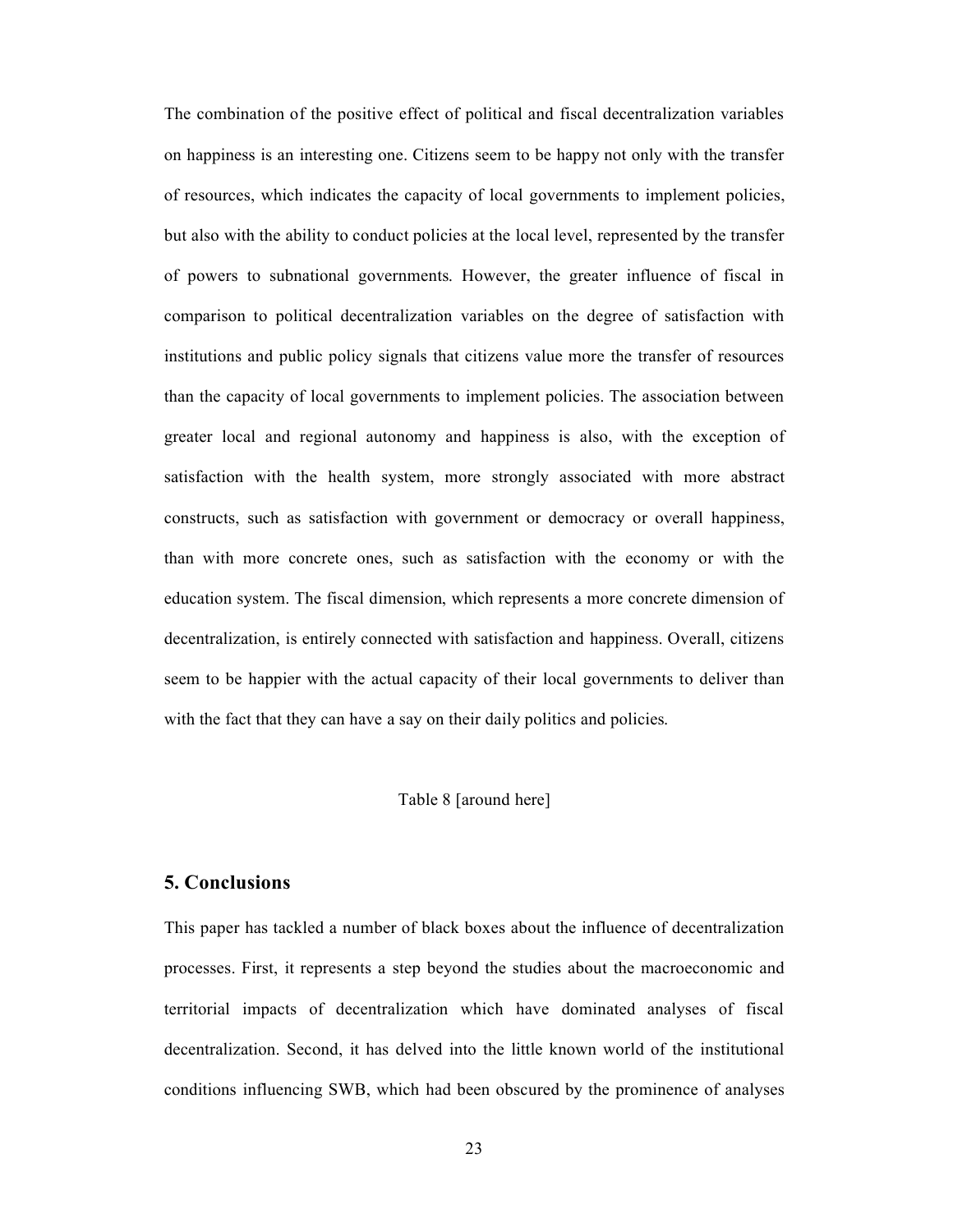focused on personal, socio-demographic and micro- and macroeconomic factors. Third, it goes beyond the point, underlined by Frey and Stutzer (2002), that happiness is much more than personal issues, by paying attention to the distinction between overall SWB and the level of satisfaction with political institutions and policy. This implies taking into account that changes in the satisfaction with political institutions ultimately contribute to enhance or hurt overall happiness. It also resorts to the use of a temporal dimension in order to consider any potential shocks that may affect the self-perception of an individual's well-being. Finally, it distinguishes between the political and fiscal dimensions of decentralization – and among its various constituents – in order to present a fuller picture of the mechanisms at work in determining the satisfaction with changes in the dimension of political institutions.

The results highlight that both political and fiscal decentralization matter, but that it is this latter dimension of decentralization which seems to be more relevant for citizens. Decentralization matters positively for the satisfaction of individuals with political institutions and with the specific delivery of some public goods and services. This represents an important contrast to the traditional analyses of the macroeconomic implications of decentralization, which tend to point to an either negligible or negative influence of decentralization on factors such as economic growth and productivity, fiscal policy or government effectiveness (e.g. Voigt and Blume, 2009; Rodríguez-Pose and Ezcurra, 2011; Schnellenbach and Feld, 2011). The results also signal that many of these studies may be somewhat off-focus, as the ultimate goal of decentralization, is not necessarily to deliver better aggregate economic outcomes but to improve the delivery of policies and services and to make citizens more satisfied. Whether this leads to better macroeconomic outcomes will then depend on the actual capacity of local governments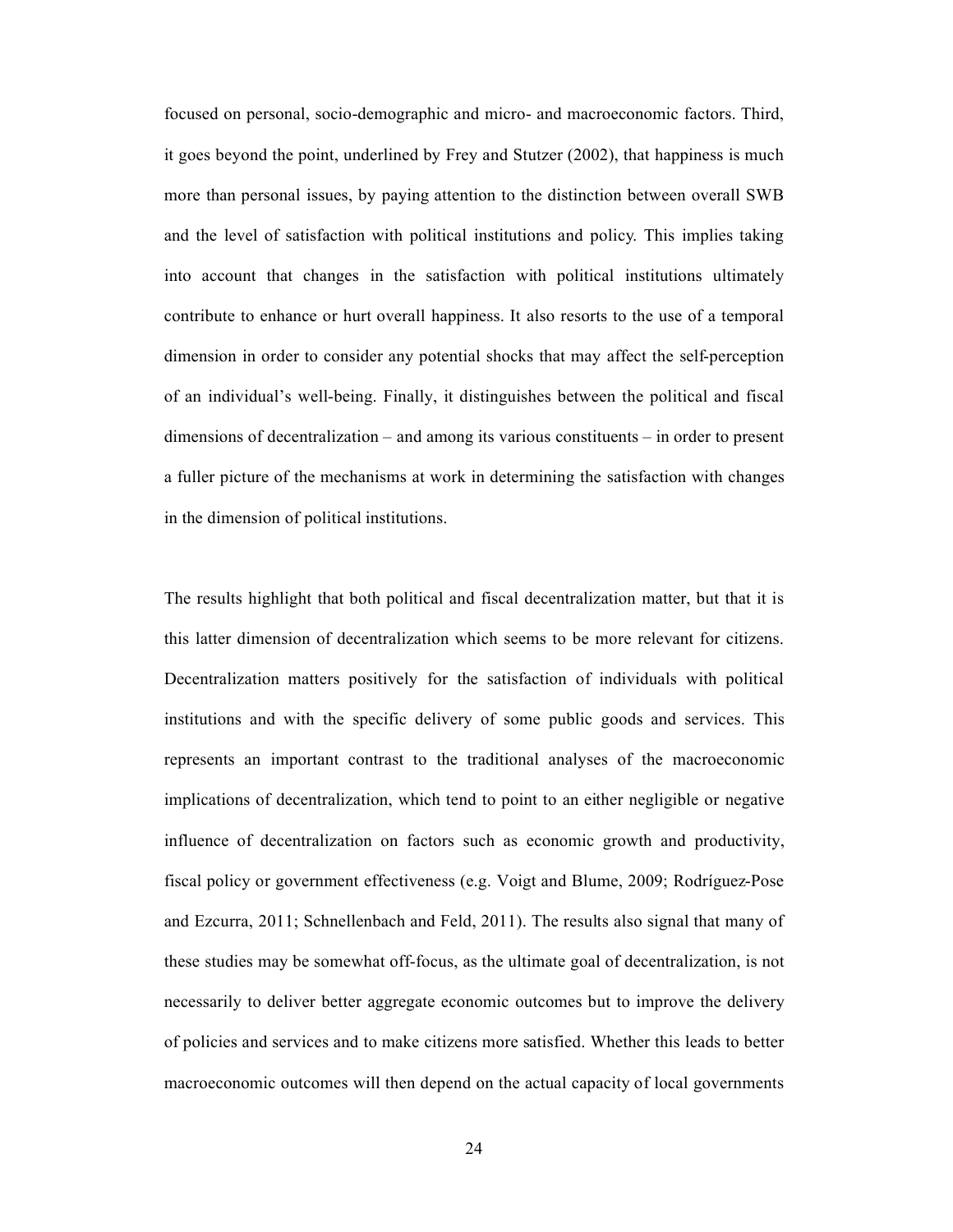to deliver. This subtle distinction is captured in the analysis by the different results for political and fiscal decentralization. Citizens are satisfied and happier with the thought that decisions can be taken by governments closer to them, but their actual capacity to deliver is even more important for their personal satisfaction.

The analysis also raises a number of interesting issues that will need to be tackled as the conceptual tools and the data improve. Although we capture some temporal dimension, the analysis is not a true panel. Improvements in the collection of data on personal satisfaction and the generation of true panels will certainly put our results to the test. We also consider that disentangling the mechanisms through which institutional satisfaction is linked to overall happiness will require greater detail with more suitable data. In any case, we believe that our results can set the bases for a greater scholarly and policy concern with a capital aspect of decentralization which has so far been neglected by most traditional studies on the transfer of powers and resources to subnational tiers of government.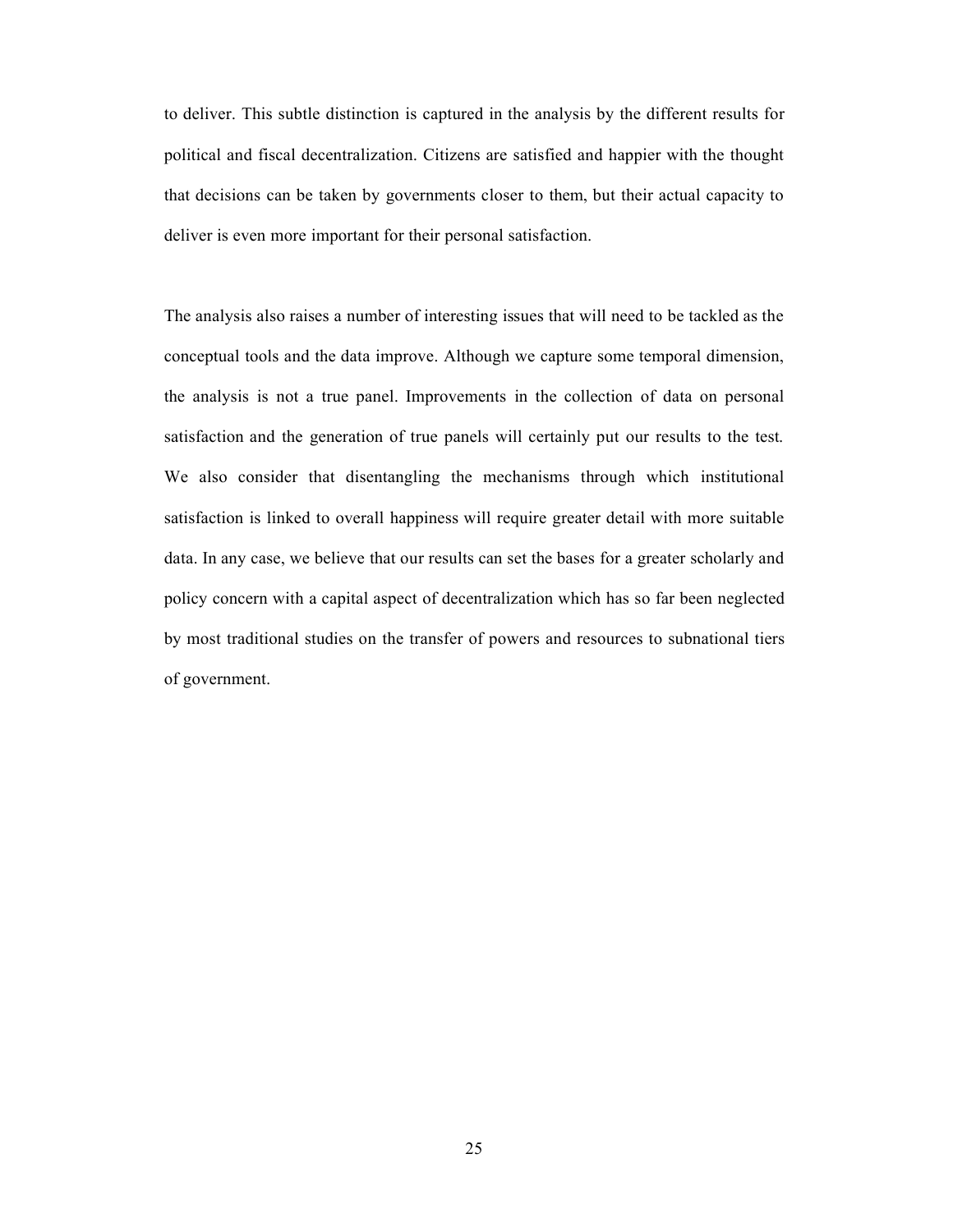#### **References**

- Azfar, O., Kçhkénen, S., Lanyi, A., Meagher, P. and Rutherford, D. **(**1999) Decentralization, Governance and Public Services. The Impact of Institutional Arrangements: A Review of the Literature, Working Paper 255, IRIS Center, University of Maryland, College Park.
- Bjárnskov, C., Drehe, A. and Fischer, J.A.V. (2008) On decentralization and life satisfaction. *Economics Letters* 99 (1): 147-151.
- Bjárnskov, C., Drehe, A. and Fischer, J.A.V. (2010) Formal institutions and subjective well-being: revisiting the cross-country evidence. *European Journal of Political Rconomy*, 26: 419-430.
- Blanchflower, D.G. and Oswald, A.J. (2004) Well-being over time in Britain and the USA. *Journal of Public Economics* 88 (7-8): 1359-1386.
- Blanchflower, D.G. and Oswald, A.J. (2008) Is well-being U-shaped over the life cycle? *Social Science and Medicine* 66 (8): 1733-1749.
- Clark, A.E. and Oswald, A.J. (1994) Unhappiness and Unemployment. *Economic Journal* 104 (424): 648-659.
- Davoodi, H. and Zou, H. (1998) Fiscal decentralization and economic growth: a crosscountry study. *Journal of Urban Economics* 43:, 244-257.
- De Mello, L. (2011) Does Fiscal Decentralization Strengthen Social Capital? Cross-Country Evidence and the Experiences of Brazil and Indonesia. *Environment and Planning C: Government and Policy* 29 (2) forthcoming.
- Di Tella, R., MacCulloch R.J. and Oswald A.J. (1997) The Macroeconomics of Happiness, Discussion Paper No. 19, Centre for Economic Performance, University of Oxford.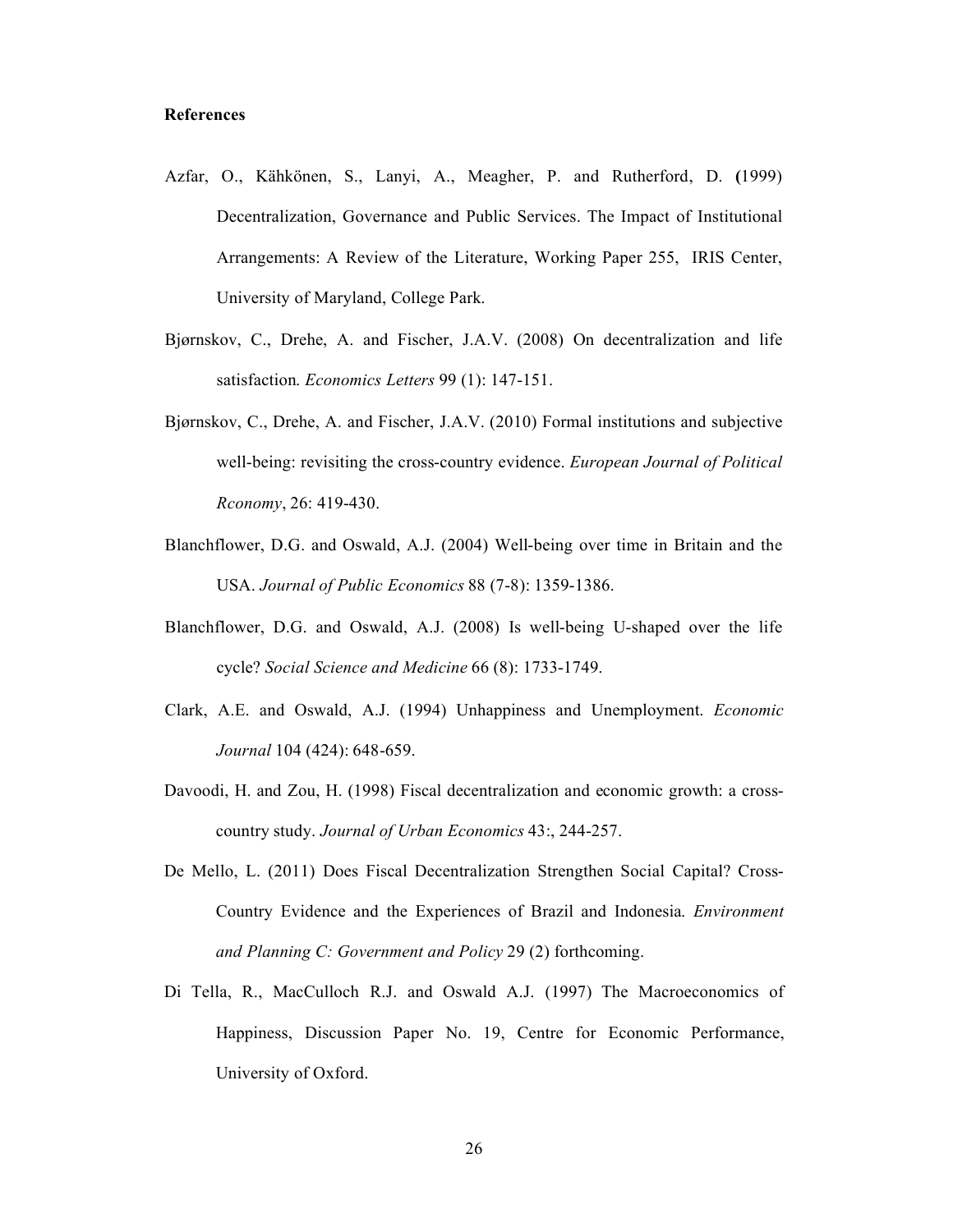- Di Tella, R., MacCulloch R.J. and Oswald A.J. (2001). Preferences over inflation and unemployment: Evidence from surveys of happiness. *American Economic Review* 91 (1): 335-41.
- Diaz-Serrano, L. (2009) Disentangling the Housing Satisfaction Puzzle: Does Homeownership Really Matter? *Journal of Economic Psychology* 30(5): 745- 755.
- Diaz-Serrano, L. and Stoyanova, A.P. (2010) Mobility and Housing Satisfaction: an Empirical Analysis for Twelve EU Countries. *Journal of Economic Geography* 10 (5): 661-683.
- Diener, E. (1994) Assessing Subjective Well-Being: Progress and Opportunities. *Social Indicators Research* 31 (2): 103-157.
- Diener, E., Suh E.M., Lucas R.E., and Smith H.L. (1999) Subjective Well-Being: Three Decades of Progress. *Psychological Bulletin* 125 (2): 276-303.
- Donahue, J.D. (1997) *Disunited States*. New York: Basic Books.
- Easterlin, R.A. (1974) Does Economic Growth Improve the Human Lot? Some Empirical Evidence', In P. A. David and M. W. Reder (eds) *Nations and Households in Economic Growth: Essays in Honour of Moses Abramowitz*, New York and London: Academic Press, pp. 89-125.
- Easterlin, R.A. (1995) Will Raising the Incomes of All Increase the Happiness of All? *Journal of Economic Behaviour and Organization* 27(1): 35-48.
- Easterlin, R.A. (2001) Income and Happiness: Towards a Unified Theory. *The Economic Journal* 111: 465–484.
- Ezcurra, R. and Pascual, P. (2008) Fiscal decentralization and regional disparities: evidence from several European Union countries. *Environment and Planning A* 40 (5): 1185-1201.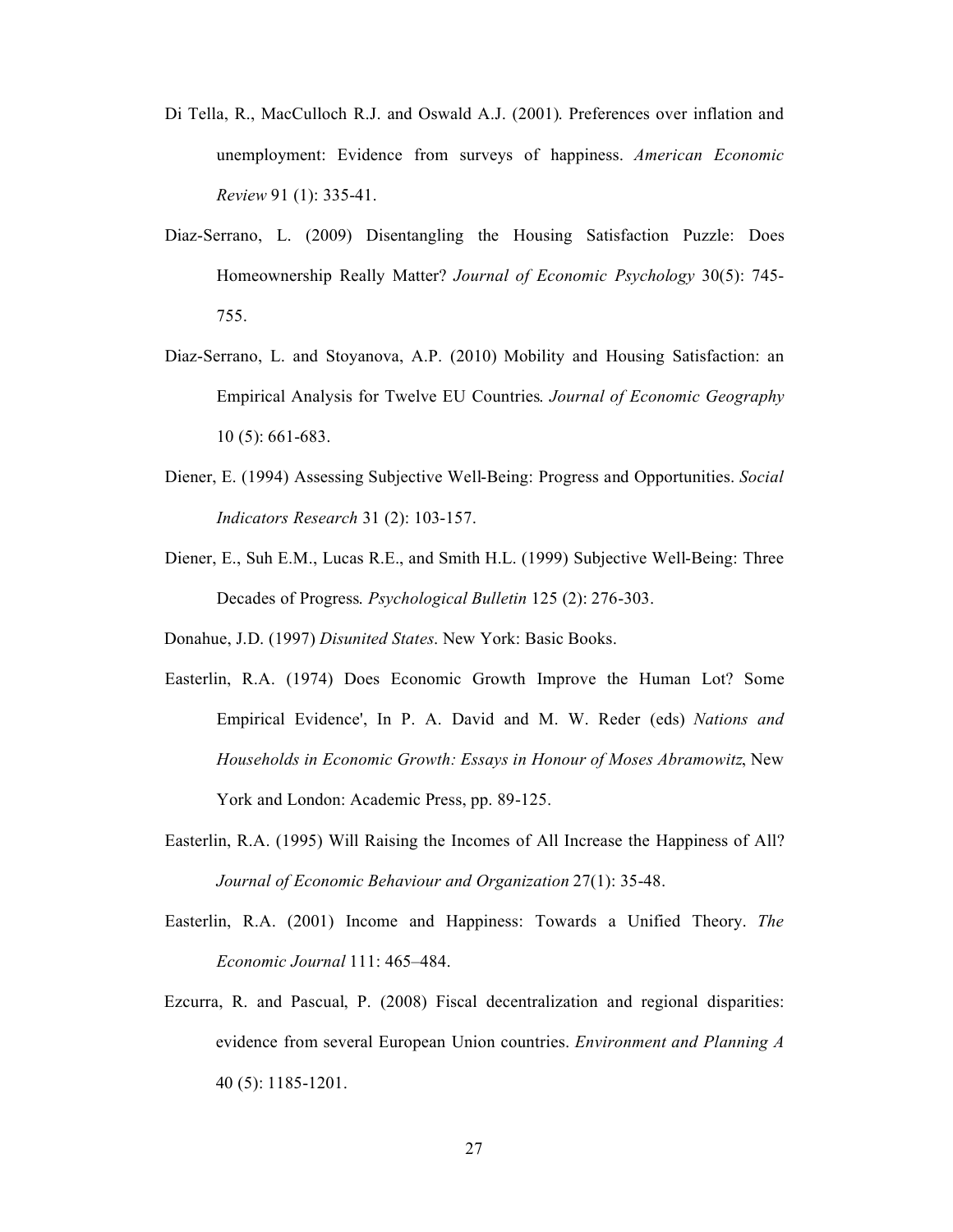- Frey, B.S. and Stutzer, A. (2000) Happiness, Economy and Institutions. *The Economic Journal* 110 (466): 918 – 938.
- Frey, B.S. and Stutzer, A. (2002) *Happiness and Economics: How the Economy and Institutions Affect Human Well-being*, New Jersey: Princeton University Press.
- Gerdtham, U.G. and Johannesson, M. (2001) The relationship between happiness, health, and socio-economic factors: results based on Swedish microdata. *Journal of Socio-Economics* 30 (6): 553-557.
- Gil Canaleta, C., Pascual Arzoz, P. and Rapún Gárate, M. (2004) Regional economic disparities and decentralization. *Urban Studies* 41(1): 71-94.
- Glenn, N. and Weaver, C. (1988) The changing relationship of marital status to reported happiness*. Journal of Marriage and the Family* 50: 317*-*324*.*
- Hayek, F. von (1939) Economic conditions of inter-state federalism. *New Commonwealth Quarterly* S. 131-49.
- Helliwell, J.F. and Wang S. (2010) Trust and well-being. NBER Working Paper 15911.Cambridge: National Bureau of Economic Research
- Hooghe, L., Marks, G. Schakel, A.H. (2008) Regional Authority in 42 Democracies, 1950–2006. A Measure and Five Hypotheses. *Regional and Federal Studies* 18 (2-3): 111-302.
- Iimi, A. (2005) Decentralization and economic growth revisited: an empirical note, *Journal of Urban Economics* 57: 449-461.
- Inman, R.P. and Rubinfeld, D.L. (2000). Federalism. In: B. Bouckaert and G. de Geest (eds.). *Encyclopedia of Law and Economics.* Edward Elgar and the University of Ghent.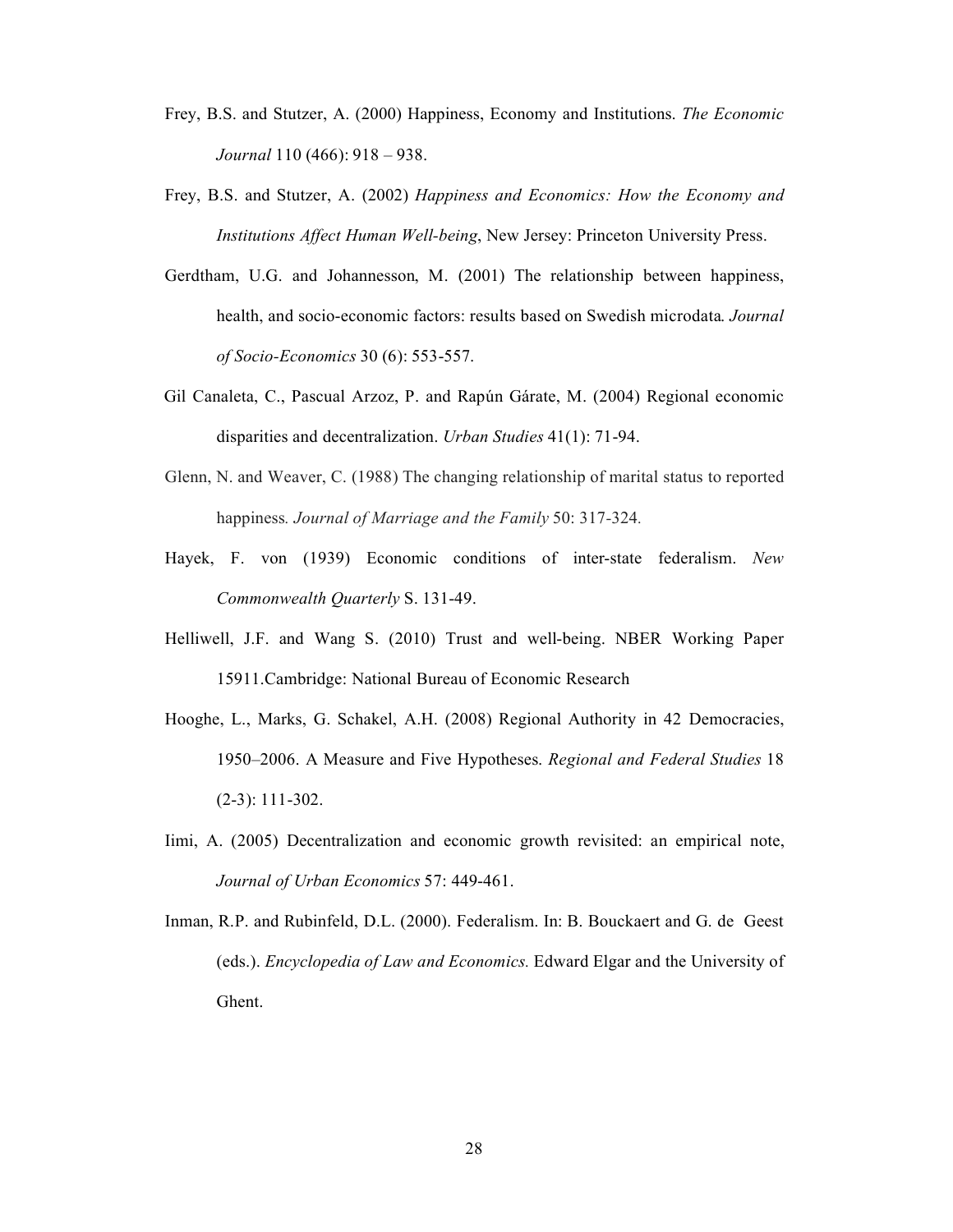- Kim, H.K. and McKenry, P. (2002) The Relationship Between Marriage and Psychological Well-being: A Longitudinal Analysis. *Journal of Family Issues* 23(5): 885-911.
- Klugman, J. (1994) Decentralization: A survey of literature from a human development perspective. New York: United Nations Development Programme Occasional Paper 13 Human Development Report Office.

Layard, R. (2005) *Happiness: Lessons from a New Science*. London: Penguin

- Lessmann, C. (2009) Fiscal decentralization and regional disparity: evidence from cross-section and panel data. Environment and Planning A 41(10): 2455-2473.
- Morelli, C. and Seaman, P. (2007) Devolution and Inequality: A Failure to Create a Community of Equals? *Transactions of the Institute of British Geographers* 32:523-538.

Oates, W.E. (1972) *Fiscal Federalism*. New York: Harcourt-Brace-Jovanovich.

- Oreopoulos, P. (2007) Do dropouts drop out too soon? Wealth, health and happiness from compulsory schooling. *Journal of Public Economics* 91 (11-12): 2213- 2229.
- Oswald, A.J. (1997) Happiness and Economic Performance. *Economic Journal*, 107(445): 1815-1831.
- Prud'homme, R. (1995) The dangers of decentralization, *The World Research Observer* 10 (2): 201-220 .
- Putnam, R.D. (1993) *Making Democracy Work: Civic Traditions in Modern Italy*. Princeton, NJ: Princeton University Press, Princeton.
- Radcliff, B. (2001) Politics, Markets and Life Satisfaction: The Political Economy of Human Happiness. *American Political Science Review* 95 (4): 939-952.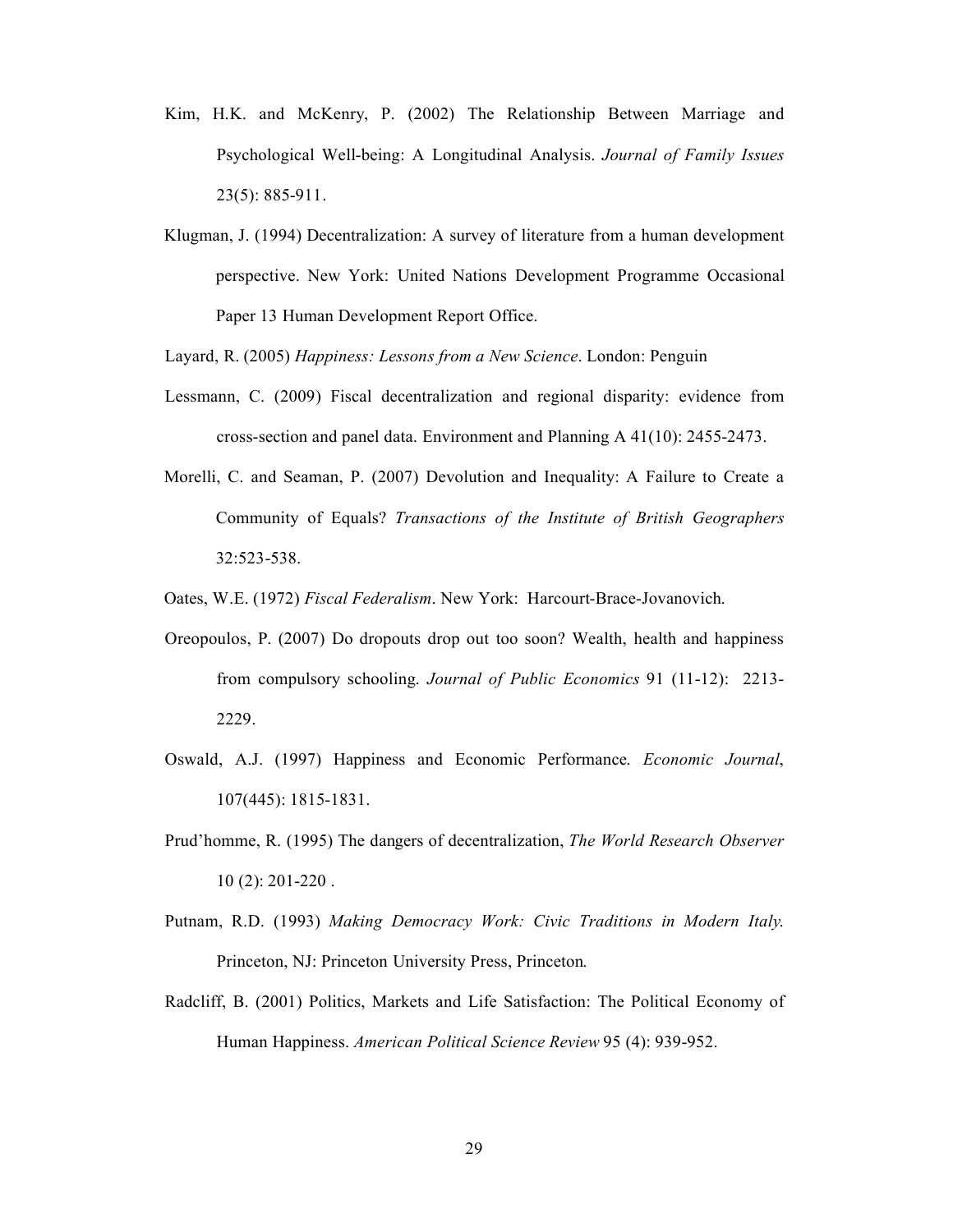- Rodríguez-Pose, A. and Bwire, A. (2004) The economic (in)efficiency of devolution. *Environment and Planning A* 36 (11): 1907-1928.
- Rodríguez-Pose, A. and Ezcurra, R. (2010) Does decentralization matter for regional disparities? A cross-country analysis. *Journal of Economic Geography* 10(5): 619-644.
- Rodríguez-Pose, A. and Ezcurra, R. (2011) Is fiscal decentralization harmful for economic growth? Evidence from the OECD countries. *Journal of Economic Geography*, forthcoming. doi:10.1093/jeg/lbq025
- Rodríguez-Pose, A. and Gill, N. (2003) The global trend towards devolution and its implications. *Environment and Planning C: Government and Policy* 21 (3): 333- 51.
- Rodríguez-Pose, A. and Gill, N. (2005) On the economic dividend of devolution. *Regional Studies* 39: 405-420.
- Rodríguez-Pose, A, Tijmstra, S.A.R. and, Bwire A, (2009) Fiscal decentralization, efficiency, and growth. *Environment and Planning A* 41(9): 2041-2062.
- Schnellenbach and Feld (2011) Fiscal Federalism and Long-Run Macroeconomic Performance: A Survey of Recent Research*. Environment and Planning C: Government and Policy* 29 (2) forthcoming.
- Sepúlveda, C. and Martínez-Vázquez, J. (2011) The Consequences of Fiscal Decentralization on Poverty and Income Inequality. *Environment and Planning C: Government and Policy* 29 (2) forthcoming.
- Storper, M. (2005) Society, Community and Economic Development. Studies in Comparative International Development, 39,4: 30-57.
- ThieÑen, U. (2003) Fiscal decentralization and economic growth in high-income OECD countries. *Fiscal Studies* 24: 237-274.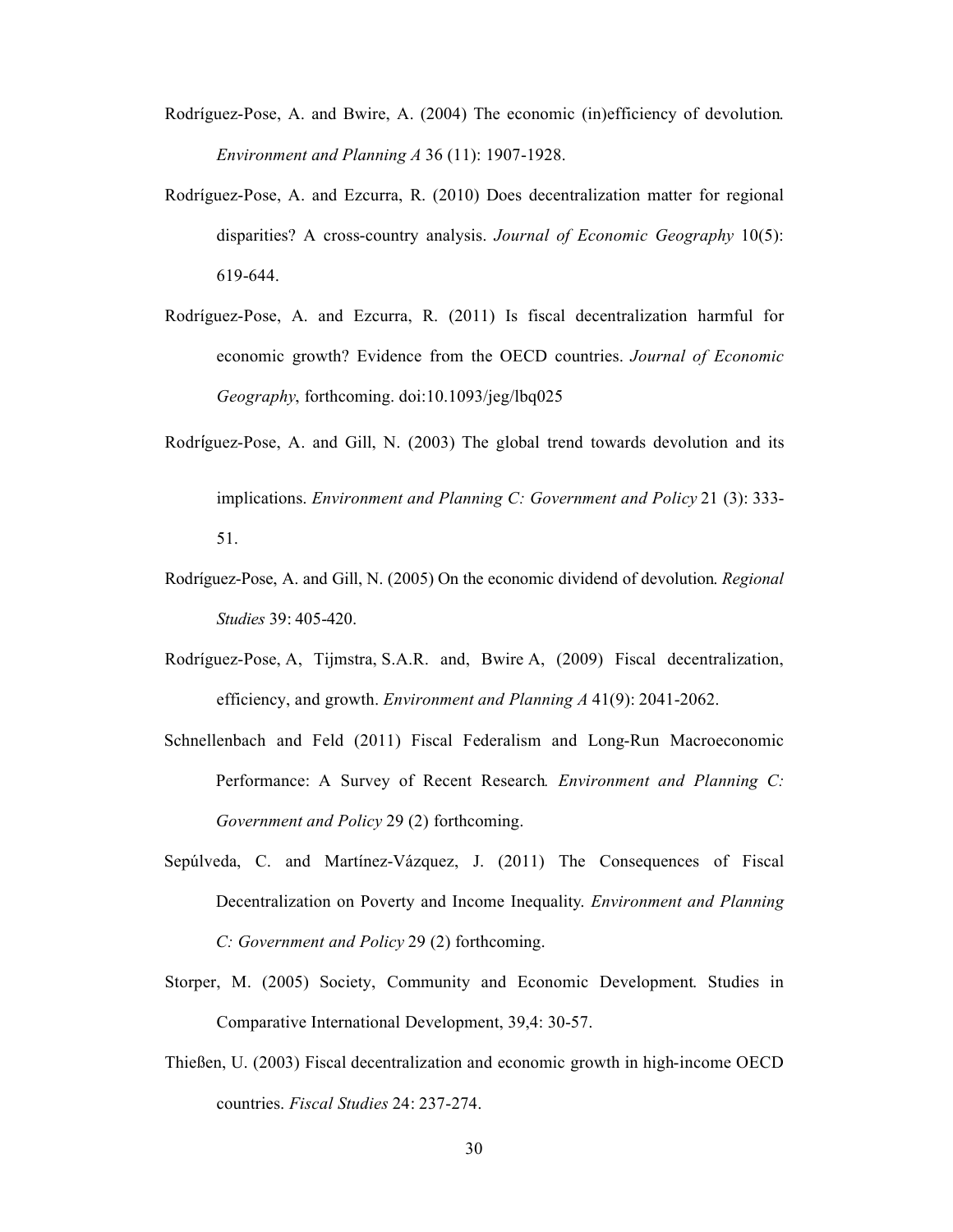- Tiebout, C.M. (1956) A pure theory of local expenditures. *Journal of Political Economy* 64 (5): 416-424.
- Tselios, V., Rodríguez-Pose, A., Pike, A., Tomaney, J. And Torrisi, G.P. (2011) Income inequality, regional development, and decentralization in Western Europe, Mimeo.
- van Praag, B. and Ferrer-i-Carbonell, B. (2004) *Happiness Quantified: A Satisfaction Calculus Approach*. Oxford: Oxford University Press.
- Veenhoven, R. (2000) Freedom and Happiness: A Comparative Study in Forty-Four Nations in the Early 1990s. In: E. Diener and E.M. Suh (eds.) *Culture and Subjective Well-Being*. Cambridge MA/London: The MIT Press, 257-288.
- Voigt, S. and Blume, L. (2009) The economic effects of federalism and decentralization – A cross-country assessment. CESifo Working Paper No: 2766.
- Wolfers, J. (2003) Is business cycle volatility costly? Evidence from surveys of subjective well-being. *International Finance* 6 (1):1-31.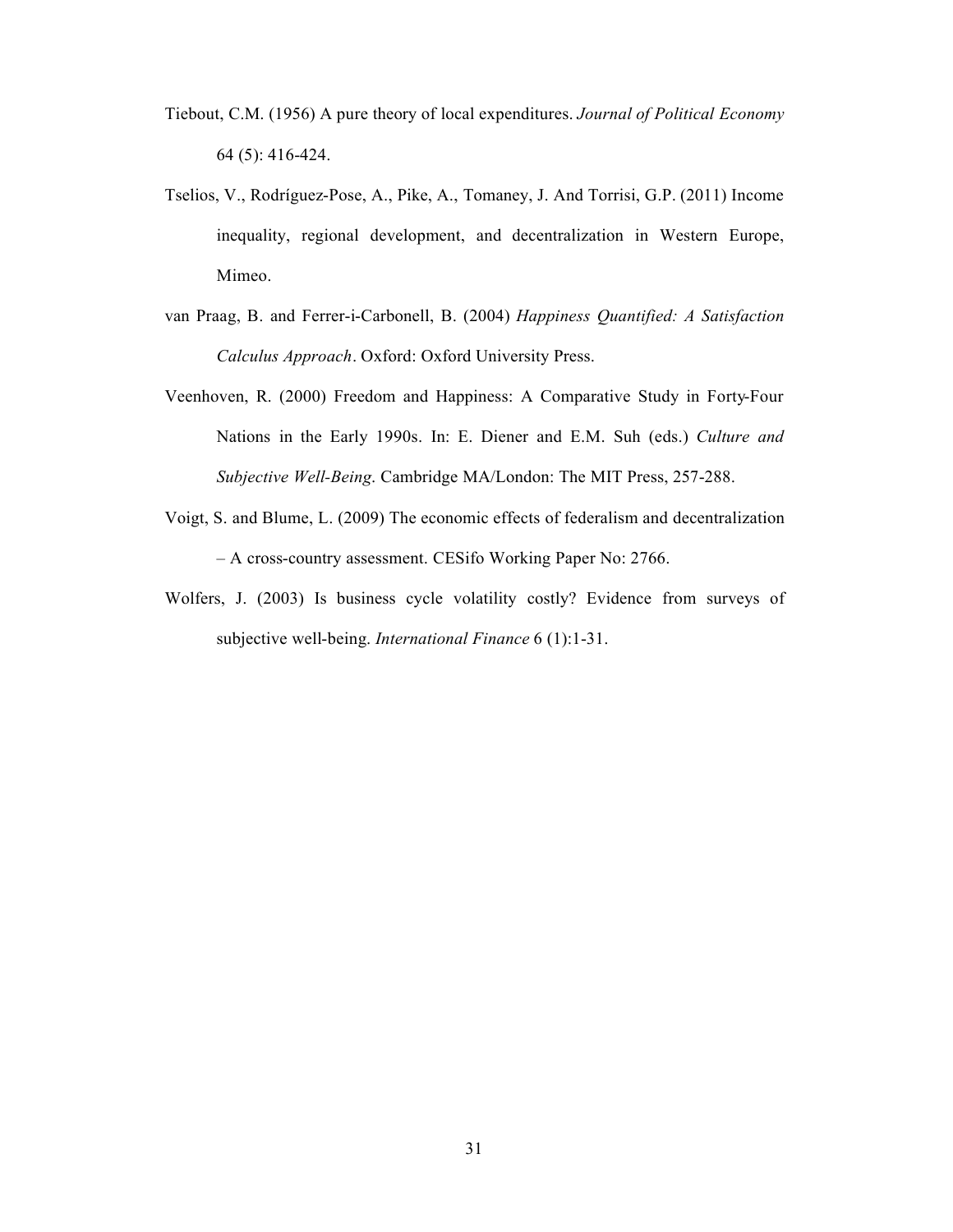|                | 2002  | 2004  | 2006  | 2008  |
|----------------|-------|-------|-------|-------|
| Austria        | 2,257 | 2,256 |       |       |
| Belgium        | 1,899 | 1,778 | 1,798 | 1,760 |
| Bulgaria       |       |       | 1,400 | 2,230 |
| Switzerland    | 2,040 | 2,141 | 1,804 | 1,819 |
| Cyprus         |       |       | 995   | 1,215 |
| Czech Republic | 1,360 | 3,026 |       |       |
| Germany        | 2,919 | 2,870 | 2,916 | 2,751 |
| Denmark        | 1,506 | 1,487 | 1,505 | 1,610 |
| Estonia        |       | 1,989 | 1,517 | 1,661 |
| Spain          | 1,729 | 1,663 | 1,876 | 2,576 |
| Finland        | 2,000 | 2,022 | 1,896 | 2,195 |
| France         | 1,503 | 1,806 | 1,986 | 2,073 |
| United         |       |       |       |       |
| Kingdom        | 2,052 | 1,897 | 2,394 | 2,352 |
| Greece         | 2,566 | 2,406 |       |       |
| Hungary        | 1,685 | 1,498 | 1,518 | 1,544 |
| Ireland        | 2,046 | 2,286 |       |       |
| Israel         | 2,499 |       |       | 2,490 |
| Iceland        |       | 579   |       |       |
| Italy          | 1,207 |       |       |       |
| Luxembourg     | 1,552 | 1,635 |       |       |
| Netherlands    | 2,364 | 1,881 |       | 1,778 |
| Norway         | 2,036 | 1,760 | 1,750 | 1,549 |
| Poland         | 2,110 | 1,716 | 1,721 | 1,619 |
| Portugal       | 1,511 | 2,052 | 2,222 | 2,367 |
| Russia         |       |       | 2,437 | 2,512 |
| Sweden         | 1,999 | 1,948 | 1,927 | 1,830 |
| Slovenia       | 1,519 | 1,442 | 1,476 | 1,286 |
| Slovakia       |       | 1,512 | 1,766 | 1,810 |
| Turkey         |       | 1,856 |       |       |
| Ukraine        |       | 2,031 |       |       |

Table 1: Number of observations by country and wave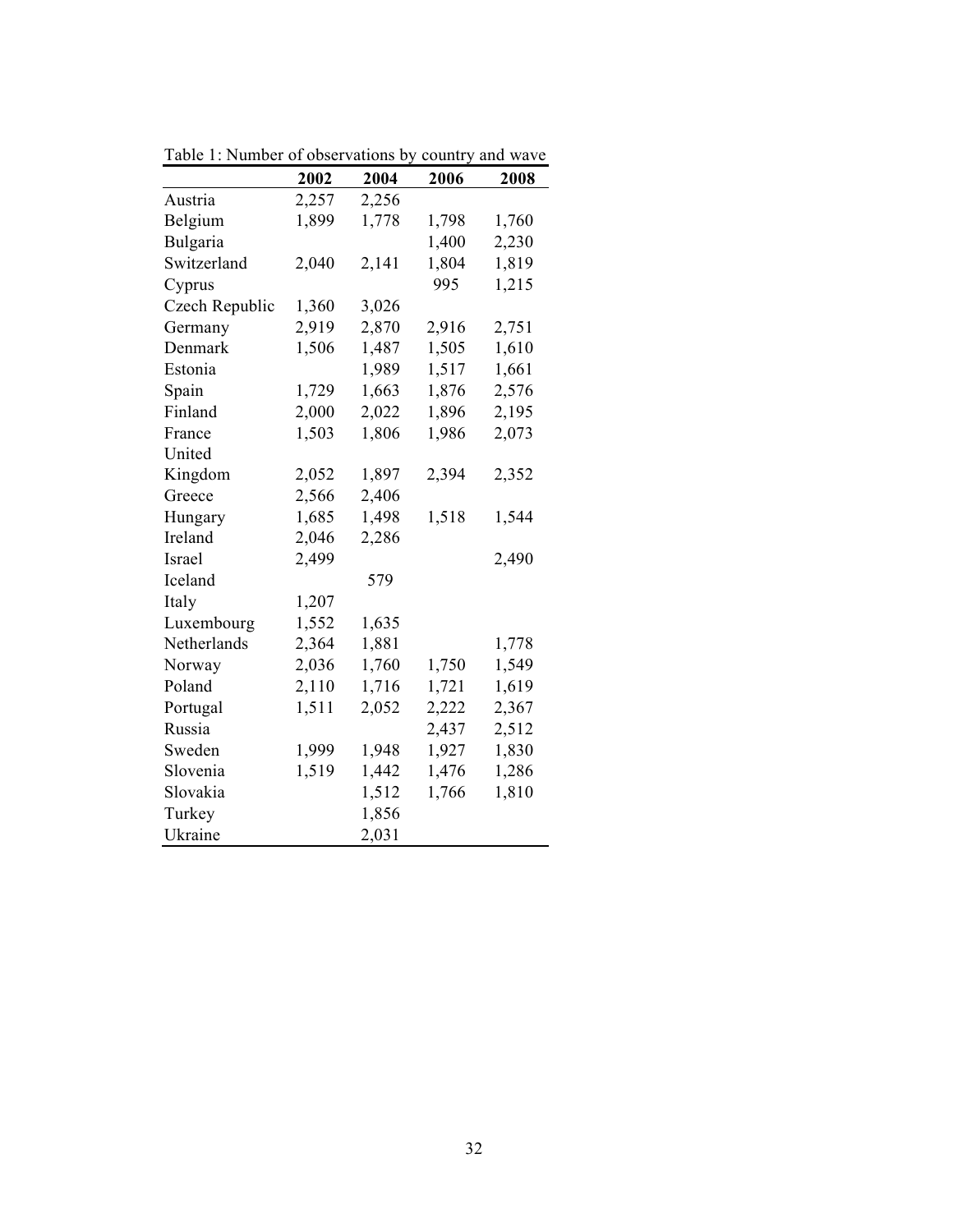|                | <b>Happiness</b> |      | <b>Economic situation</b> |      | Government |      |      | Democracy |      |      | <b>State of education</b> |      |      | <b>State health services</b> |                |      |      |                |
|----------------|------------------|------|---------------------------|------|------------|------|------|-----------|------|------|---------------------------|------|------|------------------------------|----------------|------|------|----------------|
|                | mean             | s.d. | rank                      | mean | s.d.       | rank | mean | s.d.      | rank | mean | s.d.                      | rank | mean |                              | s.d. rank      | mean | s.d. | rank           |
| Austria        | 7.53             | 1.94 | 12                        | 5.21 | 2.25       | 11   | 4.01 | 2.45      | 21   | 5.83 | 2.39                      | 12   | 5.96 | 2.37                         | 10             | 6.61 | 2.29 | 4              |
| Belgium        | 7.71             | 1.59 | 10                        | 5.04 | 2.07       | 12   | 4.72 | 2.08      | 10   | 5.44 | 2.13                      | 13   | 6.47 | 2.08                         | 5              | 7.23 | 1.72 | 1              |
| Bulgaria       | 5.22             | 2.61 | 30                        | 2.42 | 1.93       | 30   | 2.44 | 2.21      | 30   | 2.52 | 2.13                      | 30   | 3.71 | 2.44                         | 30             | 2.92 | 2.37 | 29             |
| Switzerland    | 8.01             | 1.50 | $\overline{4}$            | 5.62 | 2.06       | 6    | 5.61 | 1.91      | 6    | 6.66 | 1.99                      | 3    | 6.27 | 2.03                         | 7              | 6.47 | 2.15 | 6              |
| Cyprus         | 7.57             | 1.69 | 11                        | 5.23 | 2.18       | 10   | 6.06 | 2.15      | 3    | 6.54 | 2.13                      | 5    | 5.96 | 2.09                         | 9              | 5.96 | 2.22 | 9              |
| Czech Republic | 6.79             | 2.03 | 19                        | 3.68 | 2.20       | 20   | 3.56 | 2.25      | 25   | 4.66 | 2.38                      | 21   | 6.15 | 2.09                         | 8              | 5.20 | 2.38 | 17             |
| Germany        | 7.10             | 1.96 | 18                        | 3.68 | 2.25       | 21   | 3.55 | 2.17      | 26   | 5.09 | 2.46                      | 15   | 4.37 | 2.20                         | 26             | 4.63 | 2.38 | 20             |
| Denmark        | 8.33             | 1.39 | 2                         | 6.94 | 2.08       | -1   | 5.76 | 2.37      | 5    | 7.35 | 1.91                      | -1   | 7.42 | 1.79                         | 2              | 6.18 | 2.11 | 8              |
| Estonia        | 6.56             | 2.01 | 23                        | 4.53 | 2.32       | 16   | 4.06 | 2.27      | 18   | 4.63 | 2.31                      | 22   | 5.60 | 2.19                         | 12             | 4.50 | 2.32 | 21             |
| Spain          | 7.50             | 1.72 | 13                        | 4.63 | 2.11       | 14   | 4.49 | 2.23      | 14   | 5.86 | 2.08                      | 10   | 5.16 | 2.08                         | 19             | 5.84 | 2.16 | 11             |
| Finland        | 8.03             | 1.43 | 3                         | 6.39 | 1.81       | 4    | 6.06 | 1.88      | 2    | 6.58 | 1.88                      | 4    | 7.85 | 1.41                         | -1             | 6.77 | 1.94 | 3              |
| France         | 7.19             | 1.84 | 16                        | 3.47 | 2.06       | 25   | 4.03 | 2.20      | 19   | 4.68 | 2.34                      | 20   | 4.99 | 2.12                         | 22             | 5.93 | 2.22 | 10             |
| United Kingdom | 7.44             | 1.90 | 14                        | 4.60 | 2.32       | 15   | 4.02 | 2.33      | 20   | 4.95 | 2.36                      | 18   | 5.51 | 2.14                         | 14             | 5.41 | 2.37 | 16             |
| Greece         | 6.62             | 2.18 | 22                        | 3.51 | 2.33       | 23   | 4.29 | 2.48      | 17   | 6.01 | 2.45                      | 8    | 4.77 | 2.41                         | 23             | 4.36 | 2.64 | 23             |
| Hungary        | 6.22             | 2.45 | 27                        | 2.99 | 2.14       | 27   | 3.20 | 2.57      | 27   | 3.90 | 2.44                      | 28   | 4.71 | 2.36                         | 24             | 3.56 | 2.40 | 27             |
| Ireland        | 7.91             | 1.75 | 6                         | 5.60 | 2.44       | 7    | 5.20 | 2.35      | 7    | 5.41 | 2.37                      | 14   | 6.68 | 2.30                         | $\overline{4}$ | 4.04 | 2.64 | 24             |
| Israel         | 7.33             | 2.12 | 15                        | 3.30 | 2.50       | 26   | 3.61 | 2.53      | 24   | 4.96 | 2.66                      | 17   | 4.35 | 2.62                         | 27             | 6.22 | 2.43 | 7              |
| Iceland        | 8.47             | 1.39 | $\mathbf{1}$              | 6.27 | 2.19       | 5    | 5.04 | 2.34      | 8    | 5.86 | 2.34                      | 11   | 6.85 | 1.90                         | 3              | 6.57 | 2.10 | 5              |
| Italy          | 6.46             | 2.09 | 26                        | 4.12 | 1.97       | 19   | 3.91 | 2.27      | 23   | 4.93 | 2.24                      | 19   | 5.01 | 2.00                         | 21             | 4.67 | 2.19 | 19             |
| Luxembourg     | 7.83             | 1.91 | 8                         | 6.55 | 2.06       | 2    | 6.27 | 2.08      | 1    | 6.73 | 2.19                      | 2    | 5.37 | 2.50                         | 16             | 7.07 | 2.30 | $\overline{2}$ |
| Netherlands    | 7.74             | 1.41 | 9                         | 5.26 | 1.91       | 9    | 4.65 | 2.08      | 12   | 5.88 | 1.88                      | 9    | 5.74 | 1.76                         | 11             | 5.74 | 1.95 | 13             |
| Norway         | 7.92             | 1.54 | 5                         | 6.47 | 2.20       | 3    | 4.64 | 2.03      | 13   | 6.40 | 1.99                      | 6    | 6.31 | 1.82                         | 6              | 5.75 | 2.08 | 12             |
| Poland         | 6.79             | 2.20 | 20                        | 3.56 | 2.15       | 22   | 2.99 | 2.21      | 29   | 4.22 | 2.30                      | 25   | 5.20 | 2.28                         | 18             | 3.65 | 2.43 | 26             |
| Portugal       | 6.52             | 1.93 | 24                        | 2.89 | 1.89       | 29   | 3.18 | 2.18      | 28   | 4.02 | 2.16                      | 27   | 3.95 | 1.98                         | 29             | 3.72 | 2.18 | 25             |
| Russia         | 5.97             | 2.25 | 28                        | 3.51 | 2.24       | 24   | 4.68 | 2.54      | 11   | 3.72 | 2.44                      | 29   | 4.38 | 2.40                         | 25             | 3.43 | 2.34 | 28             |
| Sweden         | 7.86             | 1.59 | 7                         | 5.28 | 2.11       | 8    | 4.99 | 2.16      | 9    | 6.21 | 2.15                      | 7    | 5.53 | 2.09                         | 13             | 5.55 | 2.23 | 15             |
| Slovenia       | 7.14             | 1.99 | 17                        | 4.46 | 2.25       | 17   | 4.40 | 2.38      | 15   | 4.57 | 2.25                      | 23   | 5.33 | 2.28                         | 17             | 4.91 | 2.44 | 18             |
| Slovakia       | 6.48             | 2.03 | 25                        | 4.26 | 2.33       | 18   | 4.35 | 2.45      | 16   | 4.53 | 2.35                      | 24   | 5.47 | 2.28                         | 15             | 4.40 | 2.58 | 22             |
| Turkey         | 6.66             | 2.58 | 21                        | 4.83 | 3.21       | 13   | 5.92 | 3.31      | 4    | 4.98 | 3.08                      | 16   | 5.16 | 3.31                         | 20             | 5.63 | 3.30 | 14             |
| Ukraine        | 5.45             | 2.40 | 29                        | 2.98 | 2.05       | 28   | 3.97 | 2.70      | 22   | 4.04 | 2.74                      | 26   | 4.02 | 2.25                         | 28             | 2.68 | 2.07 | 30             |

**Table 2:** Summary statistics of the satisfaction variables, values are estimated from individual responses and averaged by country.

**Source:** European Social Survey 2002, 2004, 2006 and 2008. The column labelled as rank provide the position occupied by a country in the ranking according to the mean value of the specific satisfaction domain.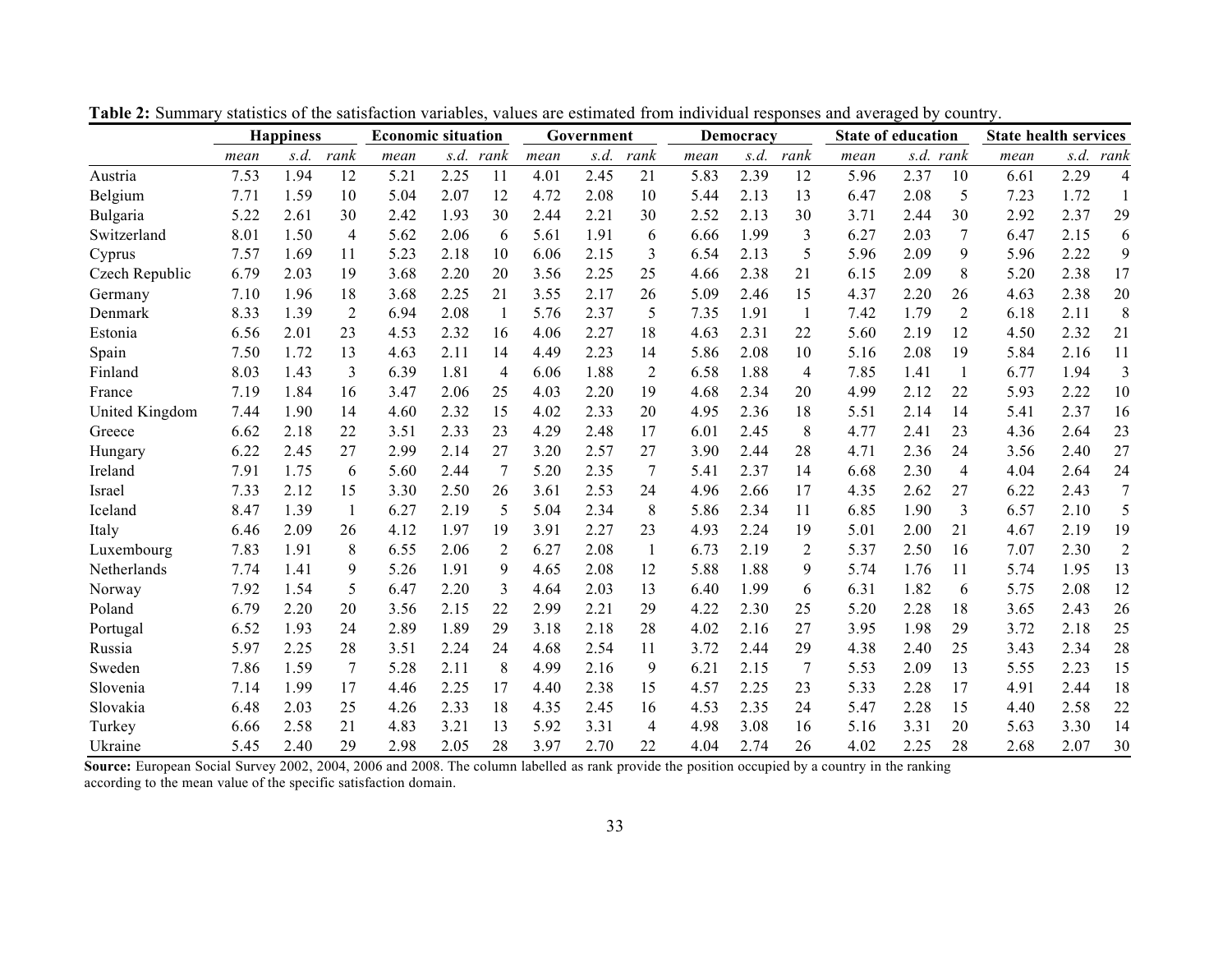| Table 3: Description of the decentralization variables |  |
|--------------------------------------------------------|--|
|--------------------------------------------------------|--|

| wore exposured on the accentralization randoles<br><b>Self Rule (SR)</b> | Institutional depth (ID)           | 0: no functioning general-purpose administration at the regional level                                         |
|--------------------------------------------------------------------------|------------------------------------|----------------------------------------------------------------------------------------------------------------|
| $=$ ID+PS+FA+RP                                                          | Extent to which a regional         | 1: deconcentrated, general-purpose, administration                                                             |
|                                                                          | government is autonomous rather    | 2: non-deconcentrated, general-purpose, administration subject to central government veto                      |
|                                                                          |                                    |                                                                                                                |
| The authority exercised by a regional                                    | than deconcentrated.               | 3: non-deconcentrated, general-purpose, administration not subject to central government veto                  |
| government over those who live in                                        |                                    |                                                                                                                |
| the region                                                               | <b>Policy Scope (PS)</b>           | 0: no authoritative competencies over economic policy, cultural-educational policy, welfare state policy       |
|                                                                          | Range of policies for which a      | 1: authoritative competencies in one area: economic policy, cultural-educational policy, welfare state policy  |
|                                                                          | regional government is responsible | 2: authoritative competencies in at least two areas: economic policy, cultural-educational policy, welfare     |
|                                                                          |                                    | state policy                                                                                                   |
|                                                                          |                                    | 3: authoritative competencies in at least two areas above, and in at least two of the following: residual      |
|                                                                          |                                    | powers, police, authority over own institutional set-up, local government                                      |
|                                                                          |                                    | 4: regional government meets the criteria for 3, and has authority over immigration or citizenship             |
|                                                                          |                                    |                                                                                                                |
|                                                                          | <b>Fiscal Autonomy (FA)</b>        | 0: the central government sets base and rate of all regional taxes                                             |
|                                                                          | Extent to which a regional         | 1: the regional government sets the rate of minor taxes                                                        |
|                                                                          | government can independently tax   | 2: the regional government sets base and rate of minor taxes                                                   |
|                                                                          | its population                     | 3: the regional government sets the rate of at least one major tax: personal income, corporate, value added or |
|                                                                          |                                    | sales tax                                                                                                      |
|                                                                          |                                    | 4: the regional government sets base and rate of at least one major tax: personal income, corporate, value     |
|                                                                          |                                    | added or sales tax                                                                                             |
|                                                                          |                                    |                                                                                                                |
|                                                                          | <b>Representation (RP)</b>         | 0: no regional assembly                                                                                        |
|                                                                          | Extent to which a region is        | 1: an indirectly elected regional assembly                                                                     |
|                                                                          | endowed with an independent        | 2: a directly elected assembly                                                                                 |
|                                                                          | legislature and executive:         | 3: the regional executive is appointed by central government                                                   |
|                                                                          |                                    | 4: dual executives appointed by central government and the regional assembly                                   |
|                                                                          |                                    | 5: the regional executive is appointed by a regional assembly or directly elected                              |
|                                                                          |                                    |                                                                                                                |
| Law Making (LM)                                                          | Law Making A (LMA)                 | 0: regional governments do not designate representatives in the legislature                                    |
| $=LMA+LMB+LMC+LMD$                                                       |                                    | 0.5: regional governments designate representatives in the legislature                                         |
|                                                                          |                                    |                                                                                                                |
| Extent to which regional                                                 | Law Making B (LMB)                 | 0: regional governments do not designate representatives in the legislature                                    |
| representatives co-determine national                                    |                                    | 0.5: regional governments designate representatives in the legislature                                         |
| legislation,                                                             |                                    |                                                                                                                |
|                                                                          | Law Making C (LMC)                 | 0: regions do not have majority representation in the legislature                                              |
|                                                                          |                                    | 0.5: regions have majority representation in the legislature                                                   |
|                                                                          |                                    |                                                                                                                |
|                                                                          | Law Making D (LMD)                 | 0: the legislature with regional representation has extensive legislative authority                            |
|                                                                          |                                    | 0.5: the legislature with regional representation does not have extensive legislative authority                |
|                                                                          |                                    |                                                                                                                |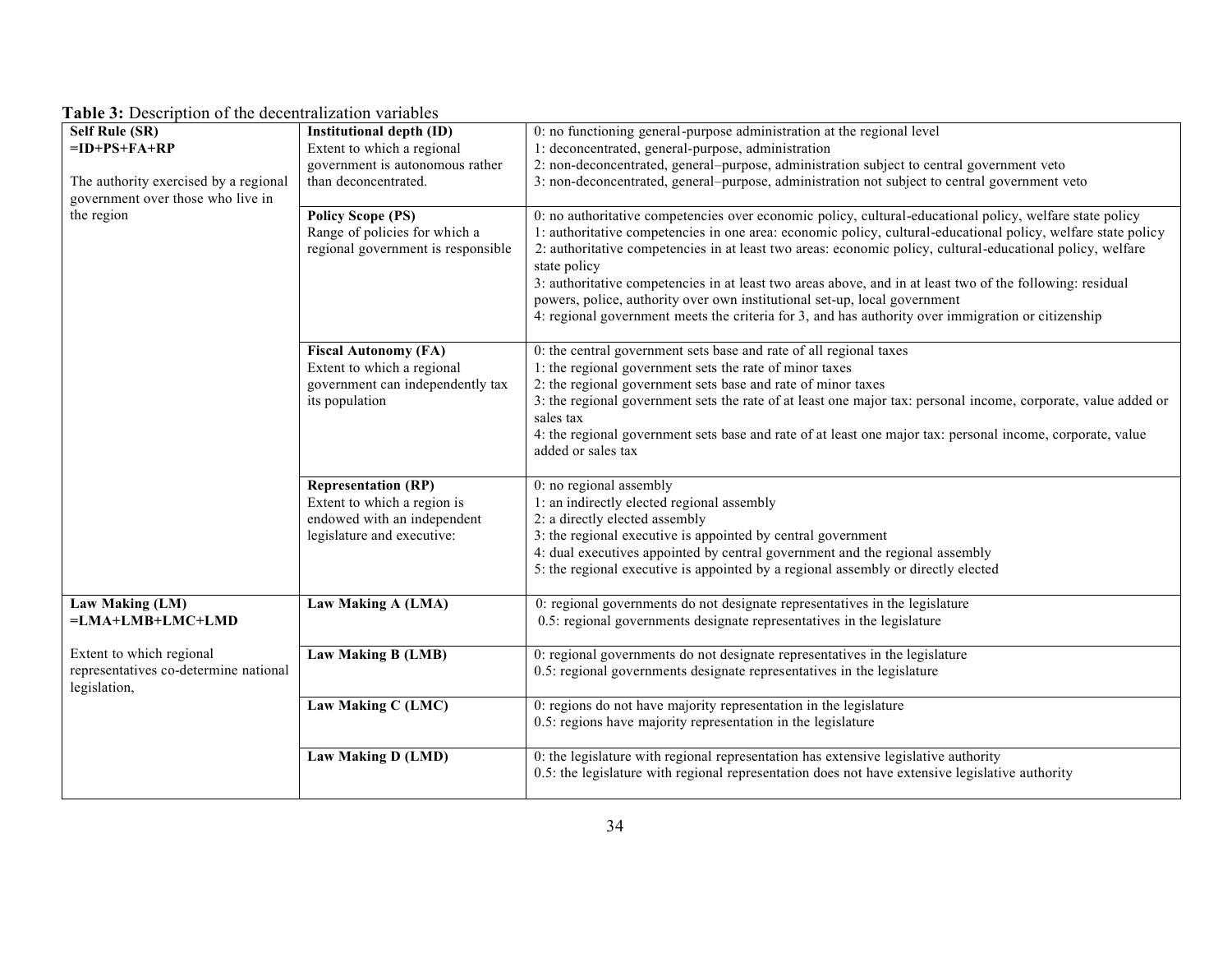| <b>Table 3</b> (continuation)                                                                                               |                                                                                                                                          |                                                                                                                                                                                                                                                                                                                                                                                                                                                                                                                                                                                                                                                                                                              |  |  |  |  |  |  |
|-----------------------------------------------------------------------------------------------------------------------------|------------------------------------------------------------------------------------------------------------------------------------------|--------------------------------------------------------------------------------------------------------------------------------------------------------------------------------------------------------------------------------------------------------------------------------------------------------------------------------------------------------------------------------------------------------------------------------------------------------------------------------------------------------------------------------------------------------------------------------------------------------------------------------------------------------------------------------------------------------------|--|--|--|--|--|--|
| <b>Shared Rule (SHR)</b><br>$=LM+EC+FC+CR$<br>The authority exercised by a regional<br>government or its representatives in | <b>Executive Control (EC)</b><br>Extent to which a regional government<br>co-determines national policy in<br>intergovernmental meetings | 0: no routine meetings between central and regional governments to negotiate policy<br>1: routine meetings between central and regional governments without legally binding authority<br>2: routine meetings between central and regional governments with authority to reach legally binding<br>decisions                                                                                                                                                                                                                                                                                                                                                                                                   |  |  |  |  |  |  |
| the country as a whole.                                                                                                     | <b>Fiscal Control (FC)</b><br>Extent to which regional<br>representatives co-determine the<br>distribution of national tax revenues      | 0: regional governments or their representatives in the legislature are not consulted over the distribution of<br>tax revenues<br>1: regional governments or their representatives in the legislature negotiate over the distribution of tax<br>revenues, but do not have a veto<br>2: regional governments or their representatives in the legislature have a veto over the distribution of tax<br>revenues                                                                                                                                                                                                                                                                                                 |  |  |  |  |  |  |
|                                                                                                                             | <b>Constitutional Reform (CR)</b><br>Extent to which regional<br>representatives co-determine<br>constitutional change:                  | 0: the central government and/or national electorate can unilaterally change the constitution<br>1: a legislature based on the principle of regional representation must approve constitutional change; or<br>constitutional change requires a referendum based on the principle of equal<br>regional representation<br>2: regional governments are a directly represented majority in a legislature which can do one or more of the<br>following: postpone constitutional reform, introduce amendments, raise the decision hurdle in the other<br>chamber, require a second vote in the other chamber, require a popular referendum<br>3: a majority of regional governments can veto constitutional change |  |  |  |  |  |  |
| <b>Regional Authority Index (RAI)</b>                                                                                       | RAI=SHR+SR                                                                                                                               |                                                                                                                                                                                                                                                                                                                                                                                                                                                                                                                                                                                                                                                                                                              |  |  |  |  |  |  |
| <b>Fiscal decentralization</b>                                                                                              | <b>Subnational Government</b><br><b>Expenditure (SNGE)</b>                                                                               | Indicator: Subcentral Expenditure/General Expenditure<br>Definition Total Expenditure: (State Government + Local Government)/(Central Government-Social<br>Security + State Government + Local Government)                                                                                                                                                                                                                                                                                                                                                                                                                                                                                                   |  |  |  |  |  |  |
|                                                                                                                             | <b>Subnational Current Expenditure</b><br>(SNCE)                                                                                         | Indicator: Subcentral Current Expenditure/General Current Expenditure<br>Definition Current Expenditure: (State Government + Local Government)/(Central Government-<br>Social Security + State Government + Local Government)                                                                                                                                                                                                                                                                                                                                                                                                                                                                                |  |  |  |  |  |  |
|                                                                                                                             | <b>Subnational Capital Expenditure</b><br>(SNCAE)                                                                                        | Indicator: Subcentral Capital Expenditure/General Capital Expenditure<br>Definition Capital Expenditure: (State Government + Local Government)/(Central Government-Social<br>Security + State Government + Local Government)                                                                                                                                                                                                                                                                                                                                                                                                                                                                                 |  |  |  |  |  |  |
|                                                                                                                             | <b>Subnational Revenue (SNR)</b>                                                                                                         | Indicator: Subcentral Revenue & Grants/General Revenue & Grants<br>Definition Revenue & Grants: (State Government + Local Government)/(Central Government - Social<br>Security + State Government + Local Government)                                                                                                                                                                                                                                                                                                                                                                                                                                                                                        |  |  |  |  |  |  |
|                                                                                                                             | <b>Subnational Tax Revenue (SNTR)</b>                                                                                                    | Indicator: Subcentral Tax Revenue/General Tax Revenue<br>Definition Tax Revenue: (State Government + Local Government)/(Central Government - Social Security +<br>State Government + Local Government)]                                                                                                                                                                                                                                                                                                                                                                                                                                                                                                      |  |  |  |  |  |  |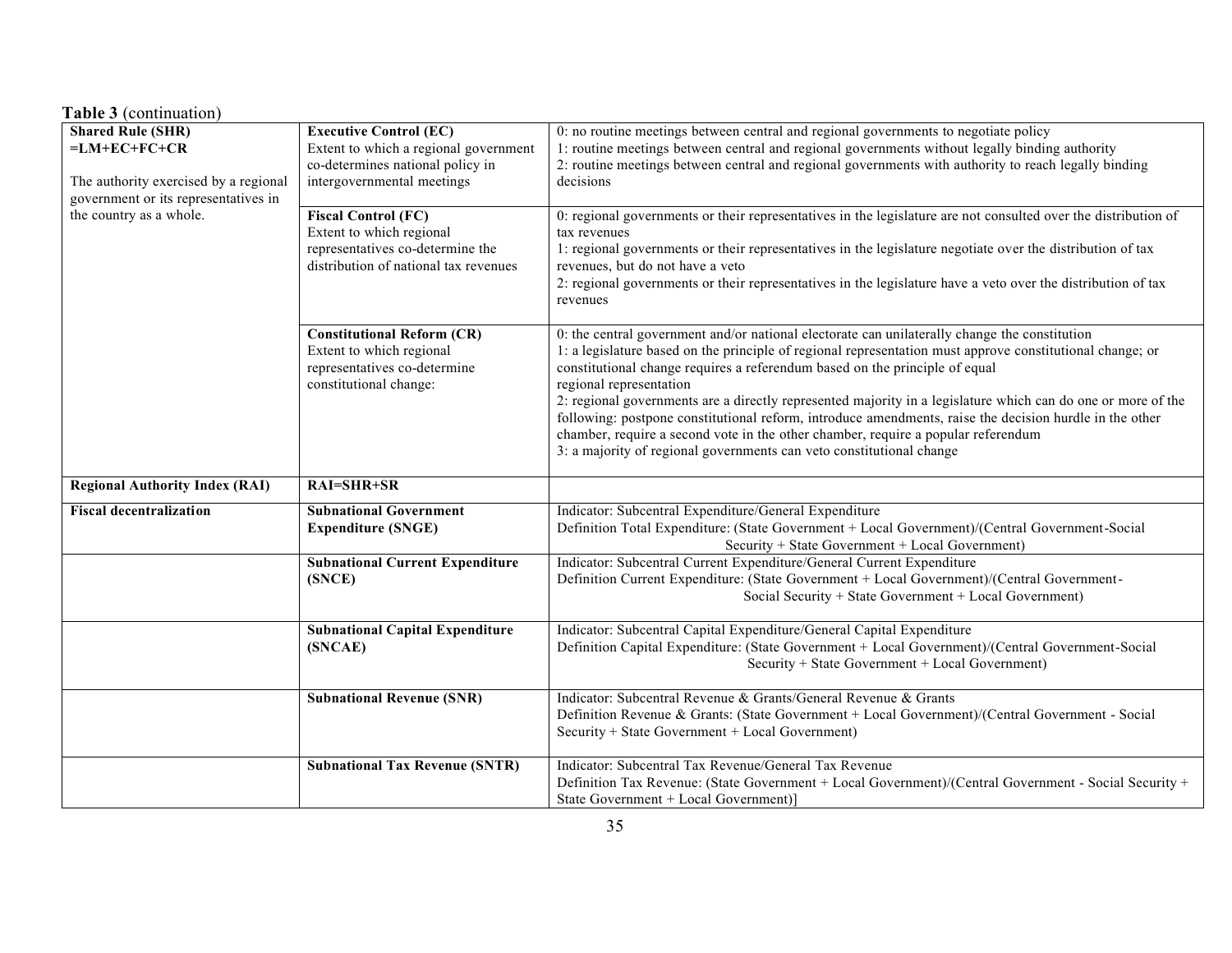|                | <b>Regional Authority</b><br>Index (RAI) |                |       | <b>Self Rule</b> |       | <b>Law Making</b> | <b>Shared Rule</b> |                | <b>Subnational Fiscal</b><br>Decentralization |                 |  |
|----------------|------------------------------------------|----------------|-------|------------------|-------|-------------------|--------------------|----------------|-----------------------------------------------|-----------------|--|
|                | Score                                    | rank           | Score | rank             | Score | rank              | Score              | rank           | Score                                         | rank            |  |
| Austria        | 18.00                                    | 6              | 12.00 | 7                | 1.00  | 7                 | 6.00               | $\overline{4}$ | 0.42                                          | 8               |  |
| Belgium        | 28.34                                    | $\overline{c}$ | 21.08 |                  | 1.95  | 3                 | 7.26               | $\overline{c}$ | 0.47                                          | 5               |  |
| Bulgaria       | 1.00                                     | 23             | 1.00  | 23               | 0.00  | 12                | 0.00               | 13             | 0.26                                          | 17              |  |
| Switzerland    | 19.50                                    | $\overline{4}$ | 15.00 | 6                | 1.50  | $\overline{4}$    | 4.50               | 6              | 0.57                                          | 1               |  |
| Cyprus         | 0.00                                     | 24             | 0.00  | 23               | 0.00  | 12                | 0.00               | 13             |                                               |                 |  |
| Czech Republic | 3.07                                     | 22             | 3.07  | 22               | 0.00  | 12                | 0.00               | 13             |                                               |                 |  |
| Germany        | 29.35                                    | $\mathbf{1}$   | 20.35 | $\mathbf{2}$     | 2.00  | $\mathbf{1}$      | 9.00               | $\mathbf{1}$   | 0.56                                          | $\overline{2}$  |  |
| Denmark        | 10.19                                    | 10             | 10.08 | 9                | 0.02  | 10                | 0.11               | 11             | 0.52                                          | $\mathfrak{Z}$  |  |
| Estonia        | 0.00                                     | 24             | 0.00  | 23               | 0.00  | 12                | 0.00               | 13             |                                               |                 |  |
| Spain          | 22.02                                    | $\overline{3}$ | 19.00 | 3                | 1.26  | 6                 | 3.02               | $\overline{7}$ | 0.46                                          | 6               |  |
| Finland        | 7.10                                     | 16             | 7.07  | 16               | 0.00  | 11                | 0.03               | 12             | 0.43                                          | $7\phantom{.0}$ |  |
| France         | 16.00                                    | $\,$ 8 $\,$    | 16.00 | 5                | 0.00  | 12                | 0.00               | 13             | 0.29                                          | 14              |  |
| United Kingdom | 8.70                                     | 15             | 8.33  | 14               | 0.07  | $\,8\,$           | 0.37               | 9              | 0.27                                          | 15              |  |
| Greece         | 9.34                                     | 14             | 9.34  | 13               | 0.00  | 12                | 0.00               | 13             |                                               |                 |  |
| Hungary        | 9.67                                     | 13             | 9.67  | 12               | 0.00  | 12                | 0.00               | 13             | 0.33                                          | 13              |  |
| Ireland        | 5.76                                     | 18             | 5.76  | 18               | 0.00  | 12                | 0.00               | 13             | 0.35                                          | 11              |  |
| Israel         |                                          |                |       |                  |       |                   |                    |                | 0.20                                          | $21\,$          |  |
| Iceland        | 0.00                                     | 24             | 0.00  | 23               | 0.00  | 12                | 0.00               | 13             | 0.26                                          | 18              |  |
| Italy          | 19.36                                    | 5              | 17.93 | $\overline{4}$   | 0.00  | 12                | 1.43               | $8\,$          | 0.34                                          | 12              |  |
| Luxembourg     | 0.00                                     | 24             | 0.00  | 23               | 0.00  | 12                | 0.00               | 13             | 0.21                                          | $20\,$          |  |
| Netherlands    | 14.46                                    | 9              | 7.96  | 15               | 1.50  | $\overline{4}$    | 6.50               | 3              | 0.38                                          | $10\,$          |  |
| Norway         | 10.00                                    | 11             | 10.00 | 10               | 0.00  | 12                | 0.00               | 13             | 0.39                                          | 9               |  |
| Poland         | 6.08                                     | 17             | 6.08  | 17               | 0.00  | 12                | 0.00               | 13             | 0.26                                          | 16              |  |
| Portugal       | 3.56                                     | 20             | 3.40  | 20               | 0.02  | 9                 | 0.16               | 10             | 0.21                                          | 19              |  |
| Russia         | 17.76                                    | $\overline{7}$ | 11.76 | $\,8\,$          | 2.00  | $\mathbf{1}$      | 6.00               | $\overline{4}$ |                                               |                 |  |
| Sweden         | 10.00                                    | 11             | 10.00 | 11               | 0.00  | 12                | 0.00               | 13             | 0.51                                          | 4               |  |
| Slovenia       | 0.00                                     | 24             | 0.00  | 23               | 0.00  | 12                | 0.00               | 13             |                                               |                 |  |
| Slovakia       | 3.40                                     | 21             | 3.40  | 21               | 0.00  | 12                | 0.00               | 13             |                                               |                 |  |
| Turkey         | 5.00                                     | 19             | 5.00  | 19               | 0.00  | 12                | 0.00               | 13             |                                               |                 |  |

**Table 4:** Time averaged decentralization indexes by country

Note: The column labelled as Subnational Fiscal Decentralization is the average of the five specific fiscal decentralization indexes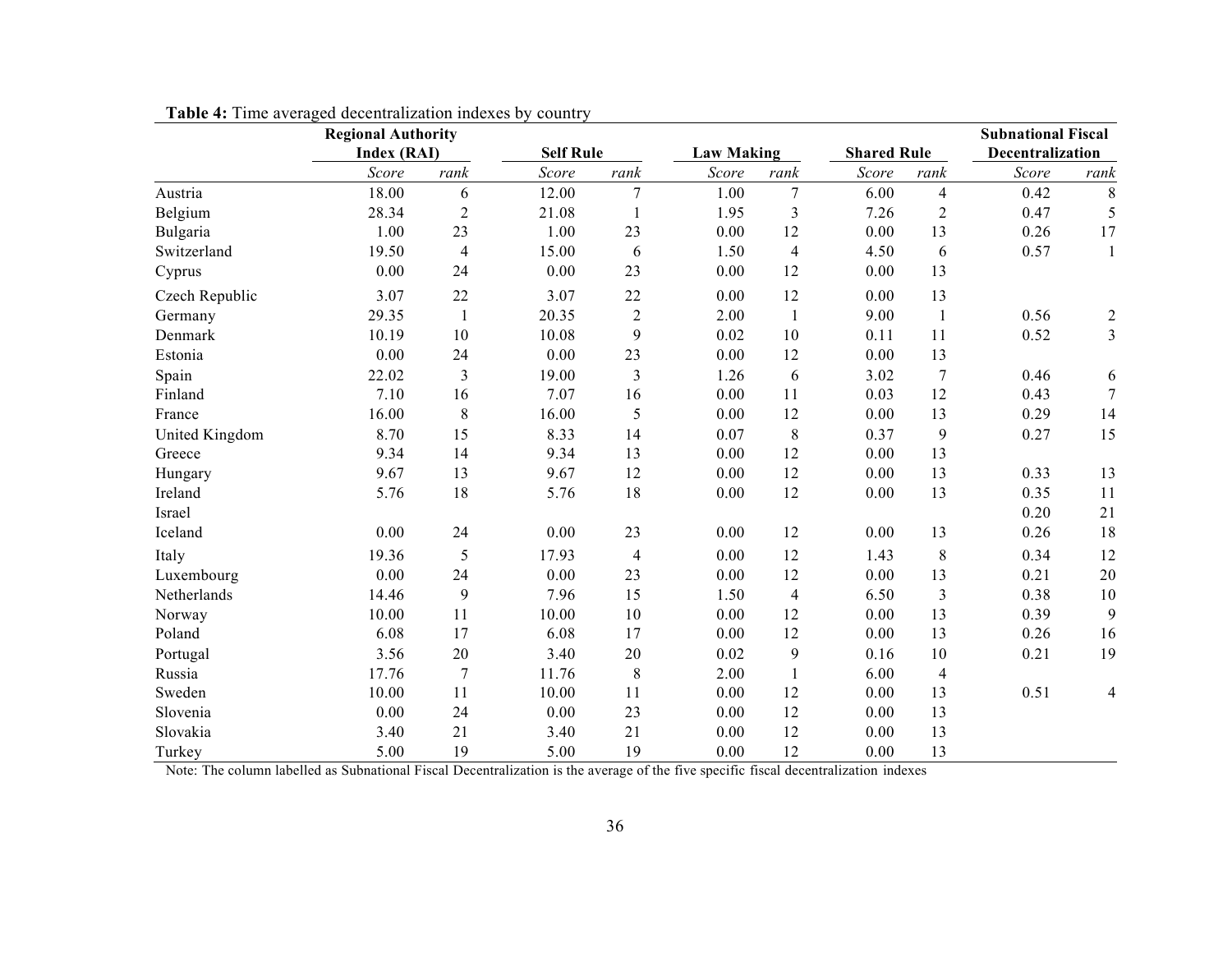| Variable                      | <b>Description</b>                                                                                                                                                                                                                                                                    |
|-------------------------------|---------------------------------------------------------------------------------------------------------------------------------------------------------------------------------------------------------------------------------------------------------------------------------------|
| Citizenship                   | Are you a citizen of [country]?<br>1. Yes / 2. No                                                                                                                                                                                                                                     |
| Self-reported health          | How is your health in general? Would you say it is<br>1. Very good / 2. Good / 3. Fair / 4. Bad / 5. Very bad                                                                                                                                                                         |
| Religious level               | How religious are you.<br>0 Not at all religious $/ 1 / 2 /  / 10$ Very religious                                                                                                                                                                                                     |
| left-right political position | In politics people sometimes talk of "left" and "right". Using this card, where would you place yourself on this scale, where 0<br>means the left and 10 means the right?<br>0. Left $/ 1 / 2 /  / 10$ Right                                                                          |
| Feeling about income          | Which of the descriptions on this card comes closest to how you feel about your household's income nowadays?<br>1. Living comfortably on present income / 2. Coping on present income / 3. Finding it difficult on present income / 4. Finding<br>it very difficult on present income |
| Trust                         | Individual average of the three following questions:                                                                                                                                                                                                                                  |
|                               | Generally speaking, would you say that most people can be trusted, or that you can't be too careful in dealing with people?<br>0. You can't be too careful / $1/2/$ / 10 Most people can be trusted                                                                                   |
|                               | Do you think that most people would try to take advantage of you if they got the chance, or would they try to be fair?<br>0. Most people would try to take advantage of me $/ 1 / 2 /  / 10$ . Most people would try to be fair                                                       |
|                               | Would you say that most of the time people try to be helpful or that they are mostly looking out for themselves?<br>0. People mostly look out for themselves $/ 1/2/$ $/ 10$ . People mostly try to be helpful                                                                        |

Table 5: Description of individual self-perceived indicators used as covariates in equation (3)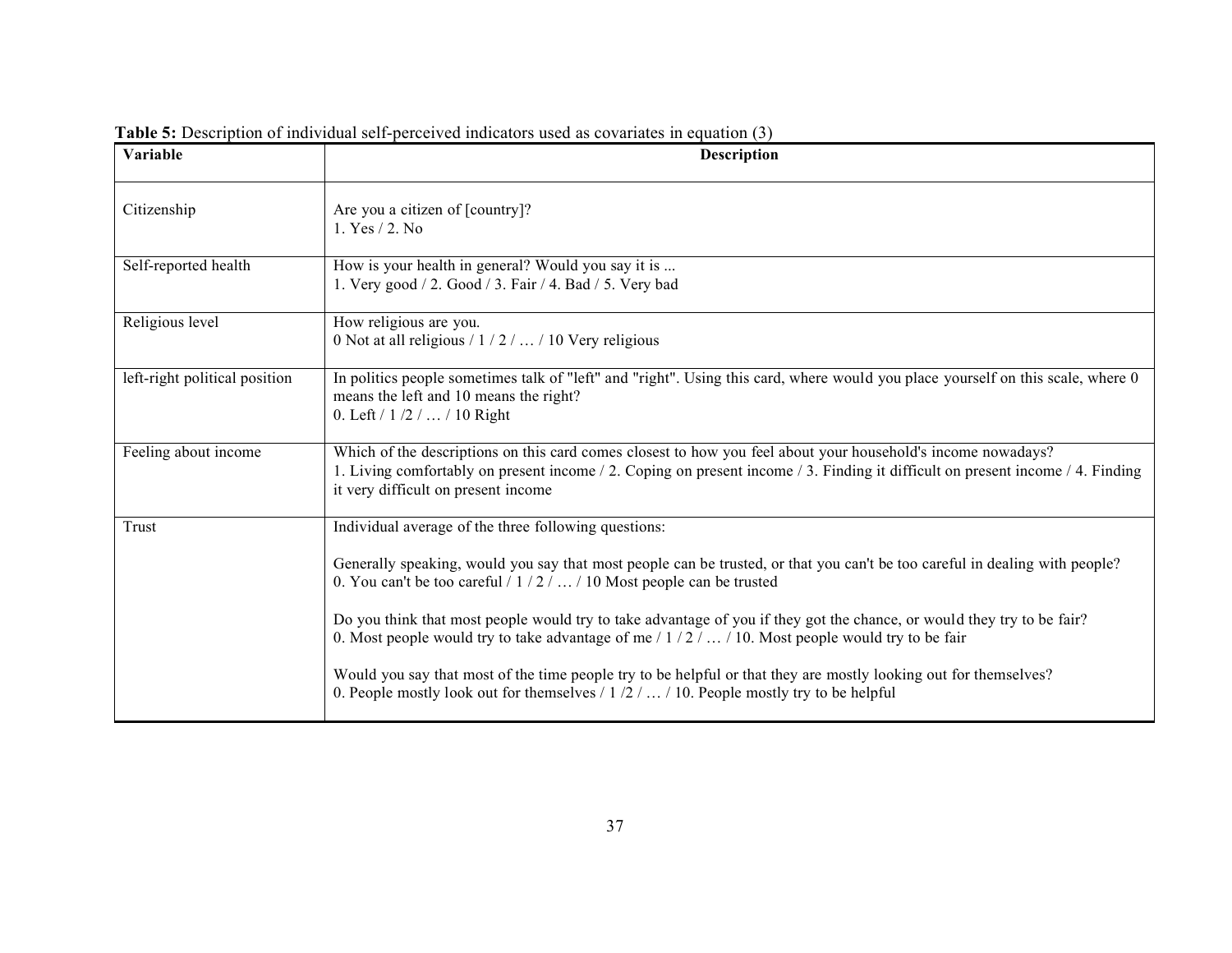|                |       |          |       |                      |              |         |           |                |              |                   | Post-                  |                |       |
|----------------|-------|----------|-------|----------------------|--------------|---------|-----------|----------------|--------------|-------------------|------------------------|----------------|-------|
|                |       | Self-    |       |                      |              | Feeling |           |                |              | Primary           | secondary              |                |       |
|                |       | reported |       | Religious Left-right |              | about   | Household |                | <b>Never</b> |                   | and lower and tertiary |                |       |
|                | Age   | Health   | level | political            | <b>Trust</b> | income  | size      | <b>Married</b> |              | married education | education              | <b>Citizen</b> | Women |
| Austria        | 45.12 | 1.96     | 5.10  | 4.61                 | 5.32         | 1.86    | 2.75      | 0.49           | 0.33         | 0.27              | 0.13                   | 0.96           | 0.46  |
| Belgium        | 45.63 | 2.04     | 4.86  | 4.89                 | 5.07         | 1.86    | 2.92      | 0.56           | 0.27         | 0.16              | 0.35                   | 0.95           | 0.49  |
| Bulgaria       | 51.12 | 2.48     | 4.28  | 4.67                 | 3.64         | 3.08    | 2.86      | 0.61           | 0.17         | 0.09              | 0.21                   | 1.00           | 0.42  |
| Switzerland    | 48.48 | 1.89     | 5.31  | 4.96                 | 5.85         | 1.65    | 2.36      | 0.52           | 0.27         | 0.05              | 0.28                   | 0.87           | 0.46  |
| Cyprus         | 45.60 | 1.82     | 6.79  | 5.14                 | 4.48         | 2.10    | 3.05      | 0.65           | 0.23         | 0.19              | 0.32                   | 0.97           | 0.49  |
| Czech Republic | 49.36 | 2.44     | 2.87  | 5.40                 | 4.44         | 2.44    | 2.52      | 0.53           | 0.18         | 0.01              | 0.11                   | 0.99           | 0.47  |
| Germany        | 47.77 | 2.35     | 3.91  | 4.51                 | 5.14         | 1.94    | 2.55      | 0.55           | 0.27         | 0.02              | 0.33                   | 0.96           | 0.50  |
| Denmark        | 48.07 | 1.90     | 4.27  | 5.43                 | 6.78         | 1.41    | 2.56      | 0.57           | 0.28         | 0.02              | 0.38                   | 0.98           | 0.49  |
| Estonia        | 47.48 | 2.61     | 3.59  | 5.24                 | 5.21         | 2.37    | 2.79      | 0.44           | 0.32         | 0.06              | 0.35                   | 0.81           | 0.42  |
| Spain          | 46.63 | 2.30     | 4.50  | 4.48                 | 4.87         | 1.93    | 3.06      | 0.58           | 0.29         | 0.37              | 0.19                   | 0.94           | 0.48  |
| Finland        | 47.32 | 2.19     | 5.35  | 5.70                 | 6.36         | 1.93    | 2.51      | 0.50           | 0.32         | 0.19              | 0.29                   | 0.99           | 0.48  |
| France         | 48.30 | 2.27     | 3.72  | 4.78                 | 4.90         | 1.87    | 2.55      | 0.51           | 0.29         | 0.22              | 0.40                   | 0.97           | 0.46  |
| United Kingdom | 48.82 | 2.08     | 4.22  | 5.06                 | 5.49         | 1.81    | 2.38      | 0.48           | 0.26         | 0.01              | 0.39                   | 0.97           | 0.46  |
| Greece         | 49.84 | 1.96     | 7.50  | 5.67                 | 3.53         | 2.57    | 2.75      | 0.62           | 0.22         | 0.40              | 0.16                   | 0.95           | 0.44  |
| Hungary        | 47.86 | 2.65     | 4.36  | 5.22                 | 4.33         | 2.53    | 2.98      | 0.53           | 0.23         | 0.32              | 0.15                   | 1.00           | 0.45  |
| Ireland        | 46.90 | 1.78     | 5.91  | 5.34                 | 5.96         | 1.73    | 3.36      | 0.56           | 0.32         | 0.23              | 0.30                   | 0.97           | 0.45  |
| Israel         | 43.60 | 2.02     | 4.77  | 5.69                 | 5.00         | 2.29    | 3.75      | 0.59           | 0.24         | 0.12              | 0.43                   | 0.99           | 0.46  |
| Iceland        | 44.50 | 1.83     | 6.06  | 5.09                 | 6.50         | 1.56    | 3.16      | 0.51           | 0.35         | 0.07              | 0.57                   | 1.00           | 0.48  |
| Italy          | 46.93 | 2.27     | 6.08  | 4.79                 | 4.41         | 1.85    | 3.14      | 0.60           | 0.29         | 0.23              | 0.09                   | 1.00           | 0.45  |
| Luxembourg     | 43.38 | 2.16     | 4.29  | 5.08                 | 5.14         | 1.60    | 3.16      | 0.55           | 0.32         | 0.31              | 0.20                   | 0.69           | 0.50  |
| Netherlands    | 48.86 | 2.17     | 5.02  | 5.21                 | 5.79         | 1.65    | 2.49      | 0.54           | 0.26         | 0.11              | 0.31                   | 0.98           | 0.44  |
| Norway         | 45.68 | 1.98     | 3.93  | 5.24                 | 6.55         | 1.55    | 2.67      | 0.52           | 0.32         | 0.01              | 0.41                   | 0.96           | 0.52  |
| Poland         | 43.32 | 2.43     | 6.49  | 5.49                 | 3.97         | 2.36    | 3.59      | 0.57           | 0.29         | 0.22              | 0.18                   | 1.00           | 0.48  |
| Portugal       | 50.59 | 2.62     | 5.69  | 4.91                 | 4.22         | 2.47    | 2.64      | 0.57           | 0.22         | 0.59              | 0.11                   | 0.97           | 0.40  |
| Russia         | 46.64 | 2.86     | 4.35  | 5.28                 | 4.22         | 2.82    | 2.51      | 0.46           | 0.22         | 0.08              | 0.55                   | 1.00           | 0.40  |
| Sweden         | 46.92 | 1.99     | 3.56  | 5.11                 | 6.27         | 1.54    | 2.58      | 0.45           | 0.38         | 0.21              | 0.32                   | 0.97           | 0.50  |
| Slovenia       | 45.67 | 2.44     | 4.78  | 4.78                 | 4.47         | 1.76    | 3.42      | 0.57           | 0.28         | 0.29              | 0.18                   | 1.00           | 0.46  |
| Slovakia       | 45.51 | 2.40     | 5.93  | 4.87                 | 4.22         | 2.46    | 3.32      | 0.57           | 0.24         | 0.02              | 0.15                   | 1.00           | 0.45  |
| Turkey         | 39.19 | 2.34     | 7.06  | 6.32                 | 3.39         | 2.46    | 4.11      | 0.66           | 0.24         | 0.62              | 0.07                   | 1.00           | 0.45  |
| Ukraine        | 49.86 | 3.04     | 5.00  | 5.55                 | 4.28         | 3.09    | 2.72      | 0.53           | 0.16         | 0.13              | 0.54                   | 0.99           | 0.37  |

**Table 6**: Time-average (2002, 2004, 2006 and 2008) by country of the covariates in equation (3)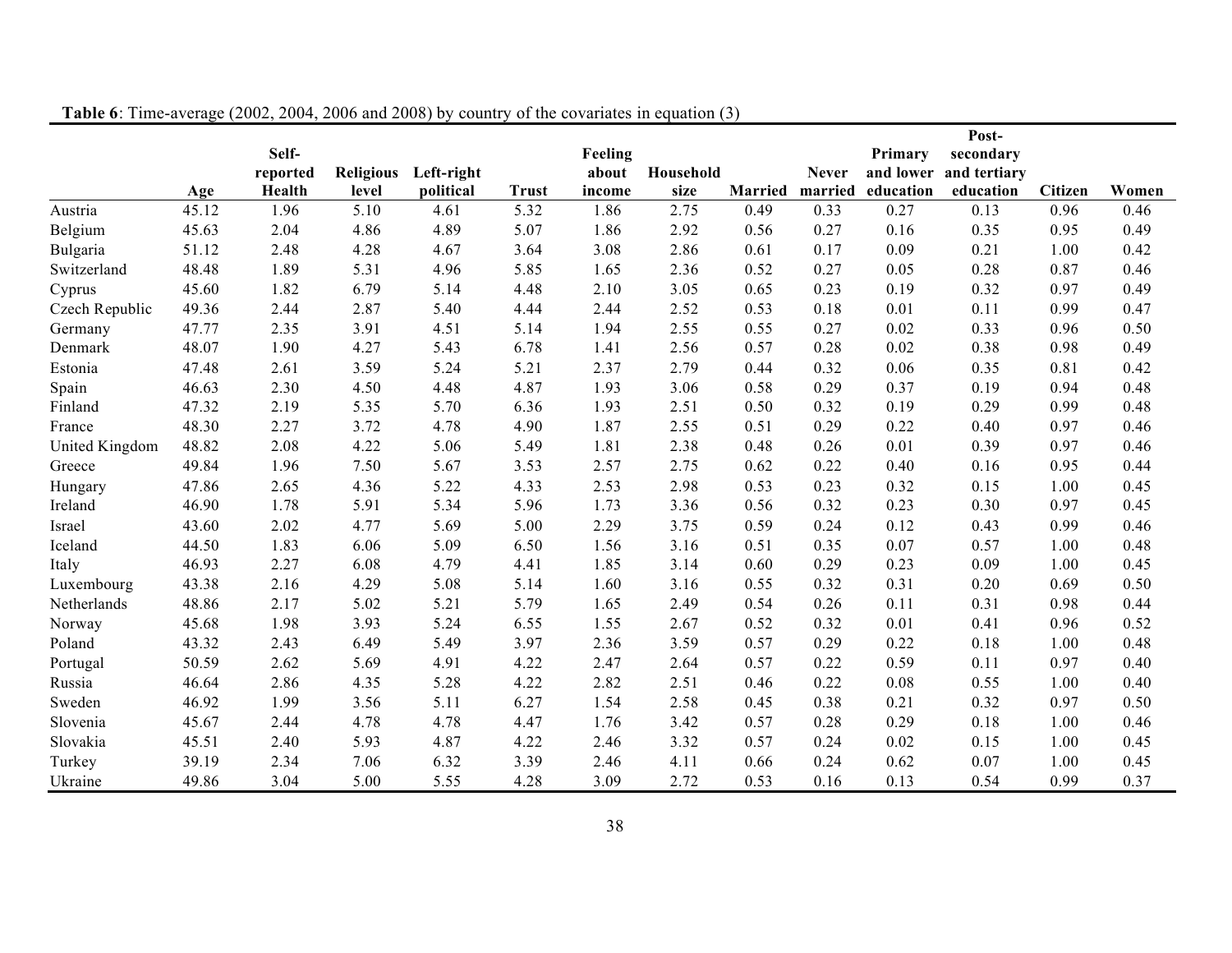|                              | <b>Happiness</b> |                       | <b>Satisfaction with</b><br>economic situation |                             |                           | <b>Satisfaction with</b><br>Government |           | <b>Satisfaction with</b><br>democracy |           | <b>Satisfaction with</b><br>education system |           | <b>Satisfaction with</b><br>health system |  |
|------------------------------|------------------|-----------------------|------------------------------------------------|-----------------------------|---------------------------|----------------------------------------|-----------|---------------------------------------|-----------|----------------------------------------------|-----------|-------------------------------------------|--|
|                              | Coef.            | $t$ -stat             | Coef.                                          | $t$ -stat                   | Coef.                     | $t$ -stat                              | Coef.     | t-stat                                | Coef.     | $t$ -stat                                    | Coef.     | $t$ -stat                                 |  |
| Constant                     | 6.7194           | $84.78***$            | 3.9133                                         | $22.87***$                  | 3.0742                    | $13.84***$                             | 3.8131    | $24.84***$                            | 4.6142    | $29.28***$                                   | 3.8510    | $18.93***$                                |  |
| <b>Individual variables</b>  |                  |                       |                                                |                             |                           |                                        |           |                                       |           |                                              |           |                                           |  |
| Age                          |                  | $-0.0330 -14.42$ ***  | $-0.0231$                                      | $-7.18***$                  | $-0.0246$                 | $-7.93***$                             | $-0.0238$ | $-8.31***$                            | $-0.0212$ | $-5.51***$                                   | $-0.0405$ | $-11.60$ ***                              |  |
| Age Squared                  | 0.0003           | $14.79***$            | 0.0002                                         | $7.04***$                   | 0.0003                    | $9.61***$                              | 0.0002    | $8.47***$                             | 0.0002    | $4.63***$                                    | 0.0005    | $12.44***$                                |  |
| Woman                        | 0.0719           | $6.47***$             | $-0.2403$                                      | ***<br>$-8.91$ <sup>*</sup> | $-0.1267$                 | $-5.16***$                             | $-0.1666$ | $-9.28***$                            | $-0.0787$ | $-4.23$ ***                                  | $-0.2681$ | $-10.62$ ***                              |  |
| Education                    |                  |                       |                                                |                             |                           |                                        |           |                                       |           |                                              |           |                                           |  |
| (Base: Lower primary)        |                  |                       |                                                |                             |                           |                                        |           |                                       |           |                                              |           |                                           |  |
| Primary                      | 0.1725           | $4.93***$             | $-0.2124$                                      | $-4.12***$                  | $-0.1096$                 | $-2.68***$                             | $-0.1572$ | $-3.57***$                            | $-0.0985$ | $-2.38***$                                   | $-0.1152$ | $-2.40$ ***                               |  |
| Lower secondary              | 0.1959           | $4.77***$             | $-0.3255$                                      | $-4.92***$                  | $-0.1836$                 | $-3.19***$                             | $-0.2594$ | $-4.67***$                            | $-0.3107$ | $-5.29***$                                   | $-0.2541$ | $-4.29***$                                |  |
| <b>Upper Secondary</b>       | 0.2439           | $6.02***$             | $-0.2788$                                      | $-4.44$ <sup>***</sup>      | $-0.1716$                 | $-3.06***$                             | $-0.1566$ | $-2.78$ ***                           | $-0.4124$ | $-6.31***$                                   | $-0.3740$ | $-5.73***$                                |  |
| Post-secondary, non-tertiary | 0.2555           | $5.96***$             | $-0.2191$                                      | $-3.17***$                  | $-0.1328$                 | $-2.20$ <sup>**</sup>                  | $-0.0989$ | $-1.46$                               | $-0.5051$ | $-6.89***$                                   | $-0.4519$ | $-5.90***$                                |  |
| First stage of tertiary      | 0.2521           | $6.23***$             | $-0.1638$                                      | $-2.43***$                  | $-0.1353$                 | $-2.38***$                             | 0.0384    | 0.61                                  | $-0.5836$ | $-8.17***$                                   | $-0.3559$ | $-4.68$ ***                               |  |
| Second stage of tertiary     | 0.2668           | $5.78***$             | $-0.1049$                                      | $-1.30$                     | $-0.1742$                 | $-3.00***$                             | 0.0937    | $1.66$ <sup>*</sup>                   | $-0.5762$ | $-8.08***$                                   | $-0.2670$ | $-3.04***$                                |  |
| Citizen                      | $-0.1502$        | $-6.10***$            | 0.4430                                         | $5.18***$                   | 0.4900                    | $5.19***$                              | 0.2923    | $3.50***$                             | 0.3235    | $2.99***$                                    | 0.4652    | $6.29***$                                 |  |
| Self-reported health         | $-0.3956$        | $-32.35***$           |                                                | $-0.1645 - 16.78$ ***       |                           | $-0.1164 - 11.28$ ***                  | $-0.1461$ | $-14.23***$                           | $-0.1064$ | $-11.08***$                                  | $-0.1426$ | $-13.78$ ***                              |  |
| Level of religiosity         | 0.0310           | $11.38***$            | 0.0358                                         | $11.42***$                  | 0.0558                    | $10.84***$                             | 0.0399    | $11.69***$                            | 0.0389    | $11.25***$                                   | 0.0406    | $11.74***$                                |  |
| Left-right political scale   | 0.0226           | $5.56***$             | 0.0556                                         | $4.27***$                   | 0.0615                    | $1.88***$                              | 0.0561    | $3.82***$                             | 0.0195    | $2.03***$                                    | 0.0255    | $2.59***$                                 |  |
| Trust                        | 0.1510           | $34.46***$            | 0.2349                                         | 39.05***                    | 0.2264                    | $29.20***$                             | 0.2544    | $35.07***$                            | 0.1985    | 39.96***                                     | 0.2166    | $31.78***$                                |  |
| Marital status               |                  |                       |                                                |                             |                           |                                        |           |                                       |           |                                              |           |                                           |  |
| (Base: Married)              |                  |                       |                                                |                             |                           |                                        |           |                                       |           |                                              |           |                                           |  |
| Separated                    |                  | $-0.6012 -12.88$ ***  | $-0.1587$                                      | $-2.89***$                  | $-0.1666$                 | $-2.75***$                             | $-0.1462$ | $-2.72***$                            | $-0.1252$ | $-2.43***$                                   | $-0.0542$ | $-1.02$                                   |  |
| Divorced                     |                  | $-0.3909 - 14.30***$  | $-0.1170$                                      | $-5.72$ ***                 | $-0.1557$                 | $-6.31***$                             | $-0.0934$ | $-3.79***$                            | $-0.0785$ | $-3.32***$                                   | 0.0112    | 0.42                                      |  |
| Widowed                      |                  | $-0.5257 -20.30***$   | $-0.0061$                                      | $-0.25$                     | 0.0068                    | 0.29                                   | 0.0590    | $2.12***$                             | $-0.0057$ | $-0.26$                                      | 0.0393    | 1.32                                      |  |
| Never married                |                  | $-0.3371 - 18.95***$  | $-0.0484$                                      | $-2.39***$                  | $-0.0413$                 | $-1.98***$                             | $-0.0059$ | $-0.27$                               | $-0.0905$ | $-5.18***$                                   | 0.0359    | 1.42                                      |  |
| Feeling about present income |                  |                       |                                                |                             |                           |                                        |           |                                       |           |                                              |           |                                           |  |
| (Base: living comfortable)   |                  |                       |                                                |                             |                           |                                        |           |                                       |           |                                              |           |                                           |  |
| Coping                       |                  | $-0.1966 - 13.59$ *** |                                                | $-0.3943 - 16.04$ ***       | $-0.2277 - 10.60^{\circ}$ |                                        | $-0.2336$ | $-12.56$ ***                          | $-0.0837$ | $-3.63$ ***                                  | $-0.1577$ | $-9.77***$                                |  |
| Difficult                    |                  | $-0.6900 -22.14***$   |                                                | $-0.8420 -24.78$ ***        |                           | $-0.4919 - 16.34***$                   | $-0.4996$ | $-15.27***$                           | $-0.2616$ | $-6.98***$                                   | $-0.3317$ | $-12.69$ ***                              |  |
| Very difficult               | $-1.3557$        | $-23.76$ ***          |                                                | $-1.2993 -25.16***$         | $-0.8232 - 16.71$         |                                        | $-0.8519$ | $-17.93***$                           | $-0.4395$ | $-9.35***$                                   | $-0.5877$ | $-14.14***$                               |  |
| Household size               | 0.0147           | $2.30***$             | $-0.0047$                                      | $-0.81$                     | $-0.0013$                 | $-0.21$                                | $-0.0028$ | $-0.48$                               | 0.0027    | 0.43                                         | 0.0364    | $4.58***$                                 |  |

**Table 7:** Linear random-effects estimates of equation (3). Random-effects and clustered standard errors are at year-country level.

Significant at \*\*\* 1 percent, \*\* 5 percent and \* 10 percent level.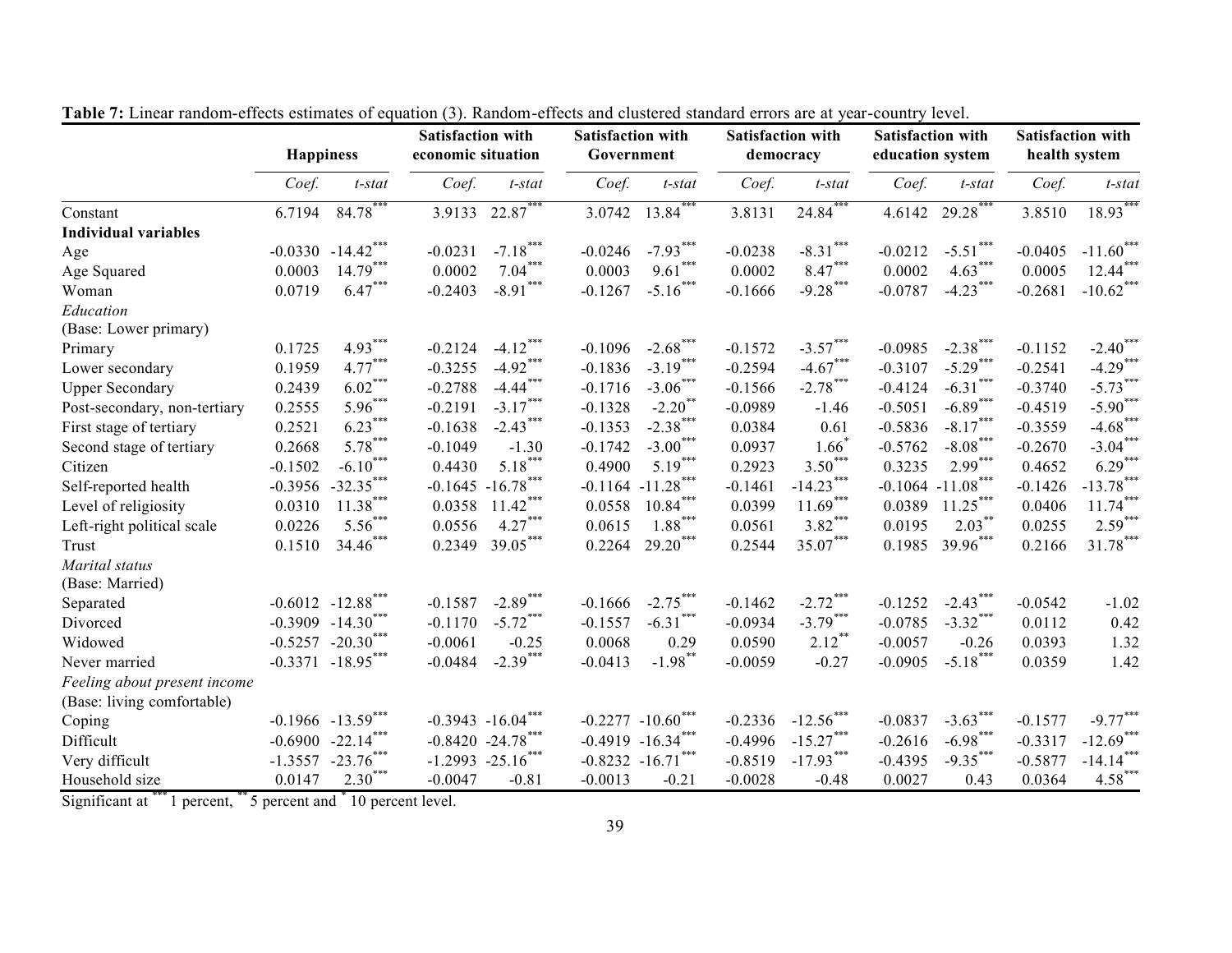#### Table 7 (continuation)

|                                      | <b>Happiness</b>           |                   | <b>Satisfaction</b><br>economic situation |                  | <b>Satisfaction</b><br>government |           | <b>Satisfaction</b><br>democracy |                  | <b>Satisfaction</b><br>education system |                  | <b>Satisfaction</b><br>health system |           |
|--------------------------------------|----------------------------|-------------------|-------------------------------------------|------------------|-----------------------------------|-----------|----------------------------------|------------------|-----------------------------------------|------------------|--------------------------------------|-----------|
|                                      | Coef.                      | t-stat            | Coef.                                     | t-stat           | Coef.                             | $t$ -stat | Coef.                            | $t$ -stat        | Coef.                                   | t-stat           | Coef.                                | $t$ -stat |
| <b>Decentralization indexes</b>      |                            |                   |                                           |                  |                                   |           |                                  |                  |                                         |                  |                                      |           |
| Political decentralization           |                            |                   |                                           |                  |                                   |           |                                  |                  |                                         |                  |                                      |           |
| Regional Authority Index SR+SHR      | $0.0103$ 2.94***           |                   | $-0.0063$                                 | $-0.61$          | $-0.0010$                         | $-0.11$   |                                  | $0.0176$ 2.34*** | 0.0001                                  | 0.01             | 0.0405                               | $3.16***$ |
| Self-rule (SR) ID+PS+FA+RP           | $0.0140 2.82***$           |                   | $-0.0073$                                 | $-0.52$          | $-0.0024$                         | $-0.20$   | 0.0277                           | $2.65***$        | 0.0048                                  | 0.37             | 0.0549                               | $3.36***$ |
| Law making $(LM)$ A+B+C+D            | 0.1099                     | 2.73              | $-0.0433$                                 | $-0.38$          | 0.0805                            | 0.77      | 0.1114                           | 1.20             | $-0.0623$                               | $-0.54$          | 0.3932                               | $2.53***$ |
| Shared rule (SHR) LM+EC+FC+CR        | $0.0246$ 2.47***           |                   | $-0.0208$                                 | $-0.68$          | 0.0029                            | 0.10      | 0.0230                           | 1.10             | $-0.0229$                               | $-0.75$          | 0.0953                               | $2.36***$ |
| $R^2$ within                         |                            | 0.2115            |                                           | 0.1249           |                                   | 0.0834    |                                  | 0.1046           |                                         | 0.0540           |                                      | 0.0739    |
| $R^2$ between                        |                            | 0.8787            |                                           | 0.7201           |                                   | 0.5084    |                                  | 0.7029           |                                         | 0.5530           |                                      | 0.4624    |
| $R^2$ overall                        |                            | 0.2901            |                                           | 0.2309           |                                   | 0.1392    |                                  | 0.1916           |                                         | 0.1078           |                                      | 0.1459    |
| Fraction of variance due to $u_{ct}$ |                            | 0.0125            |                                           | 0.1049           |                                   | 0.0802    |                                  | 0.0300           |                                         | 0.0677           |                                      | 0.0913    |
| Sample size                          |                            | 110,739           |                                           | 120,251          |                                   | 118,591   |                                  | 118,067          |                                         | 115,323          |                                      | 119,376   |
| Fiscal decentralization              |                            |                   |                                           |                  |                                   |           |                                  |                  |                                         |                  |                                      |           |
| Sub-national Gov. Expenditure        |                            | $1.4038$ 5.39***  | 2.3390                                    | $6.28***$        | 2.6617                            | $6.97***$ | 3.6609                           | $3.34***$        | 4.5025                                  | $4.12***$        | 3.0969                               | $3.76***$ |
| Sub-national Current Expenditure     | $0.6418$ 3.65 <sup>*</sup> |                   | 0.6563                                    | $2.73^{\degree}$ | 0.8512                            | $3.39***$ | 0.5970                           | 0.98             | 1.1907                                  | $2.14^{\degree}$ | 1.3257                               | $2.68***$ |
|                                      |                            |                   |                                           | $6.18***$        |                                   | $6.75***$ |                                  | $3.83***$        |                                         | $4.49***$        |                                      | $3.57***$ |
| Sub-national Capital Expenditure     | 1.3427                     | 4.87<br>$4.18***$ | 2.2777                                    | $5.58***$        | 2.5498                            | $6.56***$ | 3.9337                           | $3.68***$        | 4.6324                                  | $5.04***$        | 2.8606                               | $2.97***$ |
| Sub-national Revenue                 | 0.7451                     |                   | 1.3601                                    | $3.69***$        | 1.6017                            | $5.98***$ | 2.3636                           |                  | 3.0387                                  |                  | 1.4414                               |           |
| Sub-national Tax Revenue             | 0.5796                     | $3.15***$         | 1.0422                                    |                  | 1.5664                            |           | 1.2245                           | 1.45             | 2.6368                                  | $3.14***$        | 1.4706                               | $2.17$ *  |
| $R^2$ within                         |                            | 0.2099            |                                           | 0.1198           |                                   | 0.0833    |                                  | 0.1038           |                                         | 0.0511           |                                      | 0.0745    |
| $R^2$ between                        |                            | 0.8377            |                                           | 0.5743           |                                   | 0.5348    |                                  | 0.7297           |                                         | 0.4932           |                                      | 0.3726    |
| $R^2$ overall                        |                            | 0.2881            |                                           | 0.2457           |                                   | 0.1684    |                                  | 0.2213           |                                         | 0.132            |                                      | 0.1297    |
| Fraction of variance due to $u_{ct}$ |                            | 0.0076            |                                           | 0.1167           |                                   | 0.0720    |                                  | 0.0230           |                                         | 0.0881           |                                      | 0.0839    |
| Sample size                          |                            | 92,886            |                                           | 101,845          |                                   | 100,617   |                                  | 100,194          |                                         | 98,571           |                                      | 101,409   |

Significant at \*\*\* 1 percent, \*\* 5 percent and \* 10 percent level.